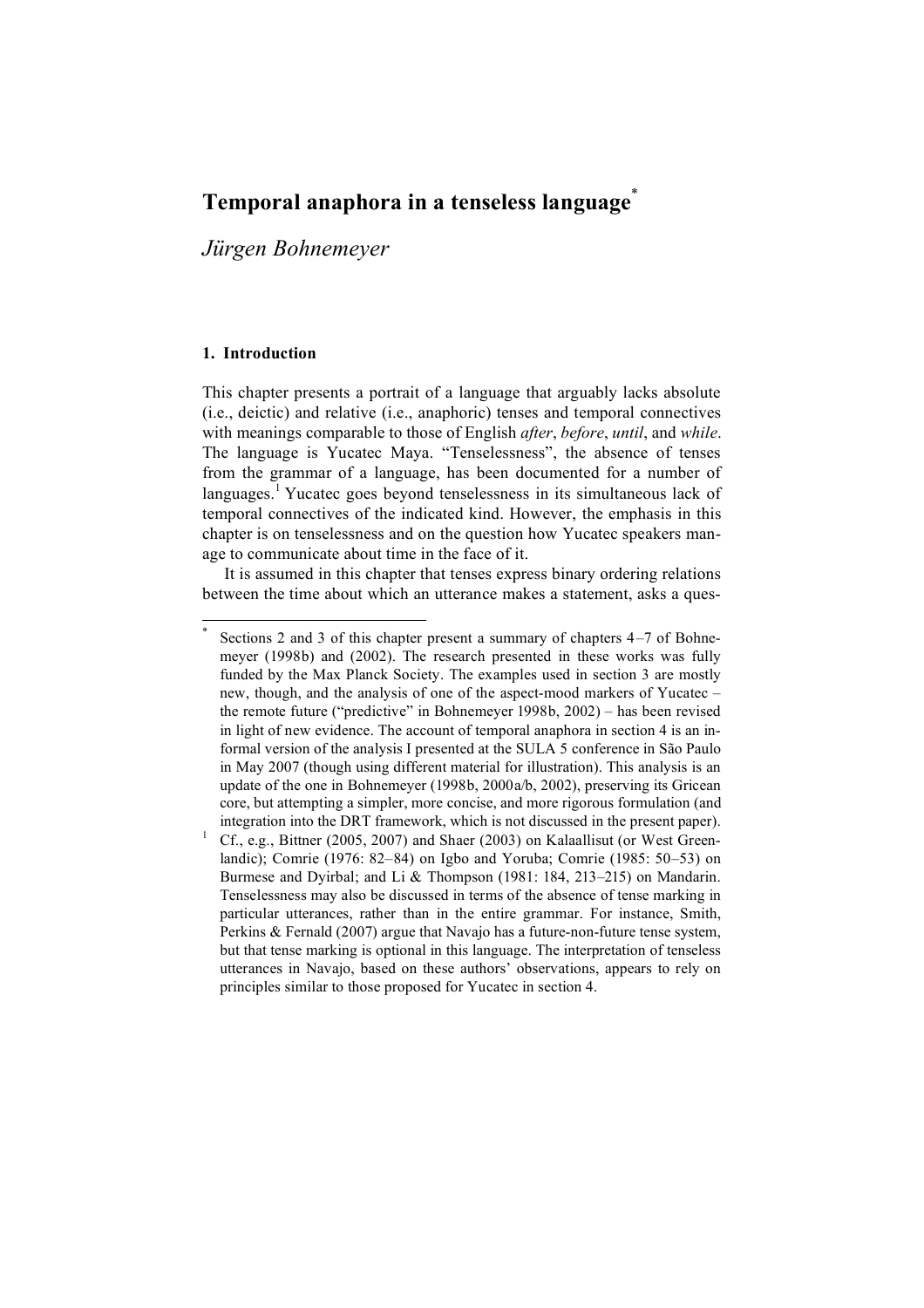tion, or issues a command, etc. – the **topic time** of the utterance, following Klein 1994 (see also chapter 2 of this book) – and, in the case of deictic tense, the time *at* which the utterance is made or interpreted (the **coding time**), or, in the case of anaphoric tenses and temporal connectives, some time mentioned in discourse – the **reference point**. 2 In this framework, Yucatec can be characterized as a language in which the topic times of utterances are not constrained vis-à-vis utterance times or reference points by the morphosyntactic form of the clause (but adverbials may of course be used to determine them). This claim is defended in section 3 and possible exceptions are discussed there as well. Beyond making the case for the existence of languages such as Yucatec, the main concern of this chapter is the question of how Yucatec speakers determine the topic times of utterances in the absence of explicit coding. The proposal developed in section 4 is that they rely on inference mechanisms of **temporal anaphora** which are shared with Indo-European languages and, presumably, universal.

Temporal anaphora is the contextual determination of topic times. Temporal anaphora resolution depends on many factors, including the semantics of aspectual and modal operators (aside from lexical semantic properties, rhetorical structure, and world knowledge). The main emphasis in the present chapter is on the impact of aspectual operators. Consider (1):

- (1) a. Floyd entered. Sally made a phone call.
	- b. Floyd entered. Sally was making a phone call.

According to the standard analysis of temporal anaphora in Discourse Representation Theory (DRT; cf. Kamp 1979; Kamp & Rohrer 1983; Kamp & Reyle 1993; Hinrichs 1981, 1986), the second sentence in (1a) introduces a

 <sup>2</sup> In the case of assertions, the topic time is the (implicitly or explicitly given) time for which it is claimed that some state of affairs holds. If the utterance concerns an event, the topic time may be different from the time of the event; the ordering relation between topic time and event time (or "situation time", in Klein's terminology) is expressed by viewpoint-aspectual operators. For example, imperfective viewpoints place the topic time inside the time of the event, while perfective viewpoints inversely place the time of the event inside the topic time. Klein's "topic time" corresponds broadly to the adaptation of Reichenbach's (1947) "reference point" in the DRT literature. In contrast, in the present framework, "reference point" is used for the time interval with respect to which topic times may be determined. A pure anaphoric tense on this account is an operator that expresses a relation between topic time and some reference point in the same way a pure deictic tense expresses a relation between topic time and coding time.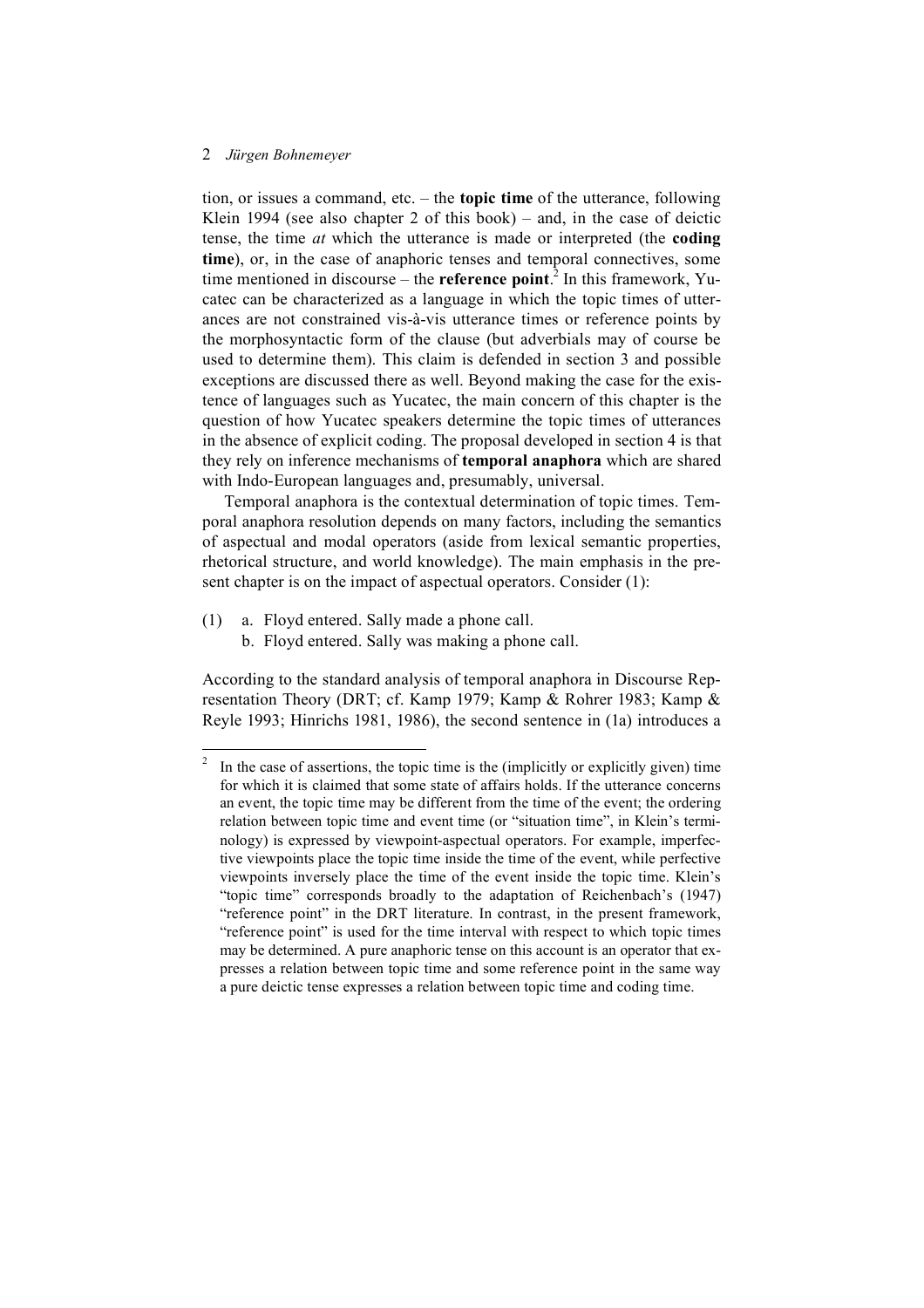new topic time (in the present terminology) following that of the first sentence, with the event time of the phone call included in the new topic time, whereas the progressive in (1b) introduces a state to the discourse representation whose run time includes the topic time, and that reference time is unchanged from the first sentence, as if the second sentence tracked it anaphorically.<sup>3</sup>

The account sketched in this chapter presents the determination of topic time vis-à-vis coding time in Yucatec as a special case of temporal anaphora. The existence of temporal anaphora in a tenseless language such as Yucatec is itself not surprising, but nevertheless remarkable: it shows that temporal anaphora it is not an anaphoric meaning component of tense morphemes, as assumed in Partee (1973) and the DRT literature. Topic times play a role in the interpretation of utterances whether or not these are tensed, and the principles involved in their contextual resolution are the same in tensed and tenseless languages.

The account of temporal anaphora developed here treats the inferences involved in topic time resolution as Gricean generalized conversational implicatures. Part of the evidence in favor of this approach is the non-monotonicity of the inferences. Contra Bittner (2008), the inferences are just as defeasible in the "aspectually fully explicit" Yucatec as they are in English. The Gricean analysis accounts for both the non-monotonicity of the inferences, which is attributed to vagueness in the DRT literature, and for their default character. The Gricean account offers a parsimonious alternative to the assumption of special principles governing the deictic interpretation of tenseless sentences, as proposed in Smith, Perkins & Fernald (2007).

The following section presents a thumbnail sketch of the resources involved in temporal reference in Yucatec. Section 3 summarizes the evidence for tenselessness, and section 4 lays out the analysis of temporal anaphora.

### **2. A sketch of the Yucatec grammar and lexicon of temporal reference**

# 2.1. Background

Yucatec is the largest member of the Yucatecan branch of the Mayan language family. It is spoken by 759,000 people in the Mexican states of Campeche, Quintana Roo, and Yucatán, and approximately 5,000 people in the

 <sup>3</sup> Hence the term "temporal anaphora" originally coined in Partee (1973) and identified as a metaphor in Partee (1984).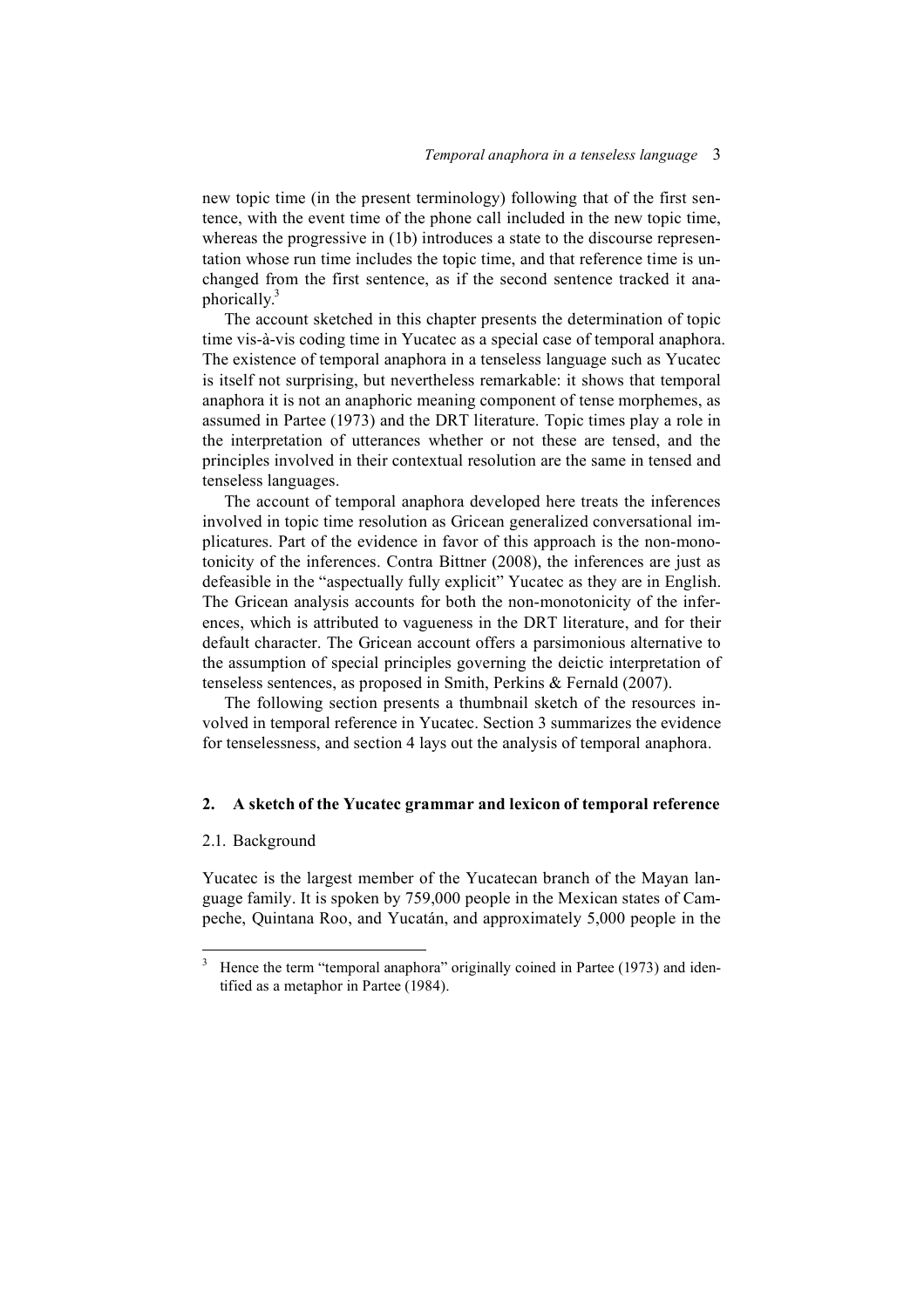Cayo District of Belize (Ethnologue 2005). <sup>4</sup> Yucatec is the language whose autodenomination, *Maya*, has been adapted by scholars to name the Mayan language family.

Yucatec is a polysynthetic language in the sense that syntactic relations tend to have morphological reflexes at the word level and in the sense that a single content word, in combination with the necessary function words and inflections, may – and frequently does – constitute a clause. In terms of the morphological complexity of content words, Yucatec is situated towards the high end among Mayan languages, but in a more central position among Mesoamerican languages overall. Yucatec is mostly head-initial, and in particular verb-initial, but this fact is somewhat obscured by the high frequency of left-dislocations and focus constructions in discourse. The language has a typologically unusual argument marking system in which the single core argument of an intransitive clause patterns with either the actor or the undergoer argument of an active transitive clause depending on aspect-mood inflection.<sup>5</sup>

There are five sources of overtly expressed temporal information in Yucatec: lexical items, the verb inflection system, adverbials, connectives, and certain nominal suffixes. The following subsections address these in turn.

# 2.2. Lexical items

Yucatec has a complex system of lexical categories not all niceties of which are as yet fully understood. The following thumbnail sketch summarizes the analysis presented in Bohnemeyer (2002, 2004) and Bohnemeyer & Brown 2007. This analysis proposes a taxonomic organization with a toplevel split between verbs and other categories. Verbs obligatorily inflect for a functional category called **status** (following Kaufman 1990) in all syntactic environments in which they function as verbs. Status inflection expresses, in a single suffix position, distinctions of viewpoint aspect, modality, and

 <sup>4</sup> Based on 2005 Census data, which register a decline by more than 40,000 speakers age five or older since 2000 (http://www.inegi.gob.mx/est/contenidos/ espanol/rutinas/ept.asp?t=mlen10&c=3337).

<sup>&</sup>lt;sup>5</sup> This is an atypical "split-S" or "active-inactive" pattern in which the morphological treatment of the core argument of intransitive clauses is fully determined, not by the lexical semantic properties of the verb, but instead by inflectional distinctions akin to those found in split-ergative case marking systems; cf. Bohnemeyer 2004 and references therein.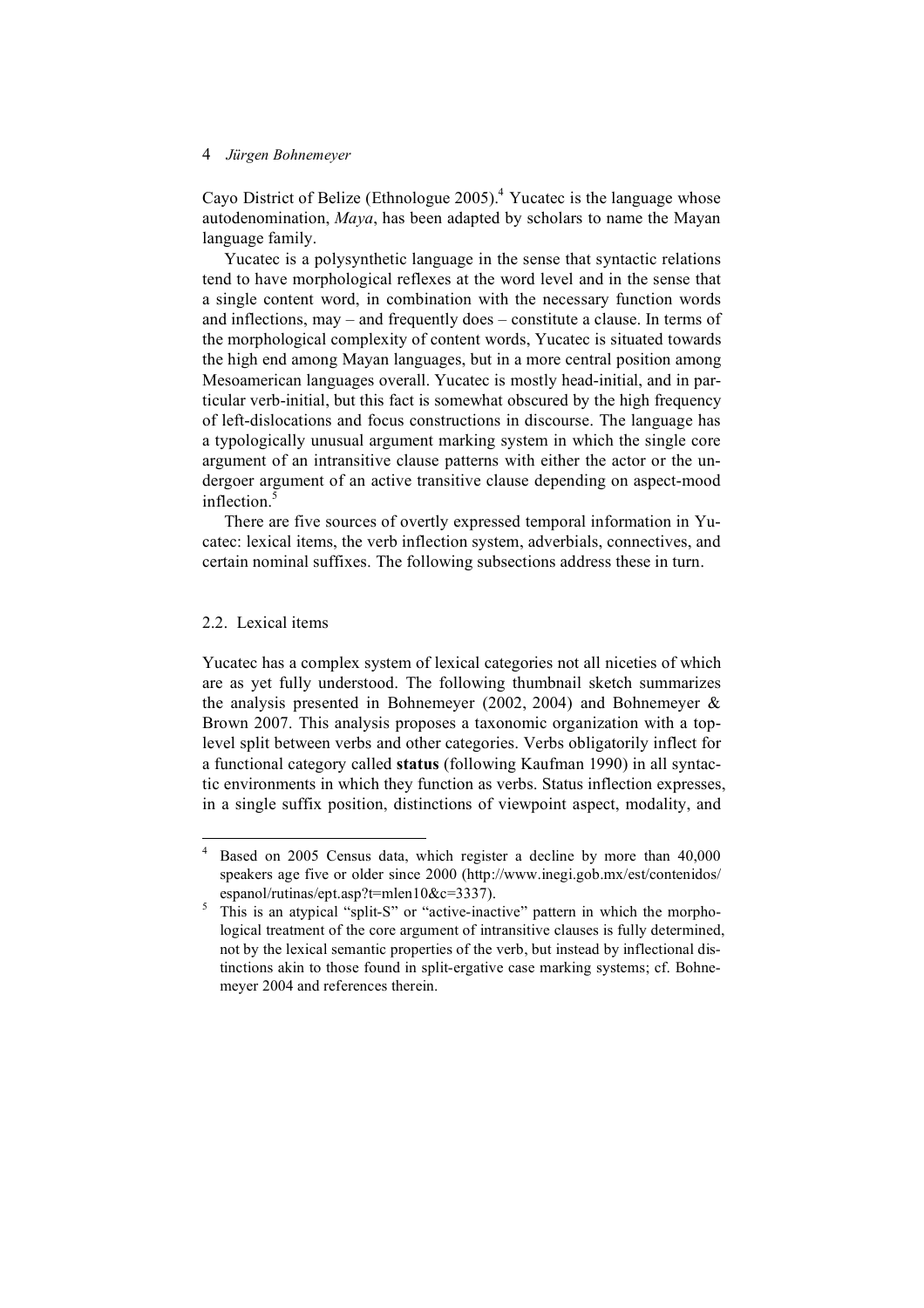illocution; cf. below. The architecture of the status system differs from language to language; in Yucatec, there are five subcategories: completive, incompletive, subjunctive, extra-focal, and imperative status. Every verb form must be morphologically specified for exactly one of these subcategories in any syntactic environment – there is no finiteness contrast with regard to status inflection. In contrast, stative predicates are incompatible with status inflection. All content words – other than verb roots or stems – can form stative predicates by themselves, without the need of a copula.

(2) Túumben le=nah=o' new(B3SG) DET=house=D2 'The house is/was/will be new'

Stative predicates include nouns, adjectives, and deverbal statives. Verb stems fall into five different "conjugation" classes distinguished by paradigms of allomorphs of the status suffixes, which are termed "active", "inactive", "inchoative", "positional", and "transitive" in Bohnemeyer (2002,  $2004$ ).<sup>6</sup> As shown in Bohnemeyer (2001, 2002, 2004), membership in these verb stem classes is strikingly well motivated in terms of causativity and the distinction between processes and state changes. Both processes and state changes are dynamic eventualities that involve change in some property over time. Process descriptions either leave the event participant to whom the changing property is attributed unexpressed (e.g., *paint*, as opposed to *paint a picture*/*the wall*) or fail to specify a reference point with respect to which the change could be evaluated (e.g., *walk*, as opposed to *walk to the station*); cf. Bohnemeyer & Swift 2006. The Yucatec active class includes underived process verb stems – especially manner of motion (e.g., *áalkab* 'to run'; *bàab* 'to swim') and sound emission verbs (e.g., *hàayab* 'to yawn; *òok'ol* 'to cry'), denominal verb stems (e.g., *e'l* 'egg', 'testicle' > 'to ovulate', 'to lay eggs'; *míis* 'broom' > 'to sweep'), antipassive stems derived from transitive roots (e.g., *k'ay* 'to sing sth. (song)' > *k'àay* 'to sing'; *tus* 'to lie to sb.' > *tùus* 'to lie'), and all intransitive stems derived from Spanish roots, regardless of their semantics – the most important exception to motivation in terms of process semantics (e.g., *áatrasáar* 'to become late'; *duràar* 'to last'; *gáanar* 'to win'). The majority of process stems describe "internally caused" activities (including all of the examples cited above); but externally caused events are likewise lexicalized in active roots (though without encoding their cause; e.g., *balak'*'roll', *chíik* 'shake', 'rattle';

*V* denotes a vowel whose quality is copied from the preceding root vowel.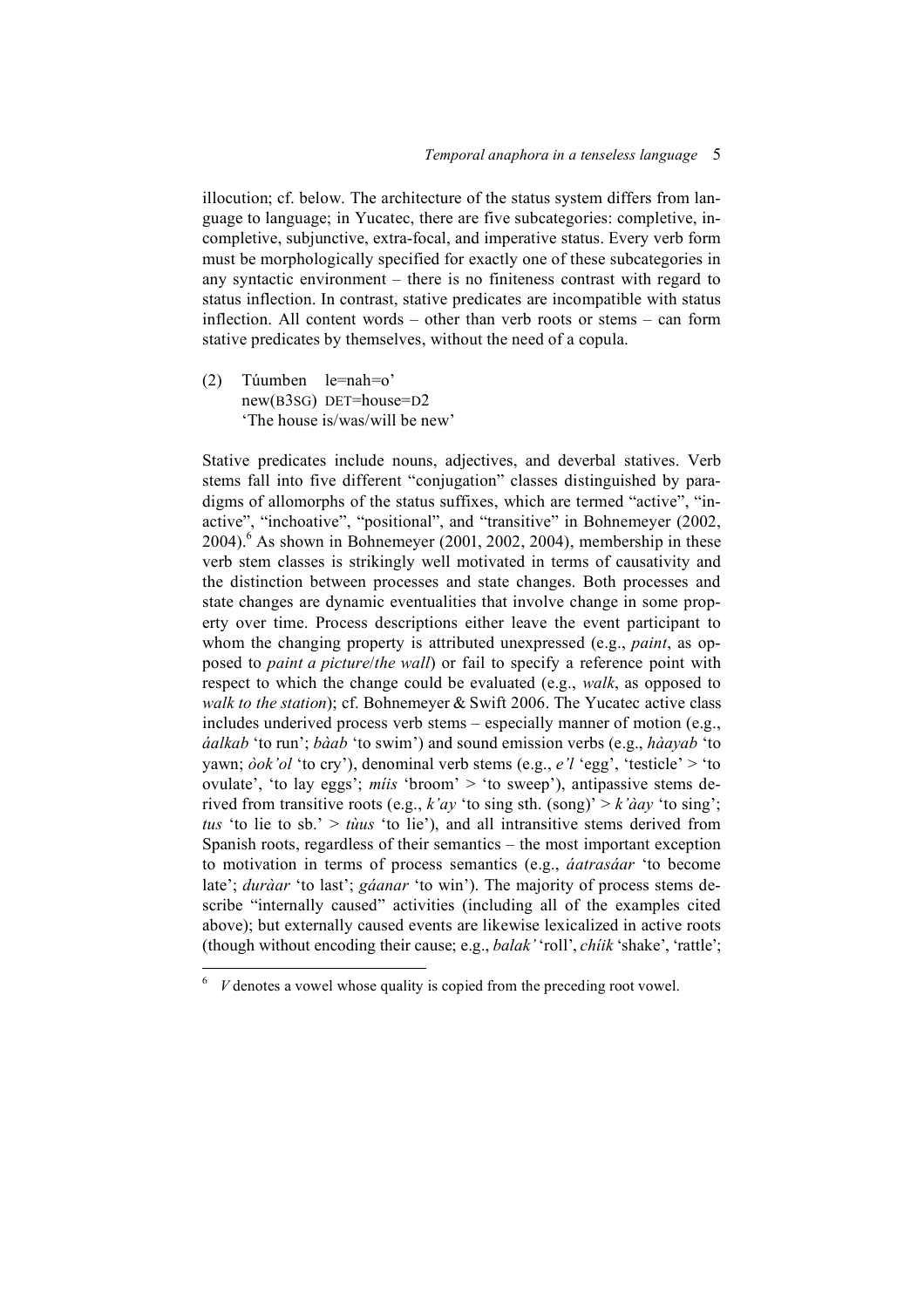*péek* 'move', 'wiggle') (cf. Smith 1978 and Levin & Rappaport-Hovav 1995 on the distinction between internal and external causation).

| <b>STATUS</b><br><b>STEM CLASS</b> | <b>INCOM-</b><br><b>PLETIVE</b>        | <b>COMPLETIVE</b>                   | SUB-<br><b>JUNCTIVE</b>                       | EXTRA-<br><b>FOCAL</b>                        | <b>IMPERATIVE</b> |
|------------------------------------|----------------------------------------|-------------------------------------|-----------------------------------------------|-----------------------------------------------|-------------------|
| active                             | -0                                     | -nah                                | $-nak$                                        | $-nahik$                                      | -nen              |
| inactive                           | $-Vl$                                  | $-\varnothing$                      | $-Vk$                                         | $-ik$                                         | $-en$             |
| inchoative                         | $-tal$                                 | $-chah$                             | $-chahak$                                     | $-chahik$                                     | N/A               |
| positional                         | $-tal$                                 | -lah                                | $-l(ah)ak$                                    | -lahik                                        | -len              |
| transitive<br>active               | -ik                                    | $-ah$                               | $-Q$ / $-eh$                                  | -ahil                                         | $-Q$ / $-eh$      |
| passive                            | $\mathcal{V}'$ - $VI$<br>$\sqrt{-a'l}$ | $\frac{1}{2}$ -ab<br>$\sqrt{-a^2b}$ | $\frac{1}{2}$ - $Vk$<br>$\sqrt{-a^{\prime}k}$ | $\frac{1}{2}$ $\ldots$ ik<br>$\sqrt{-a'}$ hik | N/A               |

*Table 1.* Status polysemy and verb stem classes

Inactive, inchoative, and positional stems describe different kinds of state changes without expressing their causes. Inchoative stems are derived from adjectives and, less regularly, nouns. Positionals – or "dispositionals" (Bohnemeyer  $& Brown\ 2007$ ) – lexicalize non-inherent spatial properties that may be thought of as "manners" of location. Distinctions that enter the conceptualization of dispositions include "position", or more generally support/suspension (e.g., *kul* 'sit', *wa'l* 'stand', *chil* 'lie', *xol* 'kneel', *nak*  'lean', *choh* 'hang', *hoch'* 'droop'); blockage of motion (e.g., *tak'* 'be stuck to something', *kap* 'be stuck between two things'); orientation in the gravitational field (e.g., *haw* 'lie face up', *nok* 'lie face down', *tsel* 'lie on side', *ch'eb* 'be tilted', 'lean to one side'); and configurations of parts of an object with respect to each other (e.g., *hen* 'be sprawled', *nik* 'be scattered', *hay* 'be spread out', *much'* 'be in a pile', *tsol* 'be lined up in a row', *sop'*  'be coiled up'). Dispositional roots require derivational morphology for the formation of both stative and intransitive dynamic stems, the latter expressing the "assume position" sense (Levin 1993). However, a majority of dispositional roots produces transitive verb stems without overt derivation. Finally, inactive roots include "path verb" roots (*bin* 'go', *tàal* 'come', *u'l*  'return', *máan* 'pass', etc.); "phase" (= aspectual) roots (e.g., *ho'p'* 'begin', *ts'o'k* 'end'); and also a few roots referring to bodily or cognitive state changes (e.g., *síih* 'be born', *kim* 'die', *ah* 'wake up', *wèen* 'fall asleep') and creation/destruction type events. The inactive class is fed by the anti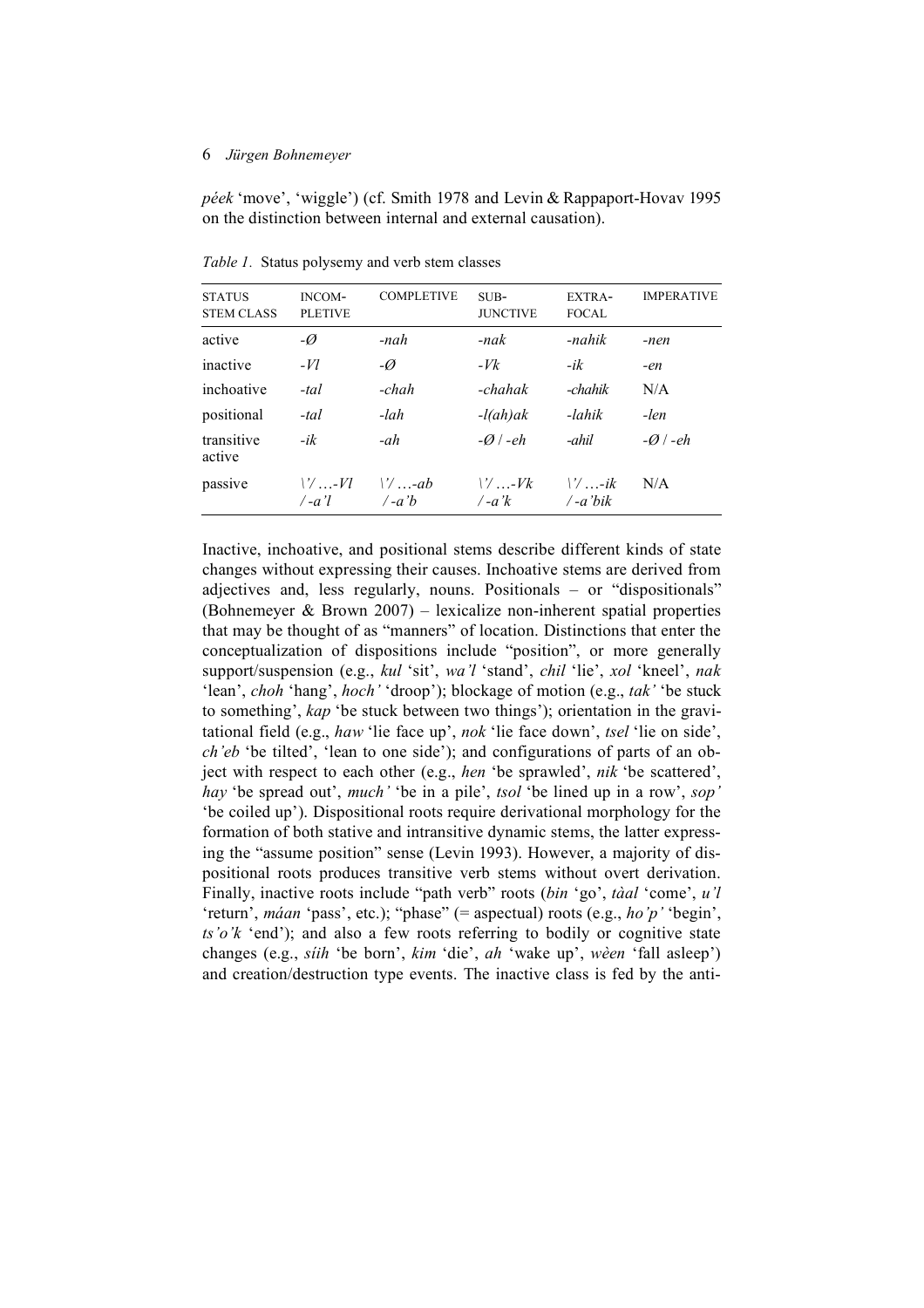causative derivation, and passivized transitive stems have a status pattern closely related to that of inactive stems (see Table 1). $^{7}$ 

Transitive roots overwhelmingly express caused state changes (e.g., *kach* 'break', *xot* 'cut'), but a few also lexicalize forced contact (e.g. *hats'* 'hit', *koh* 'beat', *yet'* 'massage') and changes in mental states in which an "experiencer" outranks the theme or stimulus (e.g., *il* 'see', *na't* 'guess', 'intuit', 'reason', 'understand', and *kan* 'learn'). All intransitive verb roots produce derived transitive stems via the causative and "applicative" derivations.

There are very few, if any, $\mathrm{s}$  stative verbs; meanings lexicalized in stative verbs in English, such as 'know', 'love', or 'have', are expressed by relational nouns and elements of other categories. Thus, the parts-of-speech system of Yucatec seems to be semantically motivated in terms of dynamicity more clearly than Indo-European languages.

Membership in the active class as opposed to the other verb stem classes is determined along the lines of the process-change distinction, not in terms of telicity, along the lines of the distinction between Vendlerian activities vs. accomplishments and achievements (as suggested by Lucy 1994). Thus, the inactive and inchoative verb stem classes include many "degree achievements" projecting atelic event descriptions unless some "degree of change" is overtly specified (Abusch 1985; Bertinetto & Squartini 1995; Dowty 1979: 88-91; Hay, Kennedy, & Levin 1999). This is illustrated in (3) for the inchoative *kàabal-tal* 'lower' (derived from the adjective *kàabal*  $'low'$ 

(3) Le=mùunyal=o' ts'u=chúun-ul u=kàabal-tal, DET=cloud=D2 TERM:A3=start\ACAUS-INC A3=low-INCH.INC 'The cloud, it had started going down (lit. lowering),'

káa=h-tàal le=ìik'=o', CON=PRV-come(B3SG) DET=wind=D2 '(when/and then) the wind came'

káa=t-u=pul-ah le=mùunyal=o'. CON=PRV-A3=throw-CMP(B3SG) DET=could=D2 '(when/and then) it drove (lit. threw) the cloude away.'

 <sup>7</sup> The anticausative is treated as a derivation in Bohnemeyer 2004, but is argued to have also voice-like traits in Bohnemeyer 2007.

<sup>8</sup> It is not clear that there are *any* verbs in the language that do not have at least one dynamic sense.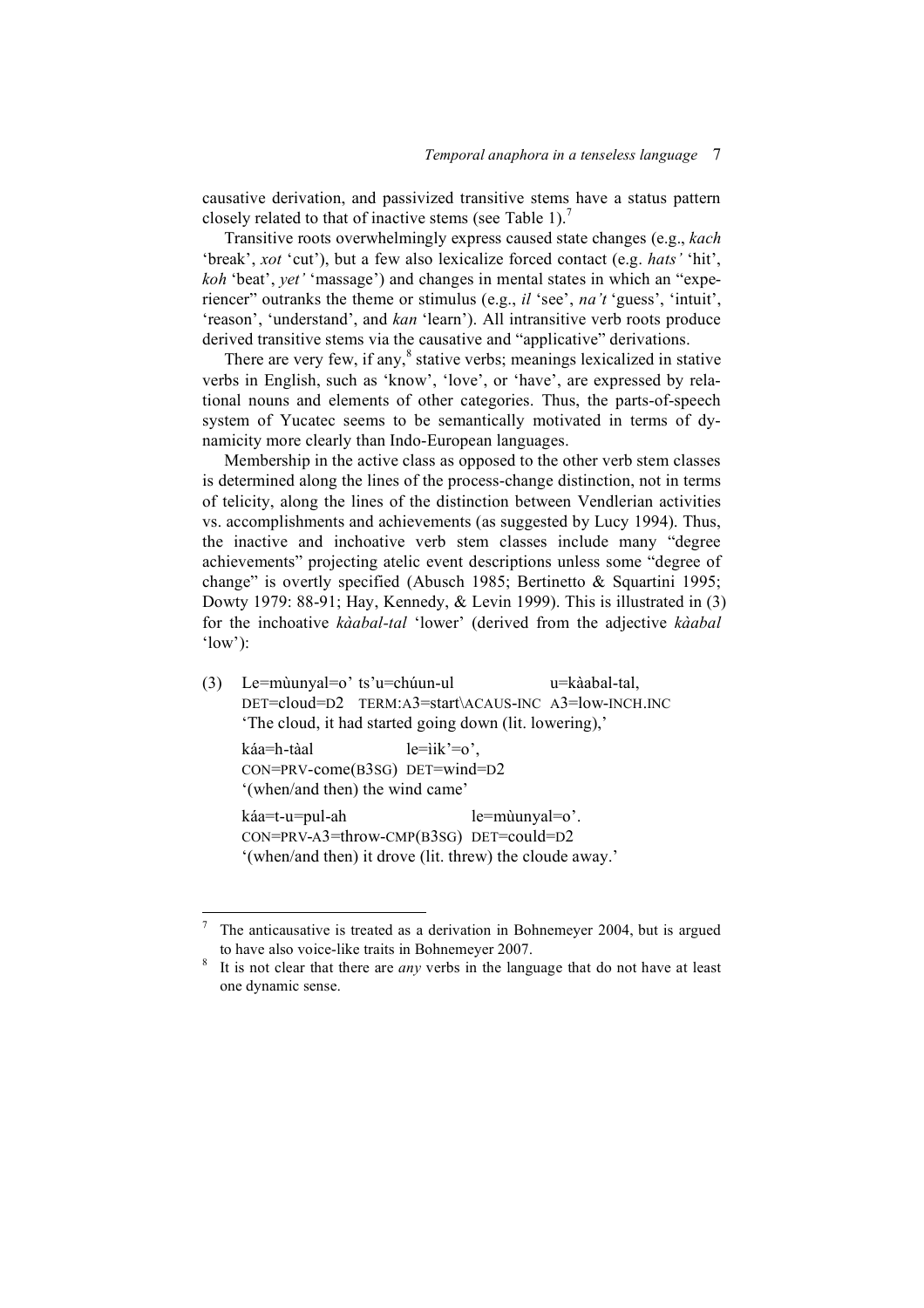```
Ts'u=kàabal-tal le=mùunyal=o'?
TERM:A3=low-INCH.INC DET=cloud=D2
'Had the cloud gone down?'
-Ts'o'k ka'ch u=kàabal-tal káa=h-pu'l-ih.
TERM formerly A3=low-INCH.INC CON=PRV-throw\PASS-CMB(B3SG)
'It had gone down (when/and then) it was driven (lit. thrown) away.'
```
In (3) the speaker proposes a scenario to a native speaker consultant in which a cloud starts sinking before it is pushed away by the wind. He asks the consultant whether it is possible in this context to say that the cloud had already become lower when it was pushed away. The consultant answers in the affirmative.

Conversely, many active intransitive stems have salient telic "performance object" interpretations – especially antipassive stems such as *k'àay* 'sing' in  $(4)$ :

(4) Pedro=e' táan u=k'àay, Pedro=TOP PROG A3=sing\ATP 'Pedro, he was singing,'

> káa=t-u=k'at-ah u=báah Pablo. CON=PRV-A3=cross-CMP(B3SG) A3=self Pablo '(when/and then) Pablo interfered.'

Pedro=e' t-u=p'at-ah u=k'àay. Pedro=TOP PRV-A3=leave-CMP(B3SG) A3=sing\ATP 'Pedro', he stopped singing.' Be'òora=a' ts'o'k=wáah u=k'àay Pedro? now=D2 TERM=ALT A3=sing\ATP Pedro 'Now, has Pedro sung?'  $-Ma' = h = b\text{e}e v - chah$   $u = k'\text{a}a v = i'.$ NEG=PRV=thus-PROC.CMP(B.3.SG) A3=sing\ATP=D4 'He didn't manage to sing (lit. his singing didn't become possible).'

In this case, the question asked of the consultant is whether somebody who is singing, but interrupted in the course of it, can be said to have sung. The consultant denies this, assuming that the singer in the scenario wasn't able to complete his song.

(3)–(4) illustrate the application of the entailment pattern known as the "imperfective paradox" (Dowty 1979: 133) in telicity tests. There are no syntactic correlates of telicity in Yucatec. There is no distinction between dura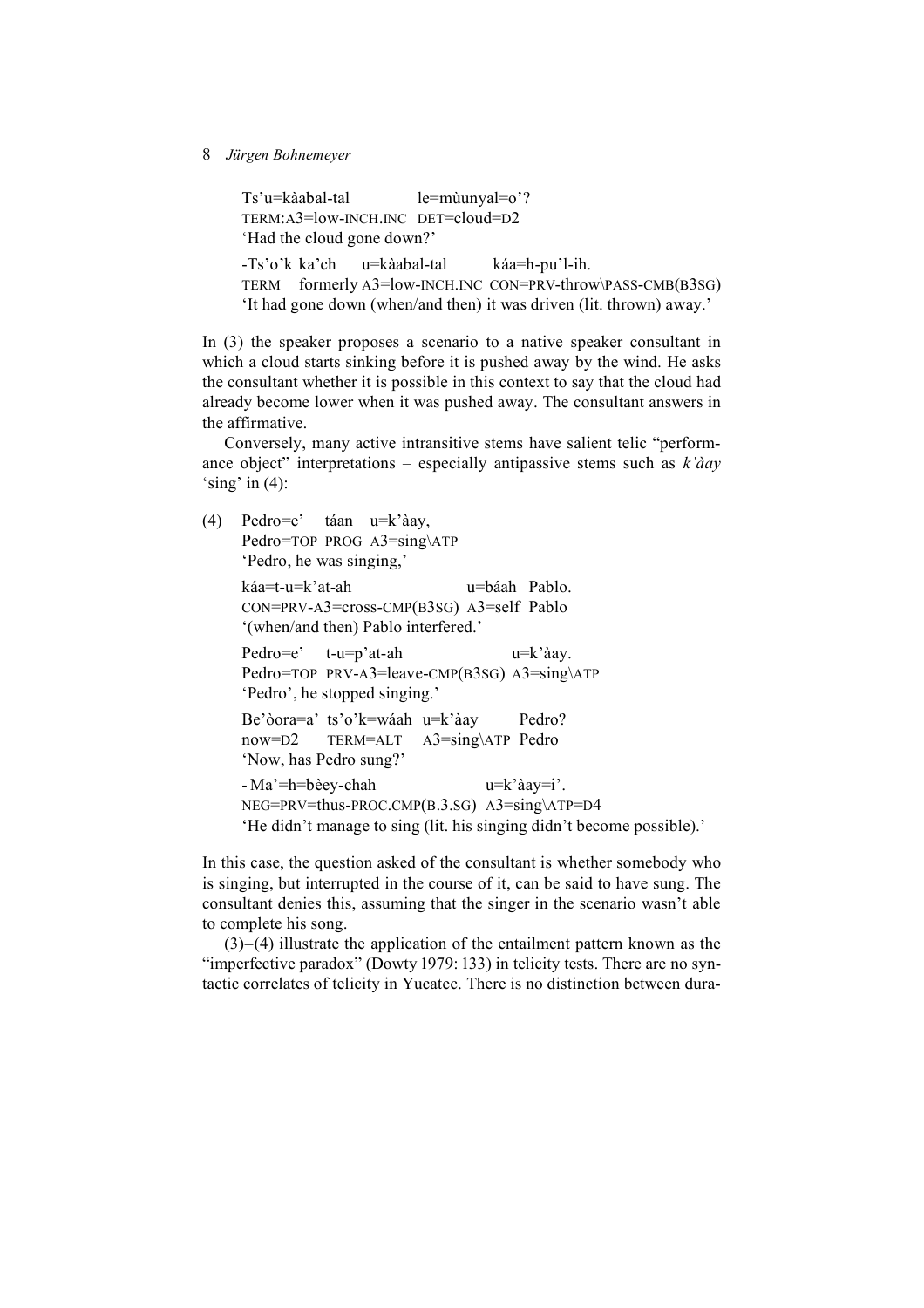tion (or *for-*type) and time-frame (or *in*-type) adverbials (cf., e.g., Krifka 1992); the same verbs are used in translations of "She spent X-time VERBing" and "It took her X-time to VERB"; and there are no "aspectualizers" or "phase verbs" that only occur with either telic or atelic verbal cores (cf. Freed 1979). $9$  It is not clear, at present, why telicity is reflected in the syntax of some languages but not in that of others.

# 2.3. The verb inflection system

In main clauses, the verb inflection system specifies two positions in which aspectual and modal information is obligatorily expressed: status inflection and the pre-verbal aspect-mood (AM) markers. Table 2 summarizes the distribution and semantics of the five status categories.

| Category     | Distribution                                                                     | Semantics                                         |
|--------------|----------------------------------------------------------------------------------|---------------------------------------------------|
| completive   | independent verbal cores<br>w/ perfective AM marker                              | perfective aspect and<br>"assertive" modality     |
| incompletive | dependent verbal cores;<br>independent verbal cores<br>w/ imperfective AM marker | imperfective aspect and<br>"assertive" modality   |
| subjunctive  | dependent verbal cores;<br>optative clauses; irrealis<br>subordinate clauses     | perfective aspect and<br>"non-assertive" modality |
| extra-focal  | manner focus construction<br>(dependent verbal core)                             | perfective aspect and<br>"assertive" modality     |
| imperative   | imperative sentences                                                             | perfective aspect and<br>"directive" illocution   |

*Table 2.* Distribution and semantics of the five status categories

Affirmative declarative main clauses are constituted by the combination of a verbal core with exactly one of the 15 AM markers. Two of these – the

 <sup>9</sup> A verbal core is a maximal projection of a verb that dominates all of the verb's arguments and obliques, like a subject-internal verb phrase. The term is borrowed from Van Valin & LaPolla 1997. There is no evidence of a (subject-external) verb phrase in Yucatec. Verbal cores combine with aspect-mood markers to constitute clauses in Yucatec (see below); clauses and verbal cores are thus in complementary distribution.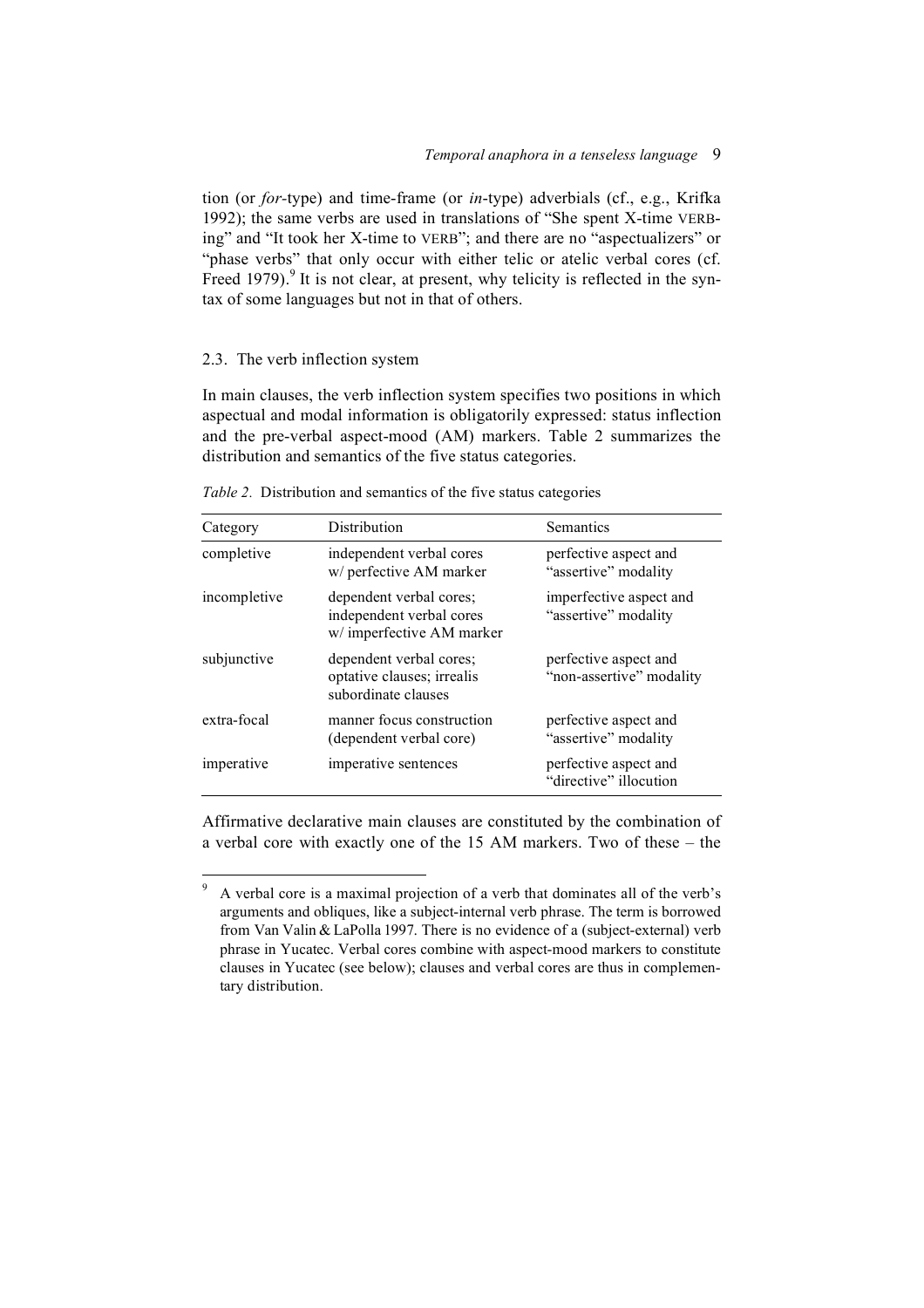perfective and imperfective AM – are prefixes; the verbal cores they combine with are independent. The remaining 13 AM markers are stative predicates which take a dependent verbal core as their sole argument.<sup>10</sup> Each AM marker assigns a status category marked on the verb; Table 3 below lists the combinations. $^{11}$ 

The semantics of the preverbal AM markers is briefly discussed below and in section 3. Relative and "topic" clauses (see section 2.5), focus constructions,<sup>12</sup> and negation involve alternative AM systems. Details vary from construction to construction (cf. Bohnemeyer 2002: 116–129); but all of these constructions are governed by what may be characterized as a realisirrealis mood contrast, where realis mood includes reference to individual present or past events, the irrealis future time reference, and habitual and generic reference may be subsumed under either category depending on the construction. In the realis mood, depending on the construction, either the system in Table 3 or a simplified version involving bare incompletive and subjunctive forms without preverbal AM markers are used. The irrealis is expressed using a bare incompletive form under negation and the irrealis subordinator *kéen* plus subjunctive status (in some cases also incompletive, but only with intransitive verbs) in the other constructions. The examples in (5) illustrate the realis-irrealis contrast for content questions targeting the undergoer of a transitive verb. The realis example (5a) has the perfective

 <sup>10</sup> There is one exception: the prospective AM marker *mukah*. *Mukah* takes an oblique dependent verbal core and carries a set-B suffix cross-referencing the actor argument if the latter is transitive and the single argument if it is intransitive. Status marking on the verb likewise depends on the verb's transitivity (see Table 2), as it does in certain control constructions with lexical matrix predicates (see Bohnemeyer in press).

<sup>&</sup>lt;sup>11</sup> Table 3 provides only the base forms of the AM markers; they frequently form portmanteaus with the set-A clitics of the verbal core. Necessitive *k'a'náan* has an apparent synonym *k'abéet*; some speakers use the two interchangeably, while others prefer *k'a'náan*. Other, apparently more obsolete, general necessity modals occur as well. The distinction between AM markers and lexical stative predicate that combine with dependent verbal cores is not sharply delimited. For instance, Ayres & Pfeiler (1997) and Vapnarsky (1999) treat *sùuk* 'custom', 'habit' as a habitual marker, while Bohnemeyer (2002) considers *sùuk* a lexical stative complement-taking predicate.

<sup>&</sup>lt;sup>12</sup> There is evidence suggesting that all focus constructions, including all content questions, are clefts in Yucatec and that all clefts use relative clause constructions as nominal predicates; cf. Bricker (1979); Bohnemeyer (2002: 116–129); Tonhauser (2003). For an alternative viewpoint, cf. Gutiérrez Bravo (2006).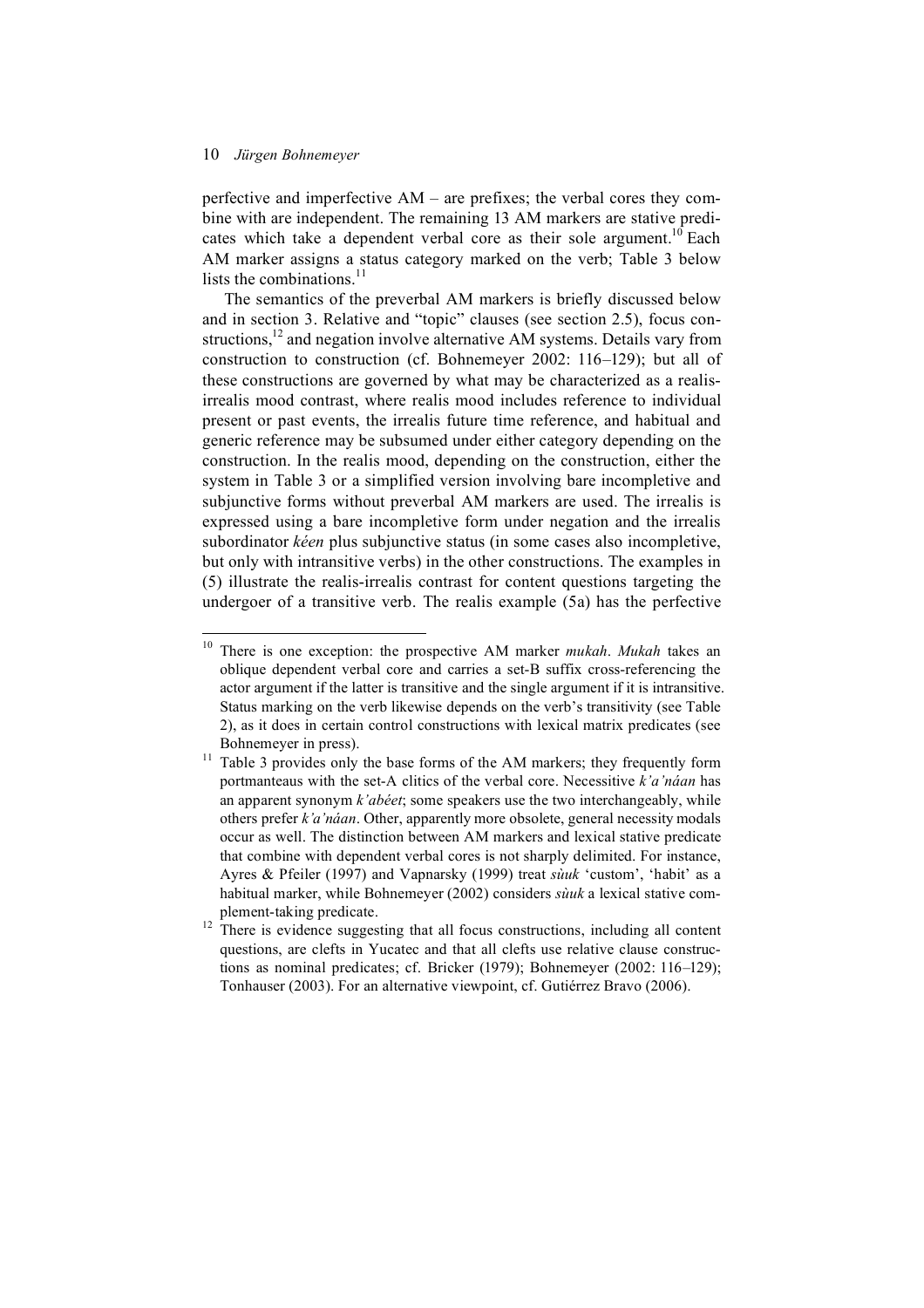aspect marker with past time reference; the irrealis example (5b) the irrealis subordinator *kéen* and subjunctive status on the verb with future time reference:

- (5) a. Ba'x **t**-a=mèet**-ah**? what(B3SG) **PRV-**A2=do:APP**-CMP**(B3SG) 'What did you do?', 'What is it that you did?'
	- b. Ba'x **kéen** a=mèet-eh? what(B3SG) **SR.IRR** A2=do:APP**-SUBJ**(B3SG) 'What will you do/are you going to do?', 'What is it that you will do/are going to do?'

| Subset of AM markers       | AM marker                                                                                                                                                 | Status category                                             |
|----------------------------|-----------------------------------------------------------------------------------------------------------------------------------------------------------|-------------------------------------------------------------|
| AM prefixes                | perfective $h$ -(V <sub>itr</sub> )/t- (V <sub>tr</sub> )<br>imperfective $k$ -                                                                           | completive<br>incompletive                                  |
| Aspectual AM<br>predicates | progressive táan<br>terminative ts'o'k<br>prospective mukah                                                                                               | incompletive $(V_{\text{itr}})$ /<br>subjunctive $(V_{tr})$ |
| Modal AM<br>predicates     | obligative <i>yan</i><br>necessitive k'a'náan<br>desiderative <i>táak</i><br>assurative he'= $e'$<br>penative <i>òolak</i>                                | incompletive<br>subjunctive                                 |
| Metrical AM<br>predicates  | remote future <i>biin</i><br>remote past <i>uuch</i><br>recent past sáam<br>immediate past <i>táantik</i> = $e'$ incompletive<br>proximate future ta'itak |                                                             |

*Table 3.* Preverbal AM markers and status assignment

Finally, dependent verbal cores also occur as arguments or obliques of lexical predicates and as complements of prepositions. In these constructions, status marking is controlled by the head (cf. Bohnemeyer 2002: 91–101 for details).

It is conceivable that the presence vs. absence of an AM marker in a clause or phrase is correlated with – and thus an expression of – the semantic property of finiteness. Finiteness can be understood as the property of a clause or verbal projection of requiring a particular "topic component" for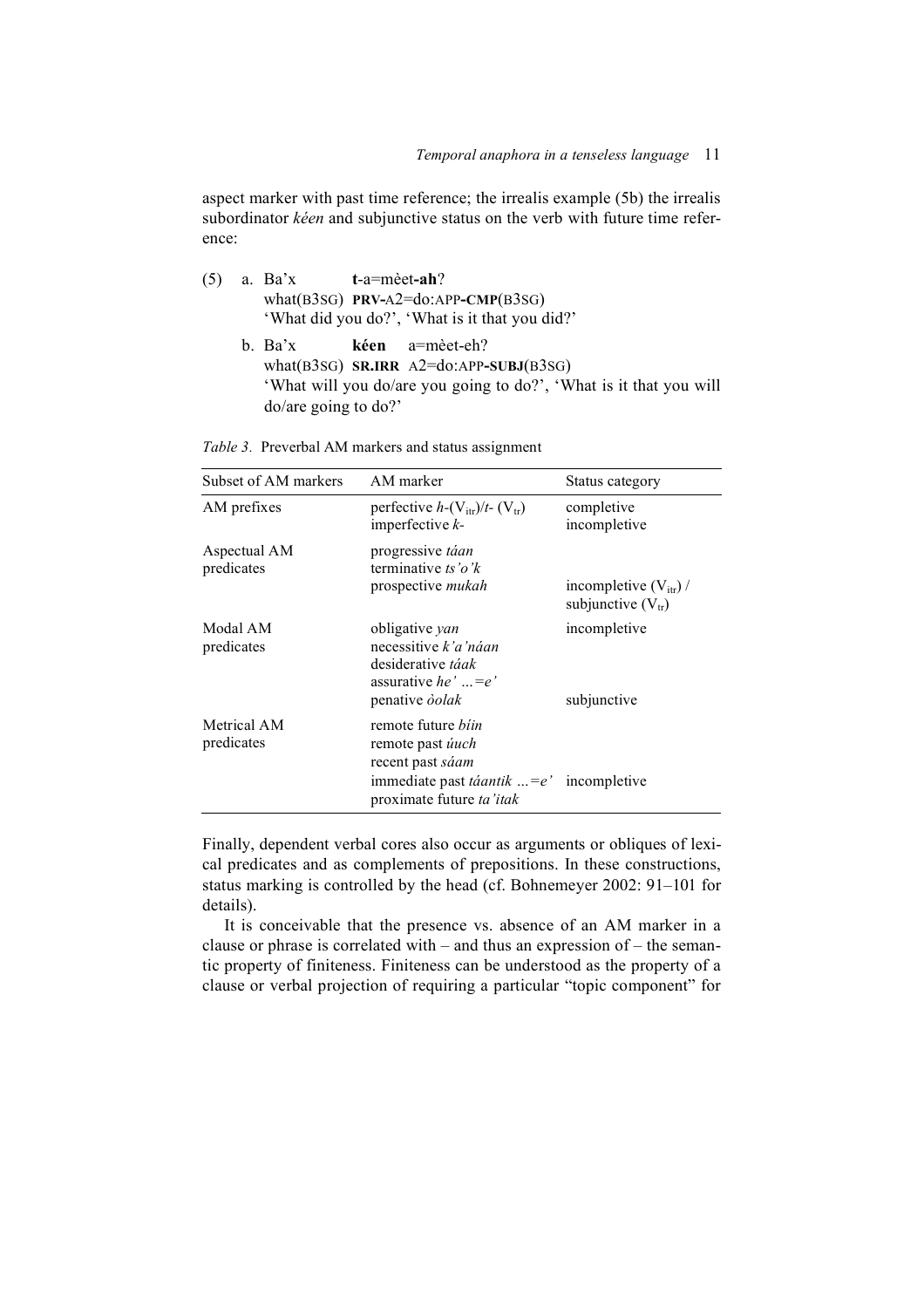its interpretation (Klein 2006). In languages that distinguish finite from nonfinite verb forms, projections of finite verb forms must be understood as making an assertion, asking a question, etc., about a particular topic time, a particular topic place, (a) particular possible world(s), a particular set of entities, etc. In contrast, projections of nonfinite verb forms are interpreted, not with respect to their own topic components, but as part of some superordinate syntactic structure which is ultimately "hooked up" to a topic component via a finite verb form. Yucatec lacks a distinction between finite and non-finite verb forms. All verb forms are marked for status, and all status categories except for the completive occur both in independent and dependent verbal cores. It seems plausible that, in first approximation, (dependent or independent) verbal cores are inherently non-finite and that it is the combination with a preverbal AM marker that maps the "sentence base" expressed by the verbal core into a topic component. Future research will have to examine how finiteness is expressed – if at all – in focus constructions, etc., and under negation.

The semantics of the five status categories is analyzed in Bohnemeyer (2002: 216–242), with the upshot represented in Table 2. The perfectiveimperfective distinction is conceptualized here following Klein 1994, i.e., in terms of a temporal relation between the time of the eventuality described in an utterance and the "topic time" for which the denotation of the utterance is computed. Perfective aspect places the event time inside the topic time; imperfective aspect conversely places the topic time inside the event time. Subjunctive status, like completive, is perfective, i.e., encodes inclusion of the event time of the verbal core in the topic time. The subjunctive differs from the completive in that it "decouples" the interpretation of the sentence or clause formed by combining the verbal core with an AM marker or a lexical matrix predicate from the realization of the event described by the verbal core ("non-assertive" modality). The subjunctive occurs as an optative mood with matrix predicates of desire. It is likewise triggered by the "penative" AM marker (from Latin *paene* "almost"), which has a counterfactual semantics and is used to describe events that almost, but not quite, become reality. The remote future and recent and remote past markers, which likewise govern the subjunctive, cardinally quantify over the distance between topic time and event time. None of these entails **event realization** (cf. Bohnemeyer & Swift 2004). The immediate, recent, and remote past markers presuppose, rather than to assert, realization of the event described by the verbal core. Hence, when they are negated, it is to deny the recency/remoteness of the event described by the verbal core – not that the event happened: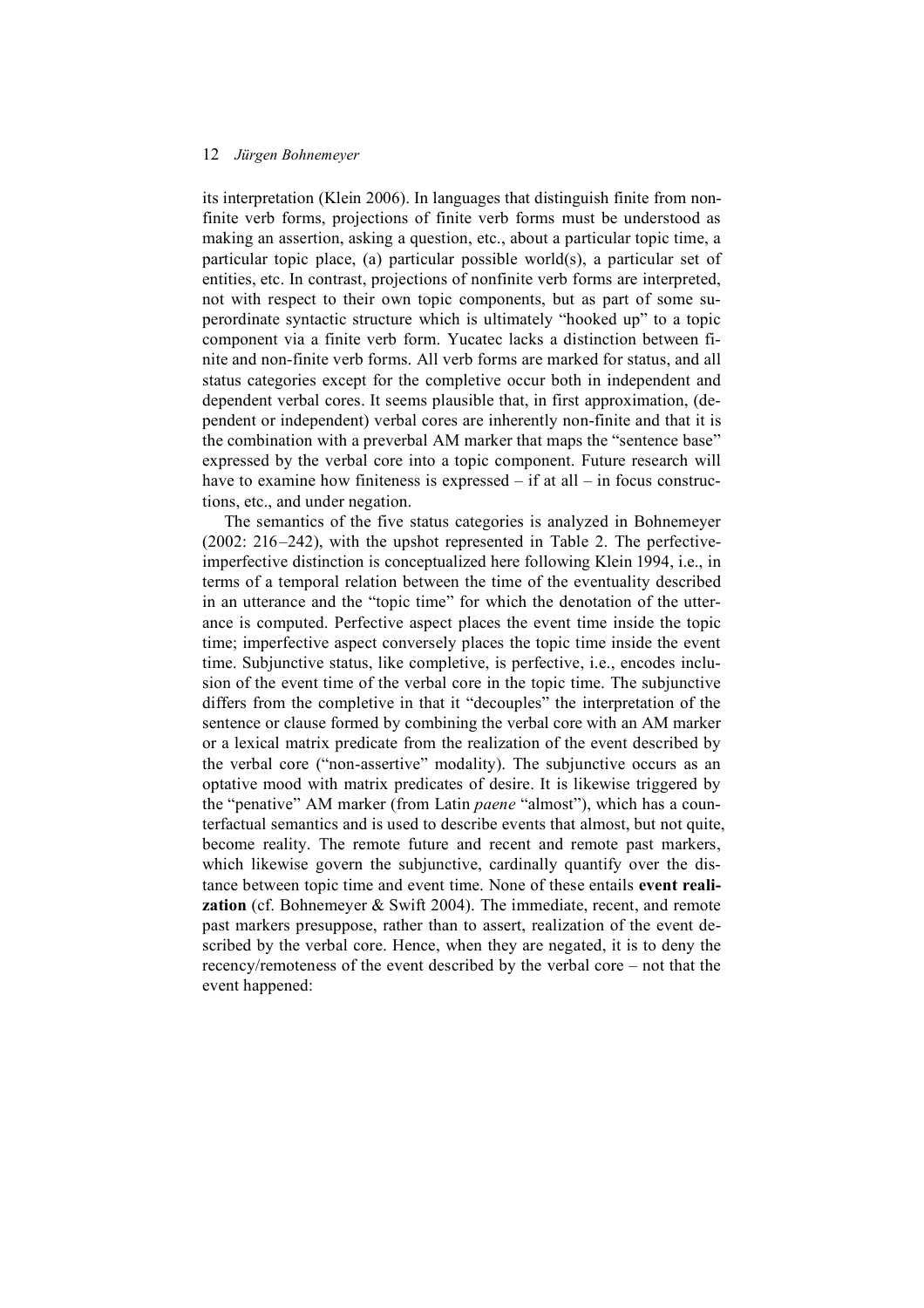- (6) Ma' sáam sùunak le=kòombi=o';… NEG REC turn\ATP:SUBJ(B3SG) DET=van=D2 'It's not a while ago that the bus returned;…'
	- a. …inw=a'l-ik=e', h-ts'o'k mèedya òora. A1SG=say-INC(B3SG)=TOP PRV-end(B3SG) half hour '…I think it was half an hour ago.' 13
	- b. ??…tuméen ma' sùunak=i'. CAUSE NEG turn\ATP:SUBJ(B3SG)=D4 '…because it hasn't returned yet.'

Presupposition may also motivate the occurrence of the bare subjunctive in certain focus constructions (including the so-called "agent-focus" form) with perfective reference. The irrealis subordinator *kéen* illustrated above likewise assigns subjunctive status.

"Extra-focal" is a status category exclusively reserved to a particular kind of focus constructions: manner focus constructions, in which the focused element refers to a property of the event described by the "extra-focal" subordinate clause. If that clause is perfective, its verb is in the extra-focal. Example (7) illustrates:

(7) Domìingo-ak=e' ma'+lo'b h-hàats'-nahik-en. Sunday-CAL=TOP NEG+bad PRV-hit\ATP-EXTRAFOC-B1SG 'Last Sunday, well is how I batted.'

Imperative forms are used exclusively in commands. They do not combine with preverbal AM markers, and the set-A prefixes cross-referencing the addressee as the single argument of intransitive imperatives and the A-argument of transitive imperatives is deleted.

Turning to the AM markers, the semantics of the five aspectual AM markers is sketched in Figure 1. The analysis presupposes the framework of Klein 1994, with one modification: prospective and perfect are understood as placing topic time in the run time of some pre- or post-state causally related to the target event, rather than merely in *times* preceding and following the event, respectively. The imperfective AM marker has progressive

<sup>&</sup>lt;sup>13</sup> The recent past marker is a "same day" past marker, i.e., is used for events that happened earlier on the day that includes topic time. By preemption, it receives a non-immediacy implicature due to its contrast with the immediate past marker. This implicature is interpreted in (6b) as metalinguistically negated.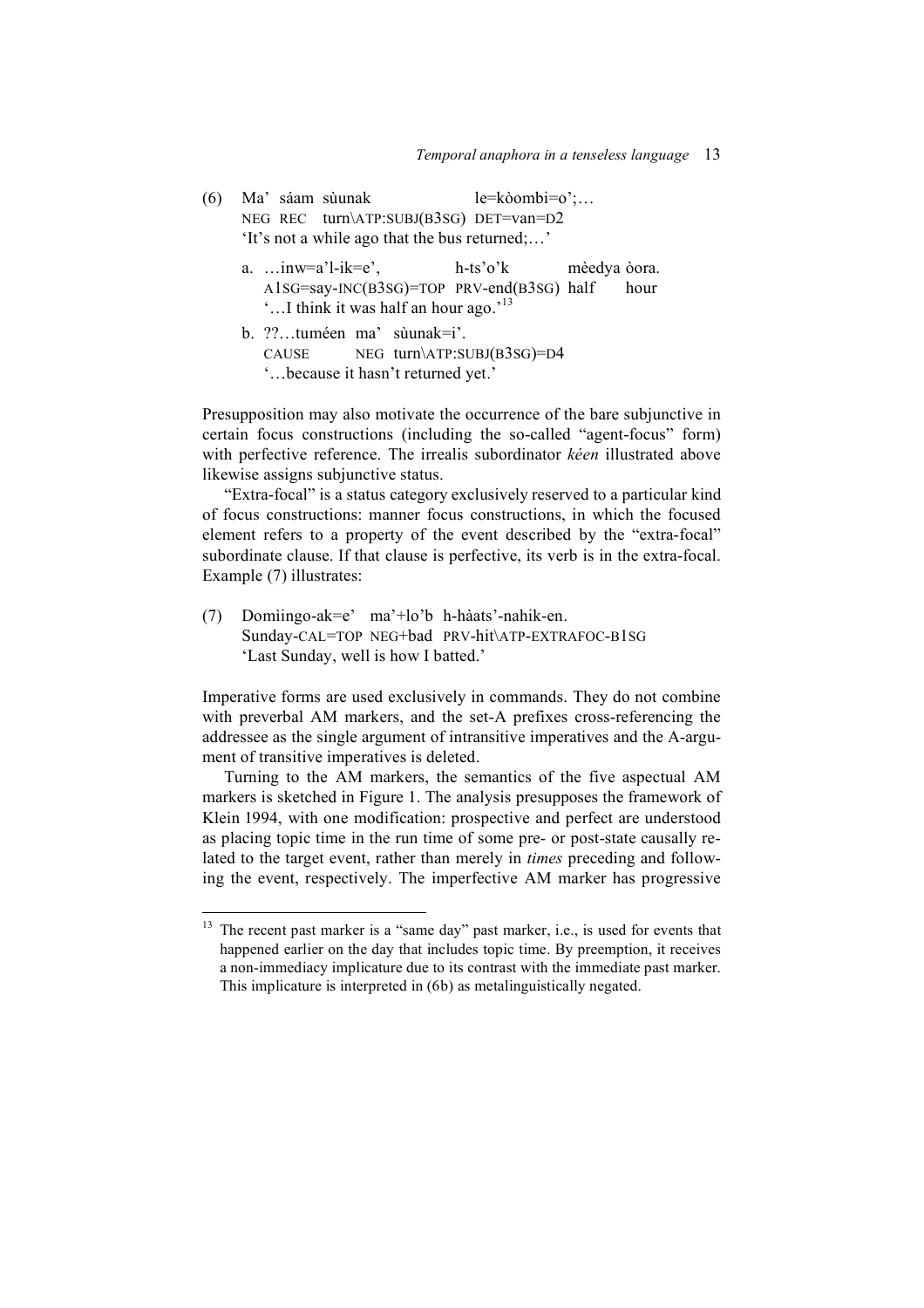interpretations mostly in focus constructions. Outside focus constructions, it occurs in irrealis contexts, i.e., in clauses with habitual, generic, and future time reference whose subordinate counterparts trigger irrealis marking in the appropriate syntactic environments. Only the progressive reading is represented in Figure 1. The perfective AM marker has both perfective interpretations proper and (resultative) perfect interpretations; Bohnemeyer (2002: 246–250) argues that this is a case of vagueness. The question whether the perfective marker incorporates a past tense component is discussed in section 3.

Four of the five modal AM markers involve universal quantification over the possible worlds in "modal bases" (Kratzer 1977, 1981, 1991) of different kinds. The obligative is used to express that the sentence base eventuality is realized in all worlds consistent with the social obligations of the referent of the S/A argument, with schedules, and with the ordinary course of events in general. The desiderative AM marker indicates that the base eventuality is realized in all possible worlds in which the (in particular, bodily) desires of the referent of the S/A argument are met. The assurative AM is used for universal quantification over a modal base in which promises, offers, and commitments by the referent of the S/A argument are fulfilled; in these uses, it conveys a certain illocutionary flavor. But the assurative is also used with epistemic modal bases. In this case, it expresses certainty; but, perhaps due to the contrast with the obligative and prospective markers – both of which are used for reference to events expected to occur in "inertia worlds" (Dowty 1979; Landman 1992; Portner 1998), based on evidence of causally related pre-states that obtain in the topic situation – epistemic uses of the assurative tend to have a strong flavor of subjective opinion or estimate. The fourth universal-force modal, the necessitive, is used to express circumstantial or conditional necessity – the idea that something must happen if something else is to be allowed to happen or to be avoided.<sup>14</sup>

<sup>&</sup>lt;sup>14</sup> While there are thus four universal-force modals integrated into the paradigm of AM markers, existential modality – i.e., possibility – is expressed by inflected lexical predicates. The reason for this curious asymmetry is unknown.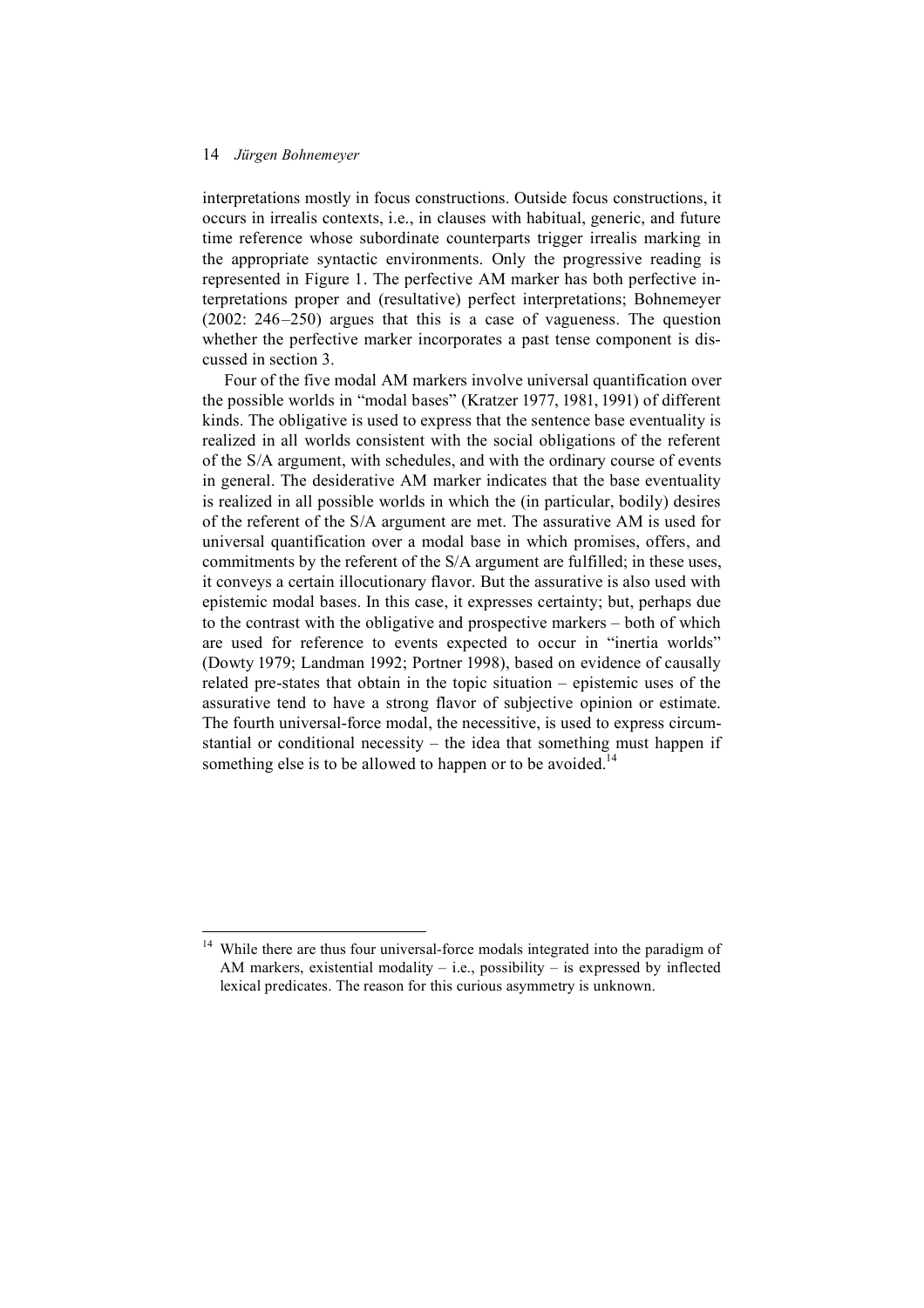

*Figure 1.* Semantics of the aspectual AM markers (key:  $CAUSE(a,b)$  – event a is/was/will be the/a cause of event b;  $S_{PRE}$  – pre-state;  $S_{POST}$  result-state;  $\tau(a)$  – run time of a; t<sub>TOP</sub> – topic time)

The "penative" AM marker *òolak* is used to indicate that an instance of the base event was at some past topic time about to happen, but subsequently did not – a purely counterfactual sense of "almost". It can be viewed as a counterfactual mirror image of the prospective and proximate-future markers. Its grouping with the four universal-force modals is obviously somewhat arbitrary; it does not perfectly fit into any of the subcategories of AM markers distinguished here.

The five metrical AM predicates quantify the distance between the run time of the base eventuality and topic time. The denotation of proximity in the proximate future marker (how soon is "soon"?) is purely a matter of contextual standards. The rare remote future marker seems to be primarily used to convey negation of this subjective sense of proximity. Consultants consistently volunteer the information that the remote future suggests that the speaker has no idea when, if at all, the base event will happen. <sup>15</sup> The

<sup>&</sup>lt;sup>15</sup> The remote future marker was mischaracterized as a "predictive" modal marker in Bohnemeyer (1998b, 2000a, 2002, 2003). The research on which this body of work was based did not produce evidence of the marker. The conjecture of modal semantics took off from the observation that the marker is associated with the genre of prophecies (Vapnarsky 1995). However, recent elicitation has shown it to be part of the "degrees-of-remoteness" system. See section 3 for examples.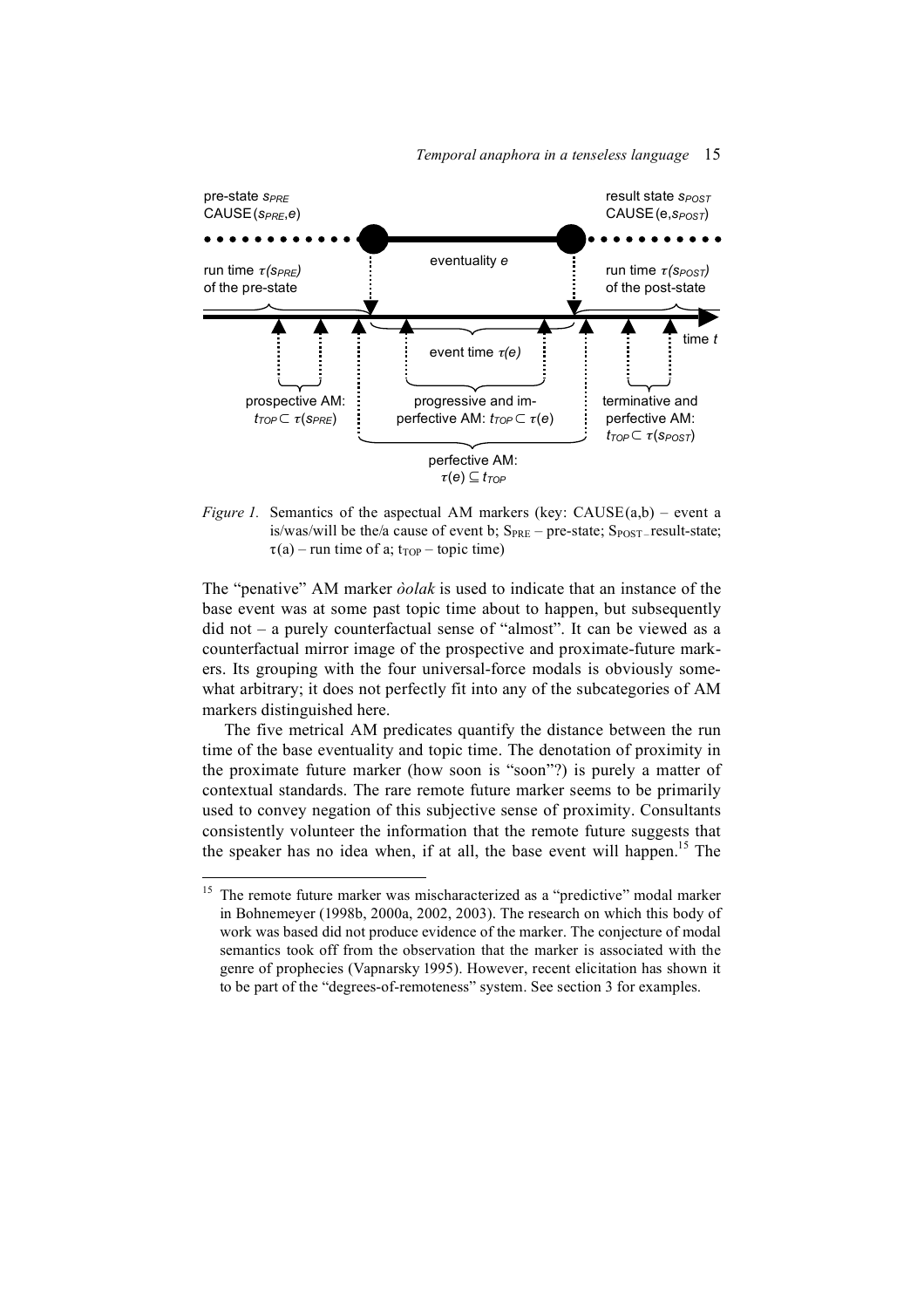three metrical past markers form a scale<sup>16</sup> the central member of which, the recent past marker *sáam*, prototypically extends into the relative past up to the boundary between the day that includes topic time and the preceding day, i.e., functions as a "hodiernal past" marker.<sup>17</sup> By preemption, the immediate and remote past markers are interpreted to the exclusion of the recent past marker. In the case of the immediate past marker *táantik …=e'*, this has the effect that the latter is used predominantly for events that happened at a distance which is short compared to the lengths of a day (no more than a few hours, and often less than an hour), while the remote past marker *úuch* is used at a distance considered long by the same standard (typically several days ago).

The five metrical distance predicates differ in several ways from "metrical tense" phenomena described in the literature (e.g., Comrie 1985: ch.4; Dahl 1984, 1985: 120–128). It is argued in section 3 that instead of constraining possible topic times of the utterance vis-à-vis coding time or some reference point, as true (metrical) tenses would, they express the distance between topic time and event time as a state that obtains at topic time.

# 2.4. Adverbials

Within the domain of temporality, adverbials are used to express calendrical or clock time indices or the event times of eventualities. There is a handful of lexical indexical adverbs, including terms locating days with respect to coding time (e.g., *ka'ho'lheak* 'the day before yesterday', *sáamal* 'tomorrow') and the "topic time shifters" *be'òora* …*=a'/=e'* 'now' and *ka'ach(il)*  'formerly'. The latter are briefly discussed in section 3. Apart from these, temporal adverbials are mostly headed by spatial prepositions such as *ich(il)* 'in', 'inside' and relational nouns such as *táan* 'front'. These adverbials specify time intervals, but do not encode temporal ordering relations between these times and the topic or event time of the utterance. Thus, *ich(il ti') ts'e'ets'ek k'ìin* may be used to translate 'in a few days' (referring to an

<sup>&</sup>lt;sup>16</sup> This is not an entailment scale in the sense of Horn 1972 since the three terms denote distances from topic time and thus entail upper bounds. The markers' interpretation is nonetheless subject to pragmatic enrichment, as mentioned below.

<sup>&</sup>lt;sup>17</sup> This cut-off point is blurred by the frequent use of *sáam* to express that something happened earlier than expected (by the speaker and/or the addressee), even if it happened within the domain of the immediate or remote past. See also section 3.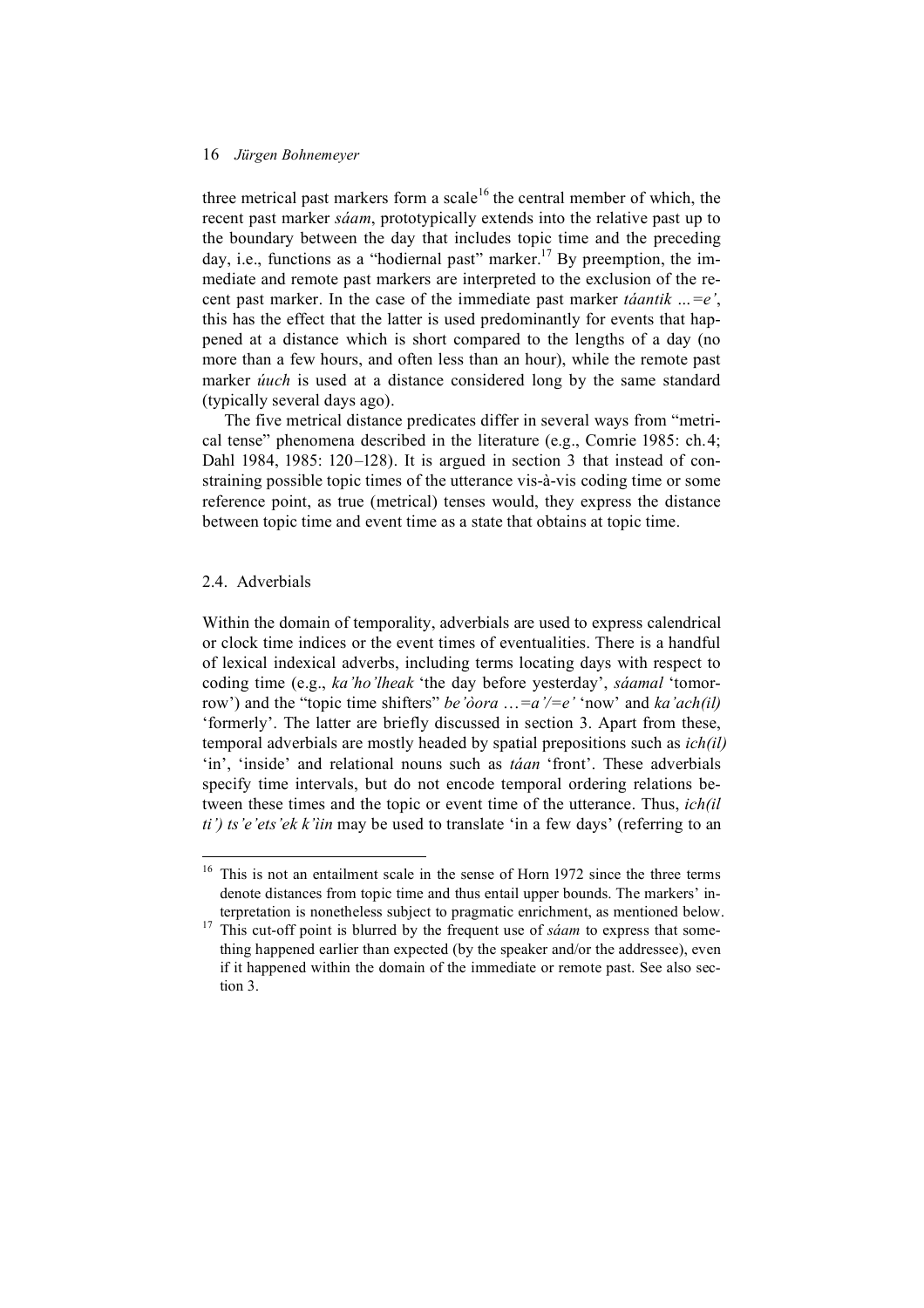event in the (relative) future), '((with)in a few days' (referring to a time span within which some event was or will be completed), 'for a few days' (referring to the duration of a process or interval), or 'a few days ago', depending on aspect-mood marking.

- (8) Pwes to'n =e', **ich ts'e'ts'ek k'ìin** hóok'-ok-o'n. well PREP:B1PL=TOP **in a.few sun** exit-SUBJ-B1PL 'Well, as for us, it was a few days ago that we left.'
- (9) Pwes to'n =e', **ich ts'e'ts'ek k'ìin** kéen hóok'-ok-o'n. well PREP:B1PL=TOP **in a.few sun** SR.IRR exit-SUBJ-B1PL 'Well, as for us, it is in a few days that we will leave.'

Bohnemeyer (in press) suggests that this may be a reflex of the literal spatial meanings of the heads, which encode what Jackendoff 1983 calls "place functions", but no locative or path relations. For instance, *ich le=nah=o'*, formed with the same preposition *ich*, translates 'in the house', 'into the house', 'out of the house', and 'through the house', depending on the verb the phrase combines with.

# 2.5. Connectives

As in other languages, subordinate clauses may serve to introduce the time of the event they describe as a point of reference in discourse. There are, however, no connectives in Yucatec that encode ordering relations between time intervals such as 'after', 'before', or 'while'. There is likewise no word for 'when', although there are a few idioms that serve as temporal anaphors without expressing ordering relations. An example is the phrase *chéen ya'lo'* 'at that time', literally 'it will say that' in (10), using a form of the irrealis subordinator *kéen*:

(10) Chéen ka'=sùunak-ech t-u=láak' ha'b=e', SR:IRR REP=turn\ATP:SUBJ-B2SG PREP-A3=other year=TOP **chéen y=a'l**-∅=e', **SR:IRR A3=say**-SUBJ(B3SG)=TOP táantik in=mèet-ik le=nah=o'. IMM A1SG=DO:APP-INC(B3SG) DET=house=D2 '(When) you return here next year, at that time (lit. (when) it will say that), I will have just build the house.'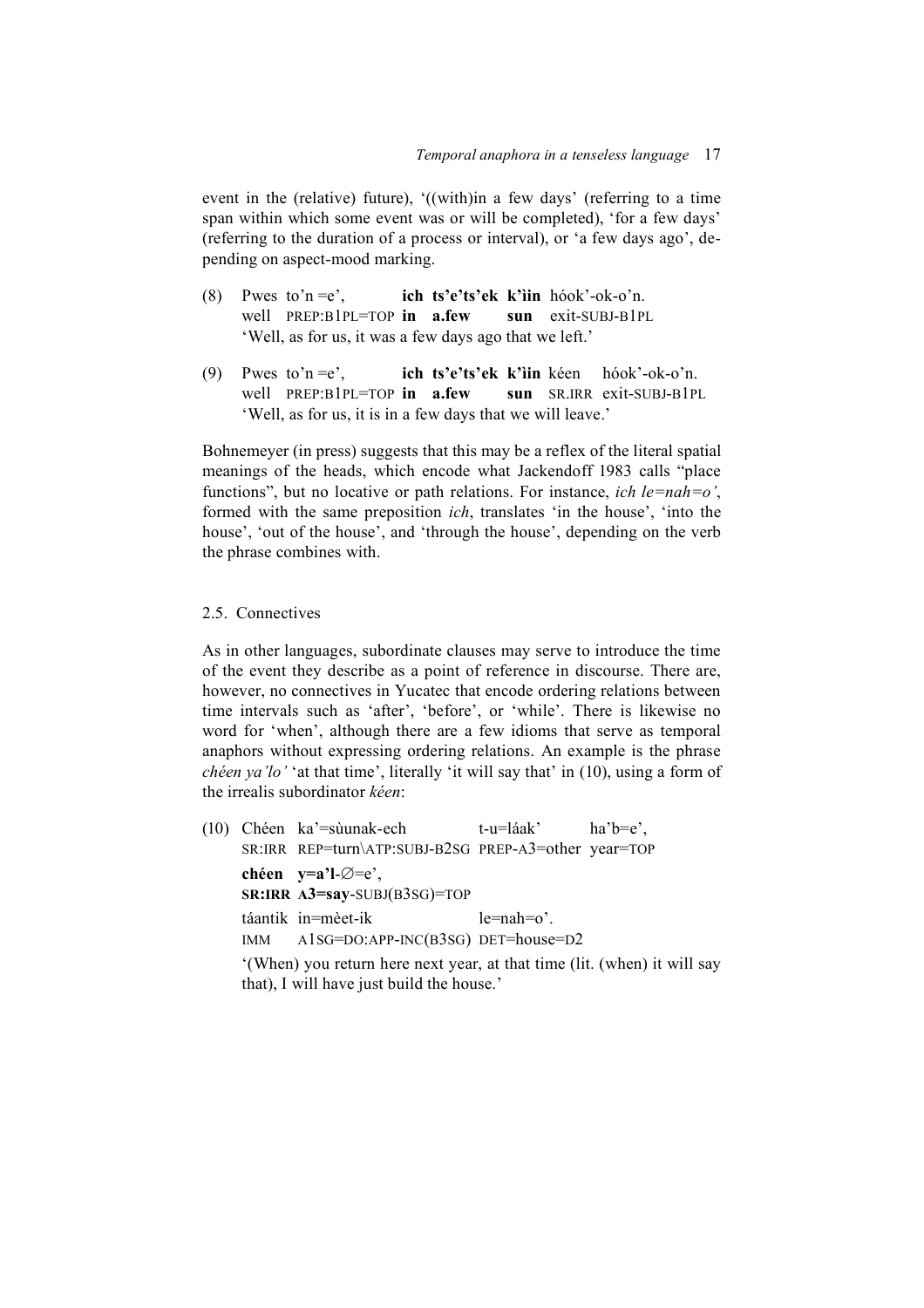The first clause in (10), *chéen ka' sùunakech tuláak' ha'be'* '(when) you return next year', introduces a reference point taken up first by the phrase that functions as a temporal anaphor (itself a clause) – which is actually redundant in this example – and then by the main clause, whose topic time it is understood to mark. These subordinate clauses determine the topic time for the main clause much like temporal clauses in Indo-European languages. However, syntactically, they are not adverbials, but share the morphological and ordering properties of left-dislocated arguments – they are "topic clauses" (Bohnemeyer 1999c). Neither the clause that introduces the reference time nor the phrase *chéen ya'lo'* are morphologically "flagged" for expressing temporal reference points. They are marked as topics by their position and the clause-final particle that follows them (the topic marker  $=e'$  in (10)); but in an appropriate context, the same clauses could be interpreted as headless relative clauses. This ambiguity is illustrated in (11):

(11) **Le=k-u=tàas-a'l=e'**, k-u=bo'l-t-a'l. **DET=IMPF-A3=come:CAUS-PASS.INC=TOP** IMPF-A3=pay-APP-PASS.INC '(What) is brought is paid for / (when) it is brought, it is paid for.' (based on Blair & Vermont Salas 1965–67 11.1.25)

Instead of connectives expressing ordering relations, both "topic clauses" of the kind illustrated in  $(10)$ – $(11)$  and main clauses frequently carry what may be described as "aspectual connectives" (Bohnemeyer 1998b: 485– 503). An example is *káa*, which occurs exclusively with the perfective AM marker. The perfective AM marker has both perfective and result-state interpretations (e.g., the same clause can be used to convey 'The car broke down' and 'The car is broken down', not unlike the simple past in English). *Káa* forces the perfective interpretation. Result-state reference, like all notional viewpoint aspects except for the perfective, requires a contextual reference point (a "natural temporal reference point", see section 4) to determine its topic time. *Káa* blocks interpretation of the clause with respect to a tracked topic time. Put differently, it signals "resetting" of the topic time variable. This device is used above all in narrative discourse. The result can be a sequential or simultaneous interpretation depending on context. In (12), the preferred interpretation is sequential. The order of events is inferred from the order of clauses on the basis of stereotype implicatures in this case (see section 4). In (13), the preferred interpretation is simultaneous for most speakers because the two actions reported have different agents. This makes it clear that *káa* does not express an ordering relation.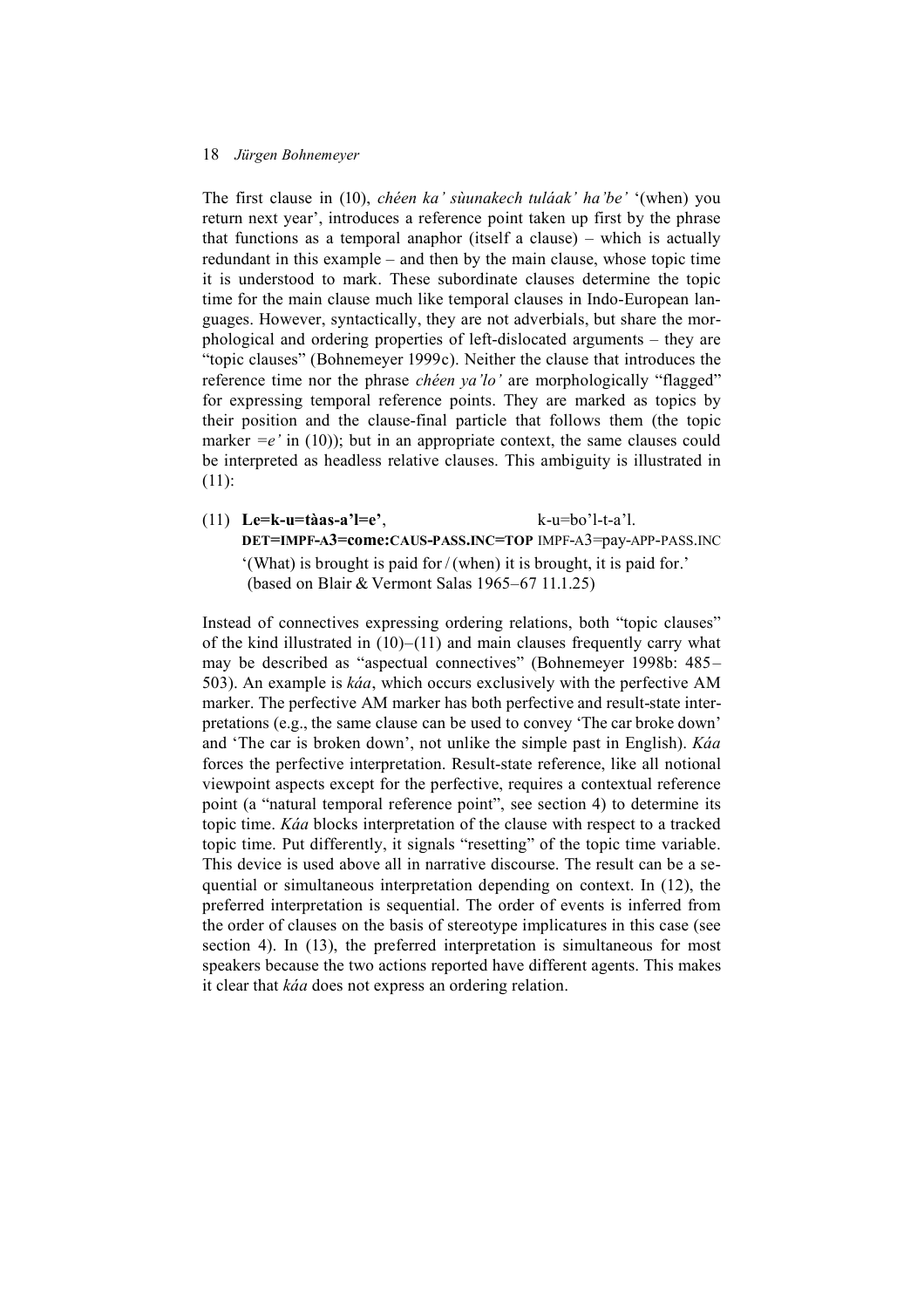- (12) Pedro=e' **káa=**t-u=ts'íib-t-ah hun-p'éel Pedro=TOP **CON=**PRV-A3=write-APP-CMP(B3SG) one-CL.IN kàarta=e', **káa=**t-u=ts'u'uts'-ah hun-p'éel chamal letter=TOP **CON=**PRV-A3=suck-CMP(B3SG) one-CL.IN cigarette 'Pedro, (when) he wrote a letter, he smoked a cigarette' (preferred interpretation sequential)
- (13) **Káa=**t-u=ts'íib-t-ah hun-p'éel kàarta Pedro=e', **CON=**PRV-A3=write-APP-CMP(B3SG) one-CL.IN letter Pedro=TOP Juán=e', **káa=**t-u=ts'u'uts'-ah hun-p'éel chamal Juán=TOP **CON=**PRV-A3=suck-CMP(B3SG) one-CL.IN cigarette '(When) Pedro wrote a letter, Juán smoked a cigarette' (preferred interpretation for most consultants simultaneous)

In (12)–(13), the topic clauses refer to the times of the events they describe. The topic times of the main clauses are interpreted with respect to these event times, though not necessarily as coinciding with them, since the main clauses likewise contain the "topic time reset" connective *káa*. The results are the observed interpretations. It is also possible for topic clauses to refer to times before or after the event they describe. Aspectual and modal expressions are used for this purpose. Example (14) shows a topic clause that sets a topic time for the main clause preceding the topic clause event, the speaker's arrival:

(14) Ma' k'uch-uk-en=e', káa=h-hóok' leti' NEG arrive-SUBJ-B1SG=TOP CON=PRV-exit(B3SG) DET:PREP '(When) I had not yet arrived, (and) she left'

The topic clause in this case uses negation and subjunctive status to refer to a time prior to the realization of the topic clause event. This construction is the closest Yucatec equivalent of the English connective *before*.

This section has provided an overview of the various types of lexical and morphosyntactic resources involved in the expression of temporality in Yucatec. The following sections summarize the evidence for tenselessness (section 3) and offer an account of temporal anaphora in Yucatec (section 4).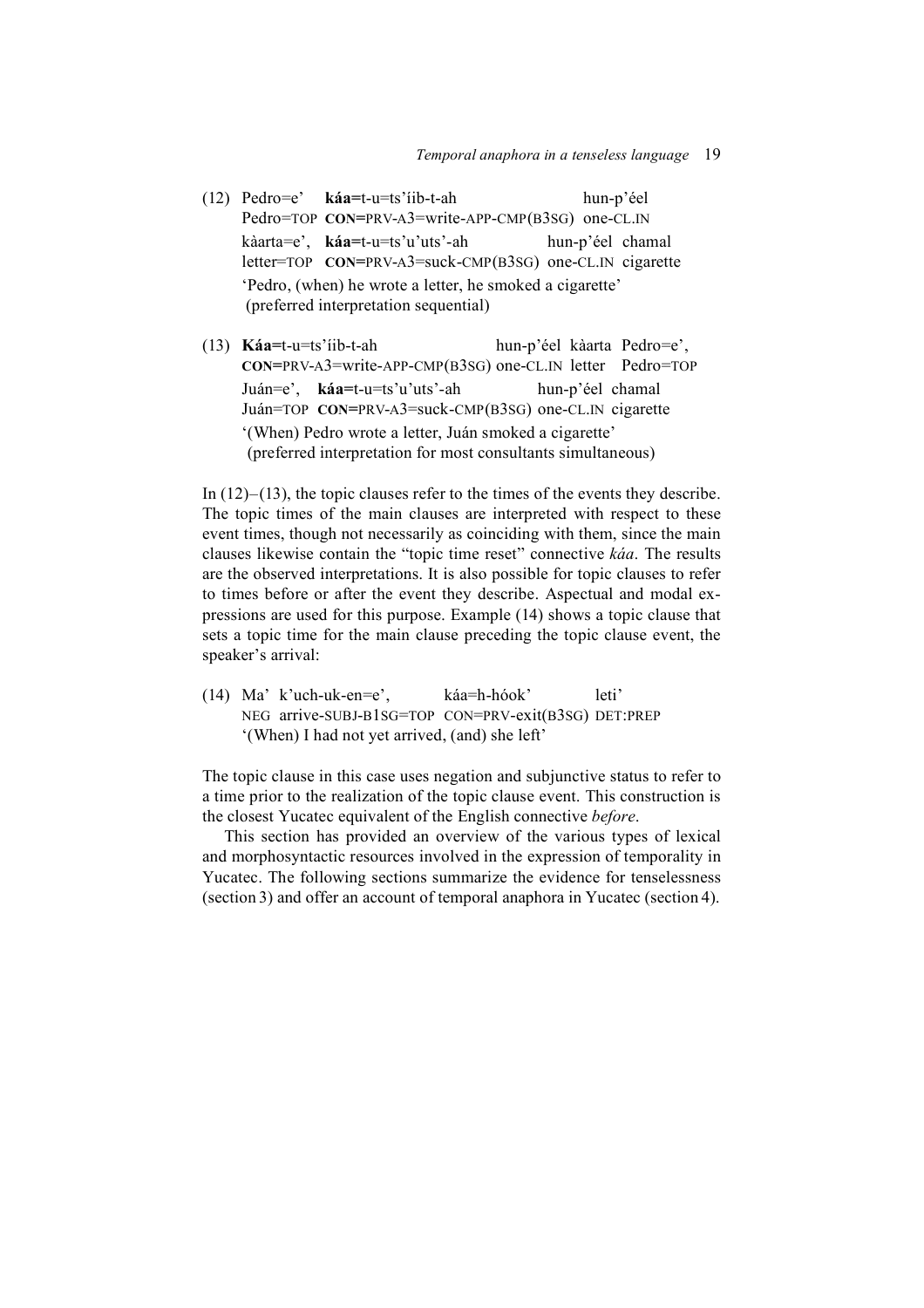# **3. Tenselessness**

Yucatec is a tenseless language in the sense that the morphosyntactic form of the clause does not constrain its use with topic times in the present, past, or future of coding time (absolute = deictic tense) or some other reference point (relative = anaphoric tense). "Morphosyntactic form" is taken here to mean syntactic structure plus/including inflection. To demonstrate tenselessness, it needs to be shown that any Yucatec clause regardless of syntactic structure and inflection is compatible with both topic times in the present, past, and future of coding time and topic times in the present, past, and future of some other reference point. The discussion in the present chapter focuses on clauses that can constitute sentences by themselves ("main" or "independent" clauses). Subordinate clauses are briefly taken up at the end of this section. The syntactic variation that needs to be taken into account when evaluating the claim of tenselessness for main/independent clauses is primarily the selection of the preverbal "aspect-mood" (AM) marker. As mentioned in the previous section, the "status" suffix on the verb is determined by the AM marker. The examples in (15) illustrate the 15 AM markers.

|  |  |  |  | (15) a. Perfective $AM$ – completive status |  |
|--|--|--|--|---------------------------------------------|--|
|--|--|--|--|---------------------------------------------|--|

| $T-in=m\text{e}et-ah$                      | $le = nah = o'$ |
|--------------------------------------------|-----------------|
| $PRV-A1SG=do:APP-CMP(B3SG)$ $DET=house=D2$ |                 |
| 'I built the house'                        |                 |

- b. *Imperfective AM – incompletive status* **K-**in=mèet**-ik** le=nah=o' **IMPF-**A1SG=do:APP**-INC**(B3SG) DET=house=D2 'I (would) build the house'
- c. *Terminative AM – incompletive status* **Ts'o'k** in=mèet**-ik** le=nah=o' **TERM** A1SG=do:APP**-INC**(B3SG) DET=house=D2 'I (will) have/had built the house'
- d. *Progressive AM – incompletive status* **Táan** in=mèet**-ik** le=nah=o' **PROG** A1SG=do:APP**-INC**(B3SG) DET=house=D2 'I am/was/will be building the house'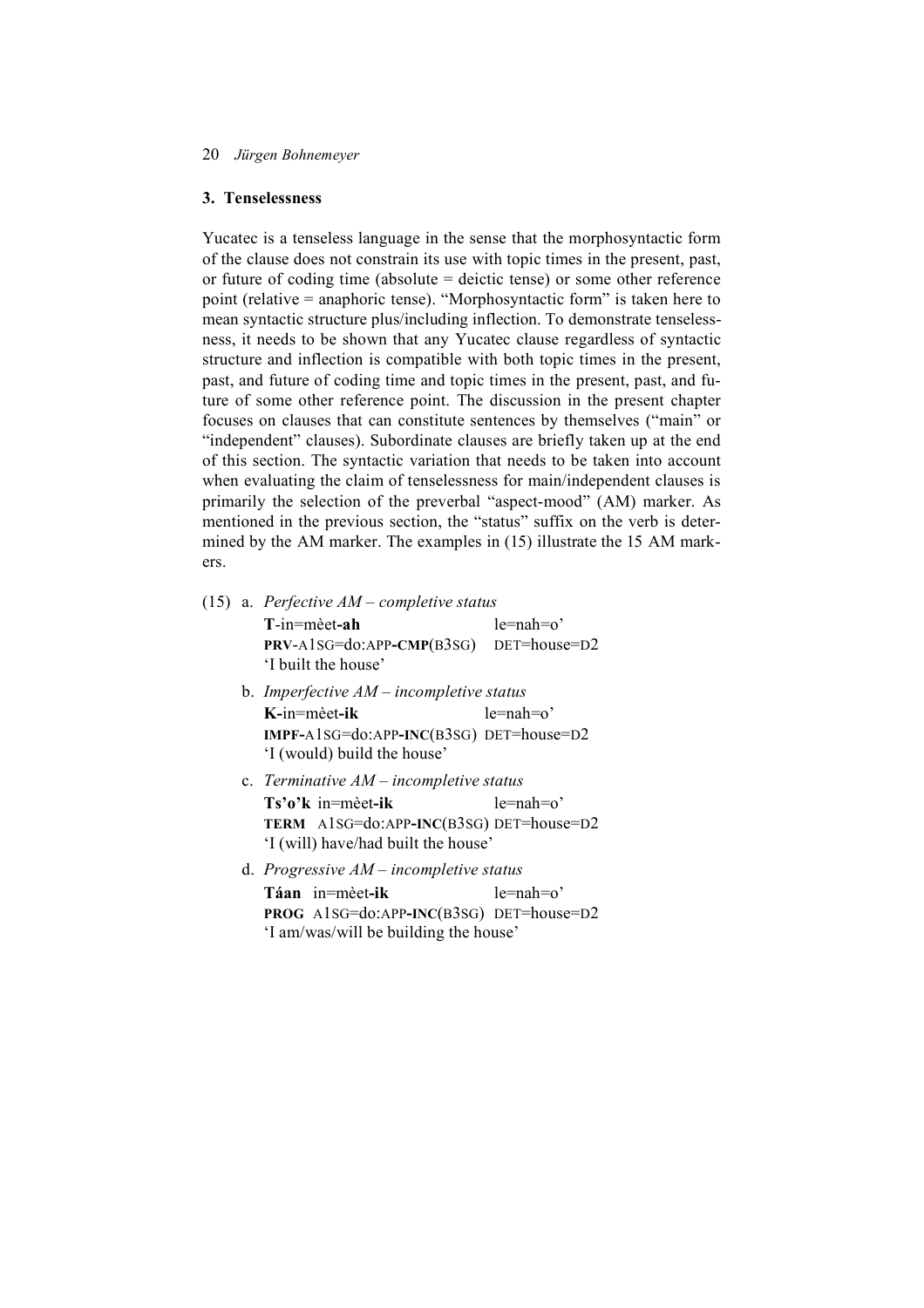|    | e. Prospective $AM$ – subjunctive status on transitive verbs, incomple-<br>tive on intransitive verbs                                                                                                       |
|----|-------------------------------------------------------------------------------------------------------------------------------------------------------------------------------------------------------------|
|    | Mukah in=mèet-Ø<br>$le = nah = o'$<br><b>PROSP</b> AlsG=do:APP-SUBJ(B3SG) DET=house=D2<br>'I am/was/will be going to build the house'                                                                       |
|    | f. Necessitive $AM$ – incompletive status<br>K'a'náan in=mèet-ik<br>$le = nah = o'$<br>A1SG=do:APP-INC(B3SG) DET=house=D2<br><b>NEC</b><br>'I must/had to/will have to build the house'                     |
|    | g. Obligative $AM$ – incompletive status<br>Yan in=mèet-ik<br>$le = nah = o'$<br>OBL A1SG=do:APP-INC(B3SG) DET=house=D2<br>'I (will) have/had to build the house'                                           |
|    | h. Assurative $AM$ – incompletive status<br>He' in=mèet-ik<br>le=naho'<br>ASS A1SG=do:APP-INC(B3SG) DET=house=D2<br>'I will/would indeed (agree to) build the house (you shall see)'                        |
| 1. | Desiderative $AM$ – incompletive status<br>Táak in=mèet-ik<br>$le = nah = o'$<br>A1SG=do:APP-INC(B3SG) DET=house=D2<br><b>DES</b><br>'I (will) want(ed) to build the house'                                 |
|    | j. Penative $AM$ – subjunctive status<br><b>Oolak</b> in=mèet- $\varnothing$<br>$le = nah = o'$<br>A1SG=do:APP-SUBJ(B3SG) DET=house=D2<br>PEN<br>'I (will have/had) almost built the house'                 |
|    | k. Remote future $AM$ – subjunctive status<br><b>Biin</b> in=mèet- $\varnothing$<br>$le = nah = o'$<br>REMF A1SG=do:APP-SUBJ(B3SG) DET=house=D2<br>'It is/was/will be a long time before I build the house' |
|    | 1. Proximate future $AM$ – incompletive status<br>Ta'itak in=mèet-ik<br>$le = nah = o'$<br>A1SG=do:APP-INC(B3SG) DET=house=D2<br><b>PROX</b><br>'I will/would soon build the house'                         |
|    | m. Immediate past $AM$ – incompletive status<br>Táantik in=mèet-ik<br>$le = nah = o'$<br>A1SG=do:APP-INC(B3SG) DET=house=D2<br><b>IMM</b><br>'I (had/will have) just built the house'                       |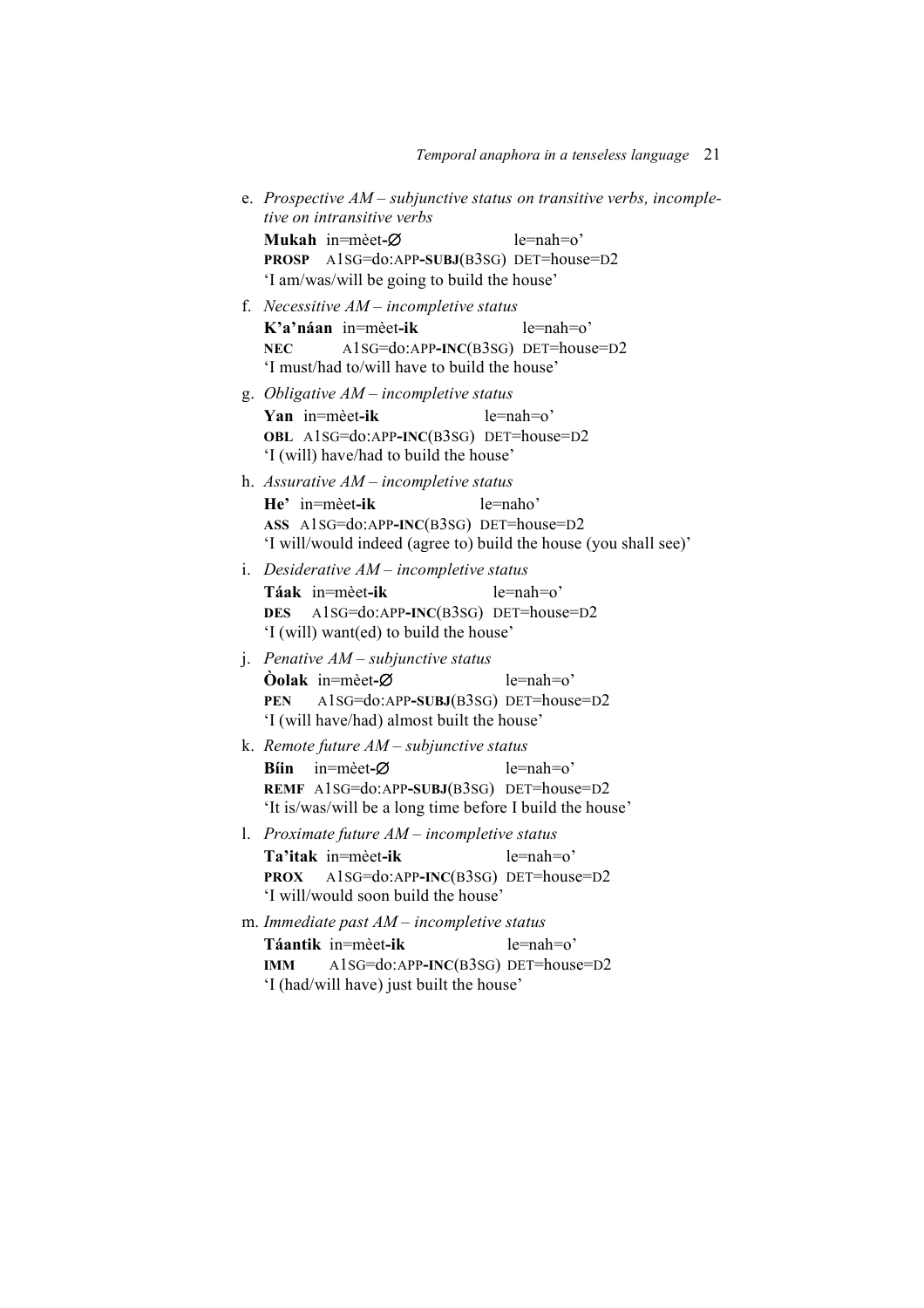| n. Recent past $AM$ – subjunctive status |                                                          |                 |
|------------------------------------------|----------------------------------------------------------|-----------------|
|                                          | Sáam in=mèet- $\varnothing$                              | $le = nah = o'$ |
|                                          | $REC$ $A1SG=do:APP-SUBJ(B3SG)$ $DET=house=D2$            |                 |
|                                          | 'I (had/will have) built the house already/not long ago' |                 |
|                                          | o. Remote past $AM$ – subjunctive status                 |                 |
|                                          | <b>Úuch</b> in=mèet- $\varnothing$                       | $le = nah = o'$ |

**REMP** A1SG=do:APP**-SUBJ**(B3SG) DET=house=D2 'I (had/will have) built the house long ago'

The 15 examples can be used, with the exceptions to be discussed below, in each of the following three contexts in the position marked "<sup>"</sup>. Each context determines the topic time of the utterance following it in the position marked "  $\therefore$  In (16), Jorge is asking Pedro whether his has built the house he had been planning to build. This question introduces a time frame starting with Jorge's last visit two years earlier and leading up to the present of the utterance. In (17), Jorge asks whether Pedro will build the house in the future, and Pedro begins his response by shifting the topic time to Jorge's next visit a year into the future. In the final context, (18), Jorge asks whether Pedro's house is new, and Pedro sets the topic time of his response to the time of Jorge's last visit two years earlier.

(16) *Diagnostic context: topic time leading up to utterance time* 

Jorge' táantik u=k'uch-ul x-Yaxley. Jorge:TOP IMM A3=arrive-INC F-Yaxley 'Jorge, he has just arrived in (the village of) Yaxley.' H-ts'o'k ka'-péel ha'b káa=h-sùunah PRV-end(B3SG) two-CL.IN year CON=PRV-turn:CMP(B3SG) 'It has been two years since he returned…' t-u=kàah-al=o'. PREP-A3=reside\ATP-REL=D2 '…to his country.' T-uy=ohel-t-ah PRV-A3=knowledge-APP-CMP(B3SG) 'He knew…'

táak u=mèet-ik u=nah-il Pedro. DES A3=do:APP-INC(B3SG) A3=house-REL Pedro '…that Pedro wanted to build a (lit. his) house.'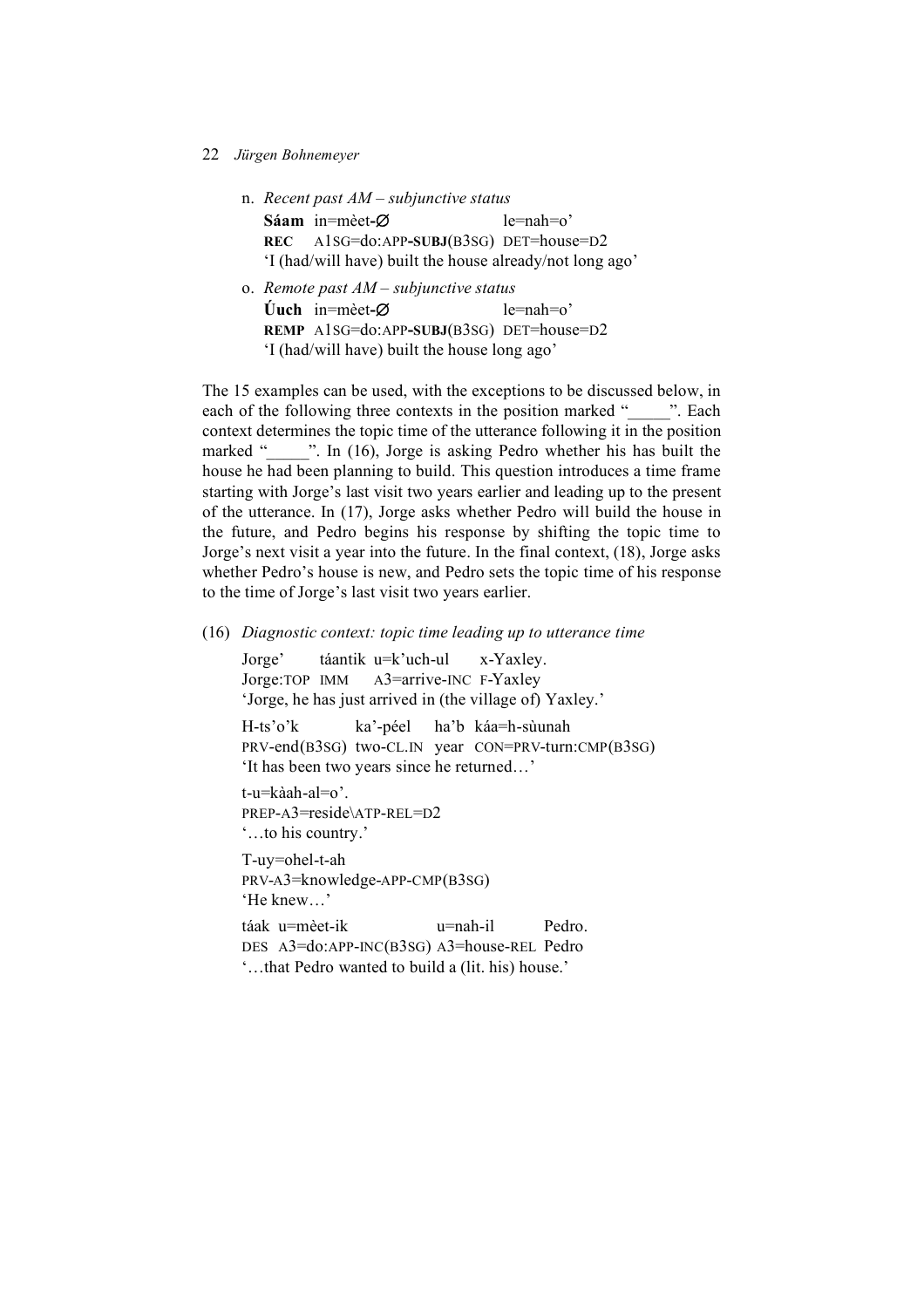```
Ba'x=e' ma' t-uy=ohel-t-ah 
     what=TOP NEG PRV-A3=knowledge-APP-CMP(B3SG)
     'But he didn't know…'
     wáah h-bèey-chah-ih.
     ALT PRV-thus-INCH.CMP-CMP(B3SG) 
     '…whether he was able to do it (lit. whether it became possible).'
     Káa=t-uy=il-ah Pedro te=kàaye=o',
     CON=PRV-A3=see-CMP(B3SG) Pedro PREP:DET=street=D2 
     'He saw Pedro in the street,'
     káa=t-u=k'áat+chi'-t-ah. 
     CON=PRV-A3=wish+mouth-APP-CMP(B3SG)
     'and he asked him.'
     Káa=t-u=núuk-ah Pedro=e':
     CON=PRV-A3=answer-CMP(B3SG) Pedro=TOP
     'Pedro answered:'
     \overline{\cdots}(17) Diagnostic context: topic time in the future of utterance time 
     Jorge' ta'itak u=sùut t-u=kàah-al=o'. 
     Jorge:TOP IMM A3=turn\ATP PREP-A3=reside\ATP-REL=D2
     'Jorge, he would soon return to his country.'
     T-uy=ohel-t-ah
     PRV-A3=knowledge-APP-CMP(B3SG)
     'He knew…'
     táak u=mèet-ik u=nah-il Pedro.
     DES A3=do:APP-INC(B3SG) A3=house-REL Pedro
     '…that Pedro wanted to build a (lit. his) house.'
     Ba'x=e' ma' t-uy=ohel-t-ah 
     what=TOP NEG PRV-A3=knowledge-APP-CMP(B3SG)
     'But he didn't know…'
     wáah yan u=bèey-tal.
     ALT OBL A3=thus-INCH.INC 
     '…whether he would be able to do it (lit. whether it would become
     possible).'
     Káa=t-uv=il-ah Pedro te=kàaye=o',
     CON=PRV-A3=see-CMP(B3SG) Pedro PREP:DET=street=D2 
     'He saw Pedro in the street,'
```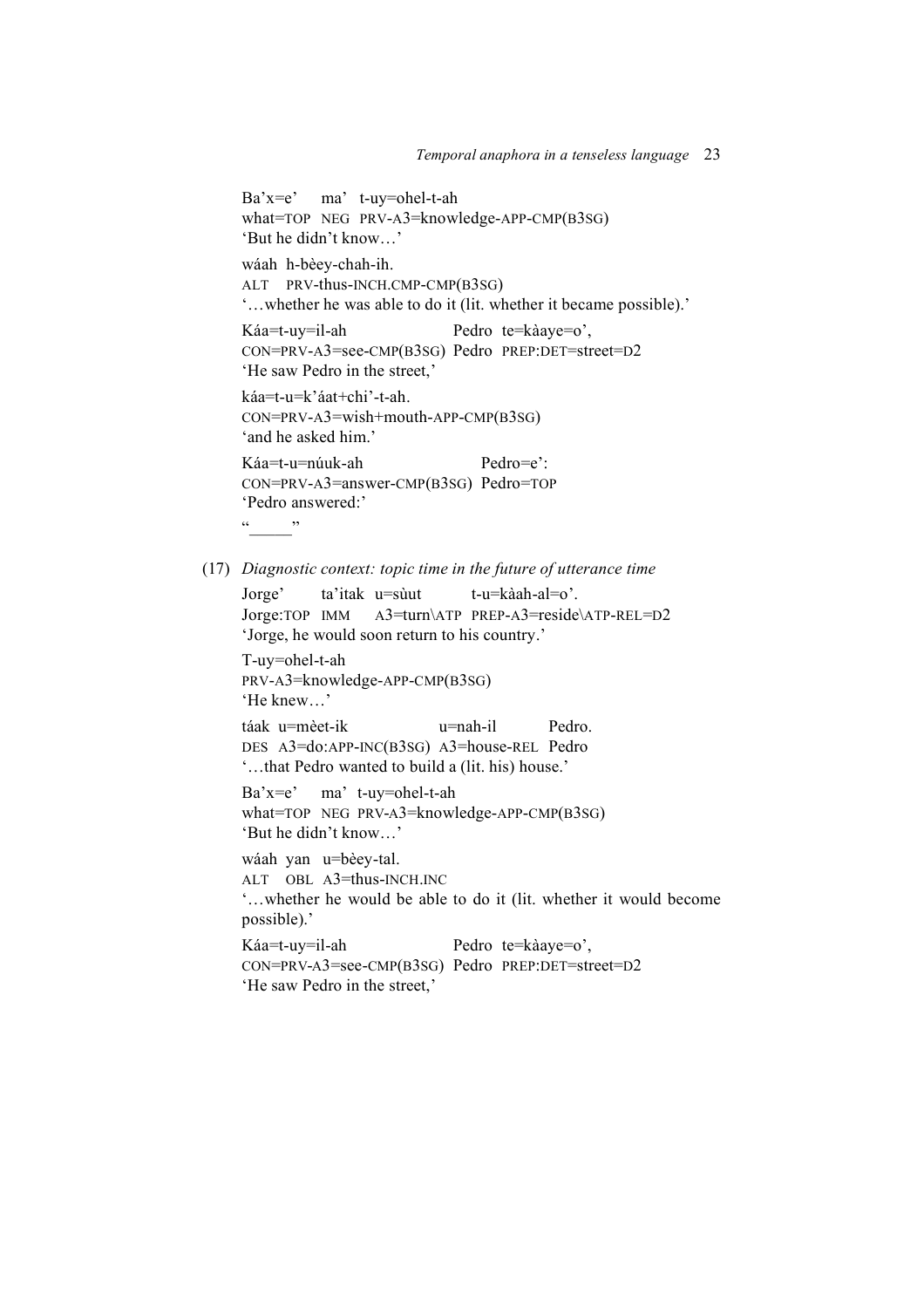```
káa=t-u=k'áat+chi'-t-ah. 
    CON=PRV-A3=wish+mouth-APP-CMP(B3SG)
     'and he asked him.'
    Káa=t-u=núuk-ah Pedro=e':
    CON=PRV-A3=answer-CMP(B3SG) Pedro=TOP
     'Pedro answered:'
    "Chéen ka'=sùunak-ech t-u=láak' ha'b=e',
    SR:IRR REP=turn\ATP:SUBJ-B2SG PREP-A3=other year=TOP
     'When you return next (lit. the other) year,…'
        \cdot(18) Diagnostic context: topic time in the past of utterance time 
    Jorge', t-uy=ohel-t-ah
     Jorge=TOP PRV-A3=knowledge-APP-CMP(B3SG)
     'Jorge, he learned…'
    t-u=mèet-ah u=nah-il Pedro.
    PRV-A3=do:APP-CMP(B3SG) A3=house-REL Pedro
     '…that Pedro had built a (lit. his) house.'
    káa=t-u=k'áat+chi'-t-ah
    CON=PRV-A3=wish+mouth-APP-CMP(B3SG)
     'He asked him…'
     wáah túumben le=nah=o'.
    ALT new(B3SG) DET=house=D2
     '…whether the house was new.'
    Káa=t-u=núuk-ah Pedro=e':
    CON=PRV-A3=answer-CMP(B3SG) Pedro=TOP
     'Pedro answered:'
    "Káa=h-tàal-ech way h-ts'o'k ka'=p'éel ha'b=e',
    CON=PRV-come-B2SG here PRV-end(B3SG) two=CL.IN year=D3
     'When you came here two years ago,…'
       \overline{\phantom{a}}
```
Most of the utterances in (15) are readily interpretable in these three contexts. For illustration, (19) has the remote past AM marker with future time reference and (20) the remote future AM marker with past time reference: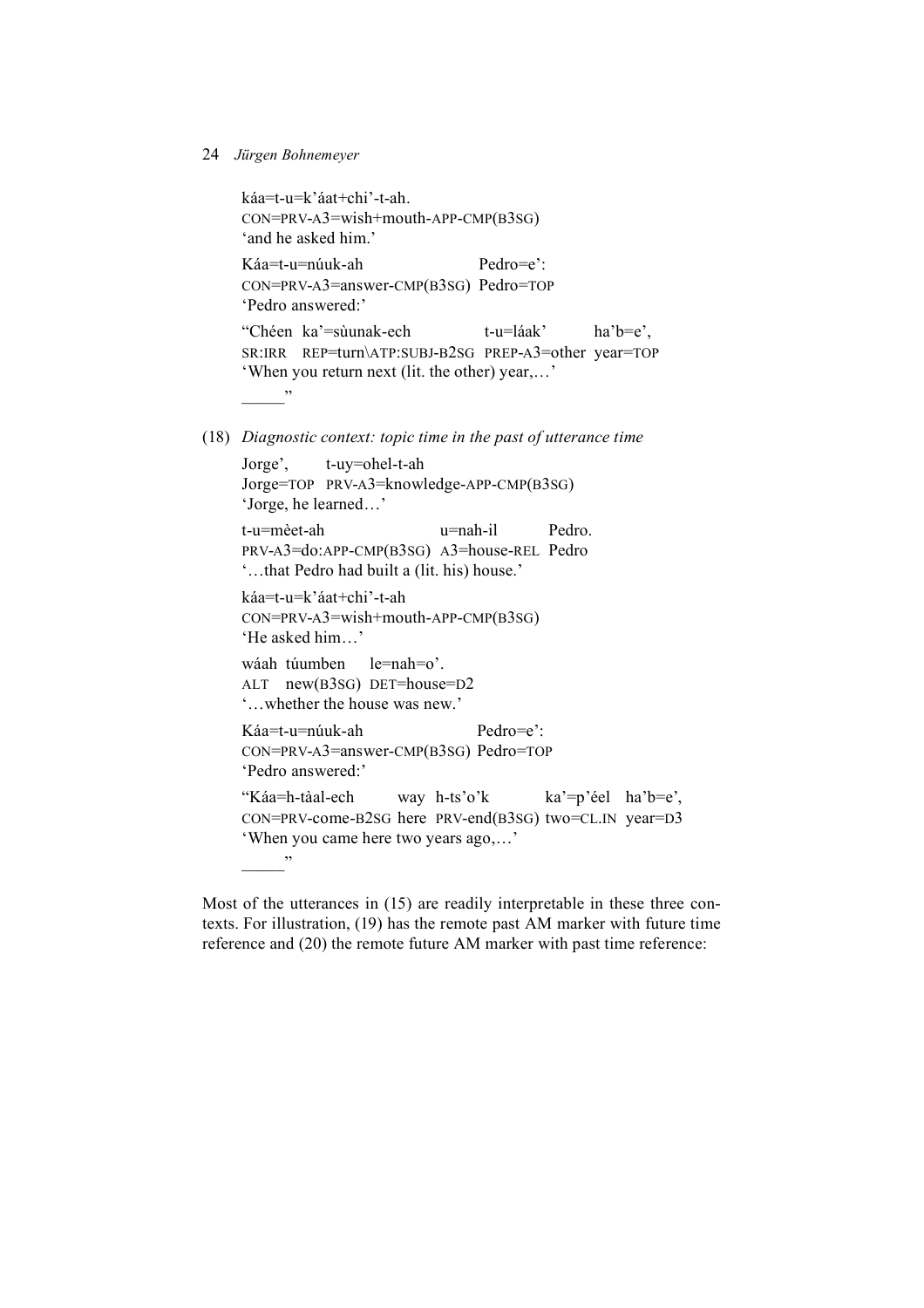- (19) Chéen ka'=sùunak-ech t-u=láak' ha'b=e', SR:IRR REP=turn\ATP:SUBJ-B2SG PREP-A3=other year=TOP **úuch** in=mèet**-**∅ le=nah=o' **REMP** A1SG=do:APP**-SUBJ**(B3SG) DET=house=D2 'When you return next (lit. the other) year, I will have built the house long ago'
- (20) Káa=h-tàal-ech way h-ts'o'k ka'=p'éel ha'b=e', CON=PRV-come-B2SG here PRV-end(B3SG) two=CL.IN year=D3 **bíin** in=mèet**-**⊘ le=nah=o' **REMF** A1SG=do:APP**-SUBJ**(B3SG) DET=house=D2 'When you came here two years ago, it was going to be a long time before I would build the house'

However, there are a number of principled exceptions. First of all, there are pragmatic issues that may affect the naturalness of various markers in these contexts. <sup>18</sup> Secondly, the imperfective aspect marker (15b) has a progressive meaning in focus constructions, but outside those is compatible with all and only those topic times that in subordinate clauses trigger irrealis marking (see section 2.3): habitual, generic, and future topic times. It is thus anomalous in descriptions of the building of an individual house in present (16) and past contexts (18), but is interpretable in the future time reference context of (17). Finally, and most significantly for present purposes, the perfective (15a) and "penative" (counterfactual) AM markers (15j) are incompatible with future time reference. The most straightforward explanation of this restriction would be that the markers have past (or non-future; the perfective is compatible with blow-by-blow-reporting-style contexts) meaning components. However, the perfective AM marker is in fact used with future time reference in conditional antecedents:

<sup>&</sup>lt;sup>18</sup> It is of course difficult to find a single example sentence format such that all 15 markers are equally natural in this format in all three contexts. The recent past marker (15n) is considered infelicitous by some consultants in all three contexts because it is commonly used to indicate that the target event happened/was realized earlier than expected/hoped/feared etc. This presupposition makes no sense in the contexts in (16)–(18). Most of the modal markers are more likely to be accepted with topic times shifted into the past or future of utterance time when occurring in the complement of a verb of cognition or a speech act verb or the like. The perfective AM marker is used for both perfective and result state reference. In the narrative context (18), the connective *káa* is preferred to be added at the left edge of (15a) to force the perfective interpretation.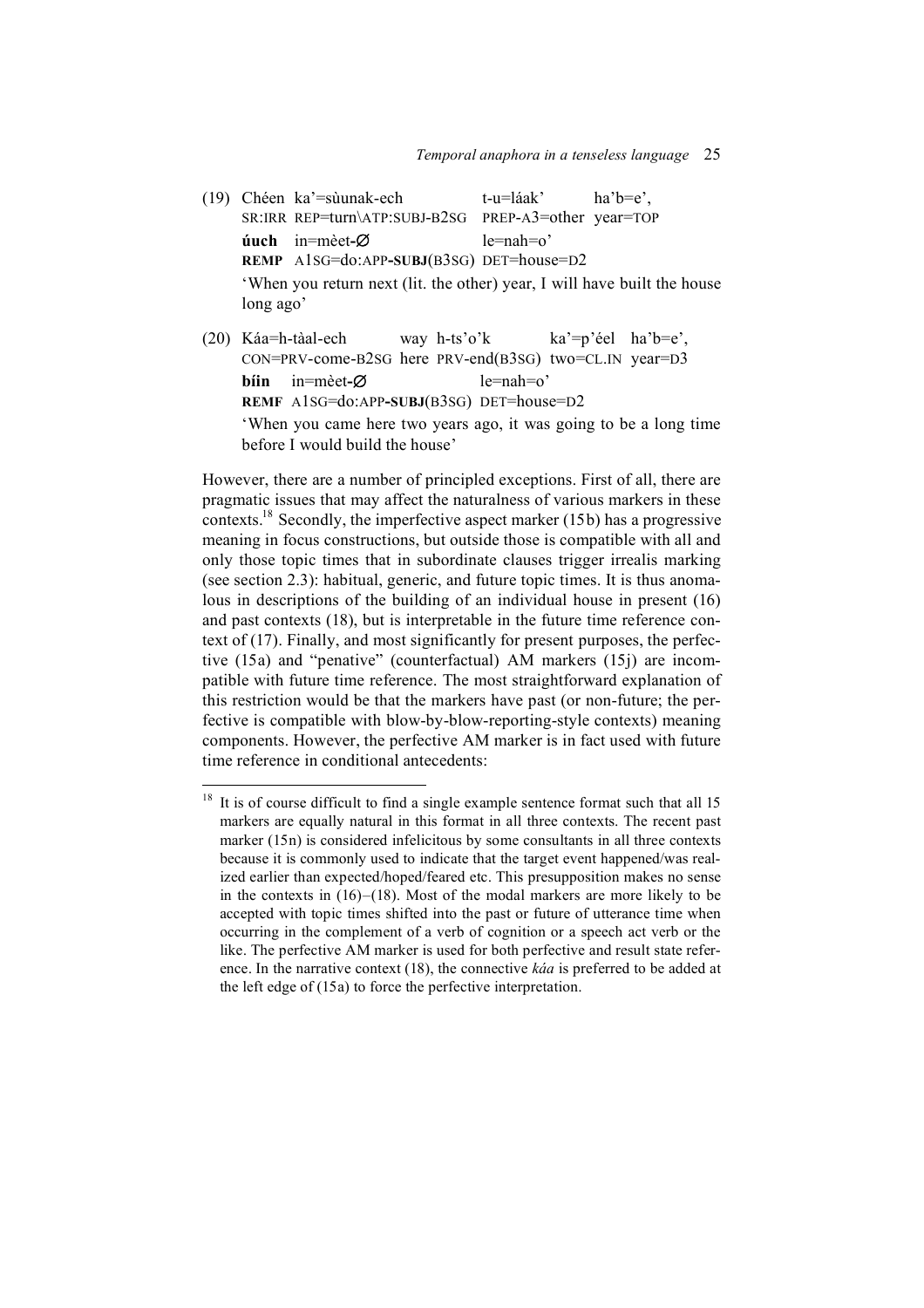- (21) a. Wáah **t-**a=ts'o'k-s**-ah** le=nah ALT **PRV-**A2=end-CAUS**-CMP**(B3SG) DET=house te=mèes k-u=tàal=o', PREP:DET=month IMPF-A3=come=D2 hi'n=bo'l-t-ik tèech be'òora=a'. ASS:A1SG=pay-APP-INC(B3SG) PREP:B2SG now=D1 'If you build the house next month, I will pay you now.'
	- b. Wáah **káa**=ts'o'k-s**-**∅ le=nah ALT **SR**:A2 =end-CAUS-**SUBJ**(B3SG) DET=house te=mèes k-u=tàal=o', PREP:DET=month IMPF-A3=come=D2 hi'n=bo'l-t-ik tèech be'òora=a'. ASS:A1SG=pay-APP-INC(B3SG) PREP:B2SG now=D1 'If you build the house next month, I will pay you now.'

In (21), a hypothetical conditional is used to offer the addressee a deal. For this purpose, either the perfective (a) or the subordinator *káa* in combination with subjunctive status (b) can be used without discernible semantic difference. Notice that the perfective does not convey relative past time reference in (21) either: the reference point for an anaphoric-tense interpretation would have to be the event time of the main clause, which however lies in the relative past, not future, of the topic time of the conditional clause in (21). If the semantic contribution of the perfective in conditionals such as (21a) is compositional, then the perfective cannot have a (deictic or anaphoric) past tense semantics.

The perfective AM marker occurs with future time reference in conditional antecedents, but not in any clause that asserts, questions, or presupposes propositions. I have argued (Bohnemeyer 1998b, 2000a, 2002) that this is due to a combination of the fact that the perfective marker entails event realization (Bohnemeyer & Swift 2004), i.e., factuality, with a principle that bars treating the realization of future events as fact:

# (22) **Modal commitment constraint** (**MCC**)

The realization of events in the (relative or absolute) future cannot be asserted, denied, questioned, or presupposed as fact. Assertions, questions, and presuppositions regarding the future realization of events, or the failure thereof, require specification of a modal attitude on the part of the speaker.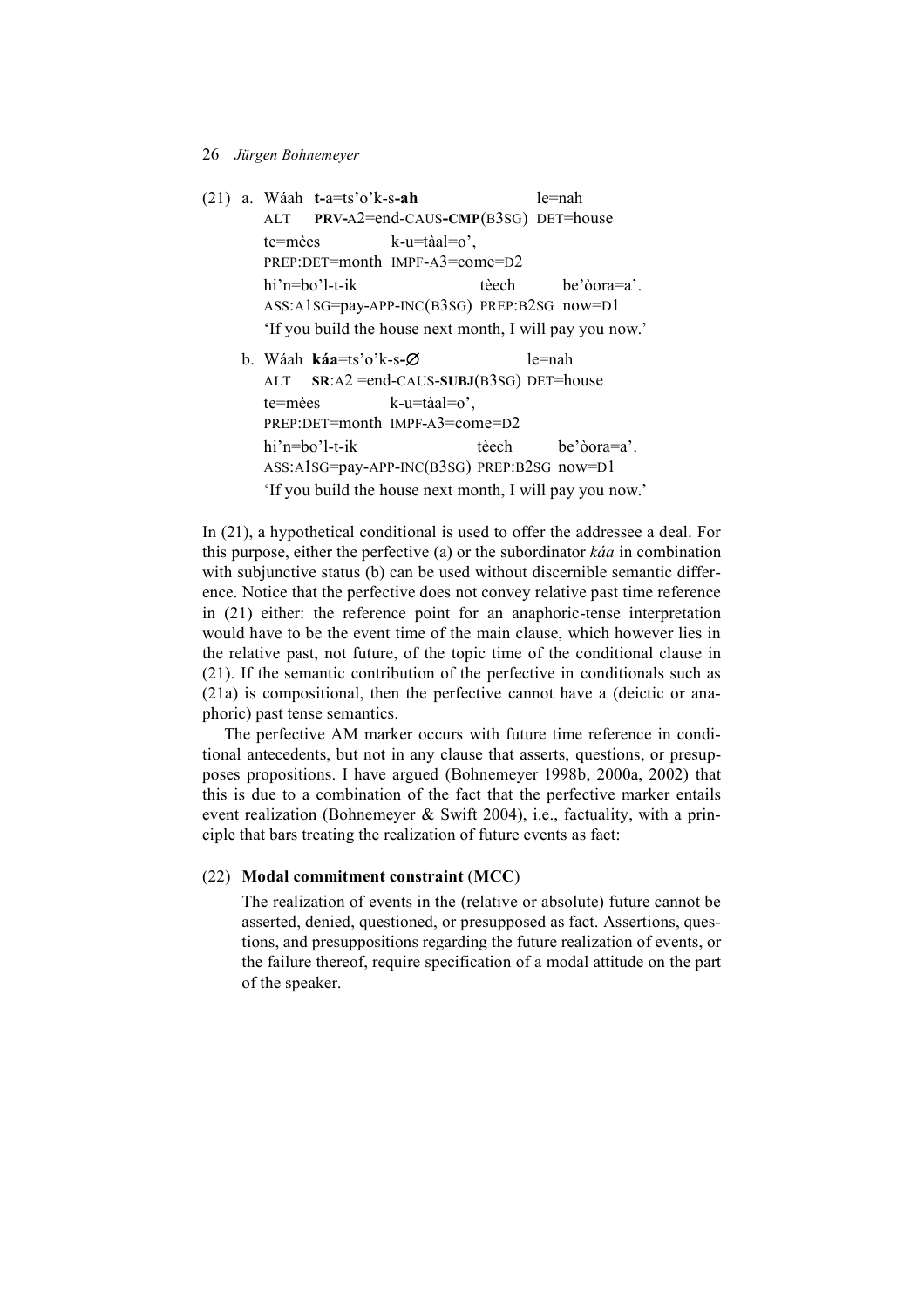The MCC requires clauses used to assert, deny, question, or presuppose realization of future events to express a modal attitude towards the realization of the event: necessity, desire, agreement, prediction, etc. Since the modal markers that express these attitudes cannot co-occur with the perfective AM marker in the same clause, the perfective is excluded from the relevant contexts by the MCC. The MCC is a language-specific constraint. However, similar principles have been reported for other tenseless languages (Comrie 1985: 50–53 for Burmese and Dyirbal; Bittner 2005 for Kalaallisut/West Greenlandic).

The MCC accounts the unavailability of the "penative", i.e., counterfactual, AM marker with future time reference since this marker negates realization of the target event. But why does the MCC not exclude the terminative aspect marker and the immediate, recent, and remote past markers from occurring with future time reference? All of these markers entail realization of the event described by the verbal core. However, these markers have stative meanings: they serve to assert, deny, or question, not the realization of the target event, but the result state of the target event (terminative AM) or the state of the target event's immediacy (immediate past AM), recency (recent past AM), or remoteness (remote past AM). Stativity of these markers is evident from their incompatibility with event time adverbials. This is illustrated for the terminative AM marker in (23). The adverbial *ho'lheak* 'yesterday' can only be interpreted as a topic time adverbial in (23a), rendering the sentence both pragmatically (the speaker is asking whether the addressee was during the day before the utterance in the state of having met their brother) and syntactically odd (topic time adverbials are preferred to be left-dislocated). To obtain the event time interpretation (i.e., to ask whether the addressee met the speaker's brother the day before the utterance), the perfective AM marker is used, as in (23b):

- (23) a. ?Ts'o'k aw=il–ik in=suku'n ho'lheak? TERM A2=see-CMP(B3SG) A1SG=older.brother yesterday 'Had you met my brother yesterday?'
	- b. T-aw=il-ah in=suku'n ho'lheak, he'bix PRV-A2=see-CMP(B3SG) A1SG=older.brother yesterday like t-a=tukul-ah=e'? PRV-A2=think-CMP(B3SG)=D3 'Did you meet my brother yesterday, as you had planned?'

Incompatibility with event time adverbials can be established in the same fashion for the immediate, recent, and remote past AM markers. This incom-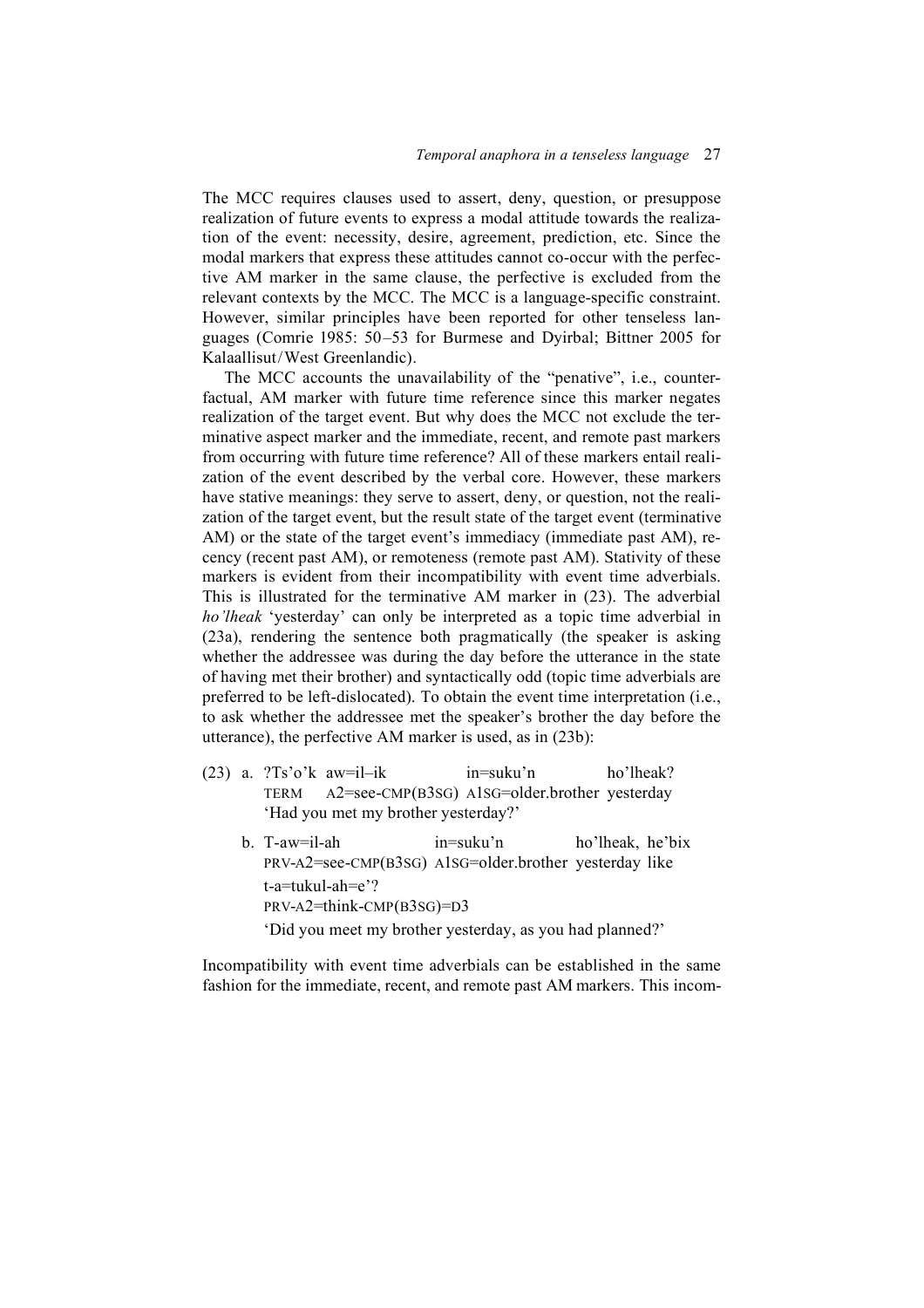patibility suggests that it is only the result state of the event in the case of the terminative marker and the state of the event having occurred at a certain distance from topic time in the case of the metrical tense markers that is accessible to adverbial modification. And it is the stativity of the markers in question that explains why they are not barred from future topic times by the MCC. All stative predicates of Yucatec occur freely with arbitrary topic times – the MCC does not apply to state descriptions:

(24) (Káa=h-tàal-ech way h-ts'o'k ka'=p'éel ha'b=e', CON=PRV-come-B2SG here PRV-end(B3SG) two=CL.IN year=D3 /chéen ka'=sùunak-ech t-u=láak' ha'b=e',) SR:IRR REP=turn\ATP:SUBJ-B2SG PREP-A3=other year=TOP túumben le=nah=o' new(B3SG) DET=house=D2 '(When you came here two years ago/when you return next (lit. the

other) year,) the house is/was/will be new'

The rationale behind this dichotomy in the grammatical treatment of propositions that concern the realization of events and propositions about states deserves further attention.

The case against an anaphoric-tense analysis of the Yucatec AM markers rests on Occam's Razor: the semantic contribution of a given marker in a given utterance can be either relative tense or some modal or aspectual meaning, but should not be assumed to be both except in the face of compelling evidence. Given this principle, the relative tense analysis of a marker is defeated by demonstrating aspectual or modal meaning components. Such meaning components are established on the basis of failure to entail event realization (this applies to all modal AM markers, the imperfective, progressive, and prospective aspect markers, and the remote and immediate future markers) or incompatibility with event time adverbials (this applies to the terminative aspect marker and the five AM markers expressing degrees of remoteness). The examples in  $(25)$ – $(26)$  illustrate failure to entail event realization for the progressive (25) and obligative (26) AM markers:

(25) Káa=h-tàal-ech way h-ts'o'k ka'=p'éel ha'b=e', CON=PRV-come-B2SG here PRV-end(B3SG) two=CL.IN year=D3 **táan** in=mèet**-ik** le=nah=o'. **PROG** A1SG=do:APP**-INC**(B3SG) DET=house=D2 Ba'x=e' ma' h-bèey=chah what=TOP NEG PRV-thus=INCH.CMP(B3SG)=D4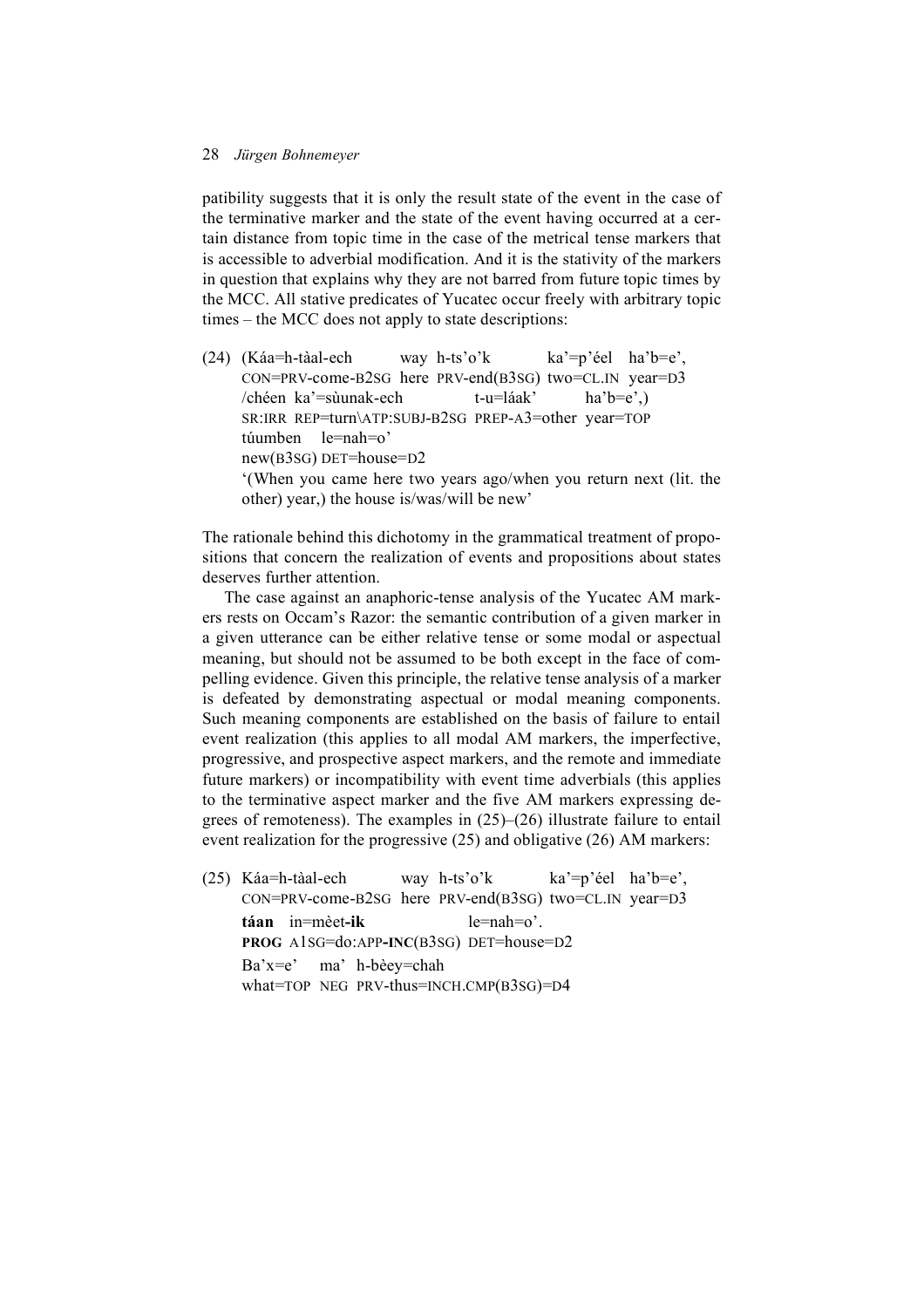in=ts'o'k-s-ik tuméen h-k'oha'n-chah-en. A1SG=end-CAUS-INC(B3SG) CAUSE PRV-sick-INCH.CMP-B1SG 'When you came here two years ago, I was building the house. But, I wasn't able to finish it because I became ill.'

(26) Káa=h-tàal-ech way h-ts'o'k ka'=p'éel ha'b=e', CON=PRV-come-B2SG here PRV-end(B3SG) two=CL.IN year=D3 **yan** in=mèet**-ik** ka'ch le=nah=o'. **OBL** A1SG=do:APP**-INC**(B3SG) formerly DET=house=D2 Ba'x=e' ma' h-bèey=chah=i', what=TOP NEG PRV-thus=INCH.CMP(B3SG)=D4 tuméen h-k'oha'n-chah-en. CAUSE PRV-sick-INCH.CMP-B1SG 'When you came here two years ago, I had to build the house. But, it didn't work out because I became ill.'

Incompatibility with event time adverbials has been exemplified for the terminative AM marker in (23). The remote future marker has both diagnostic properties: it fails to entail event realization (27) and is incompatible with event time adverbials (28).

- (27) **Bíin** in=mèet**-**∅ le=nah=o', ba'x=e', ma' **REMF** A1SG=do:APP**-SUBJ**(B3SG) DET=house=D2 what=TOP NEG inw=ohel wáah yan u=bèey-tal. A1SG=knowledge(B3SG) ALT OBL A3=thus-INCH.INC 'It will be a long time before I build the house, but I don't know whether it will be possible.'
- (28) \***Bíin** in=mèet**-**∅ le=nah **REMF** A1SG=do:APP**-SUBJ**(B3SG) DET=house te=àanyo k-u=tàal=o'. PREP=year IMPF-A3=come=D2 intended: 'I will build the house next year.'

The AM markers of temporal distance deserve special attention in the context of the tenselessness analysis. As mentioned in section 2, these differ from better studied "metrical tense" systems (cf., e.g., Comrie 1985: ch.4; Dahl 1984, 1985: 120–128) in a number of respects. Most importantly, as demonstrated here, they do not encode absolute tense. Neither is their use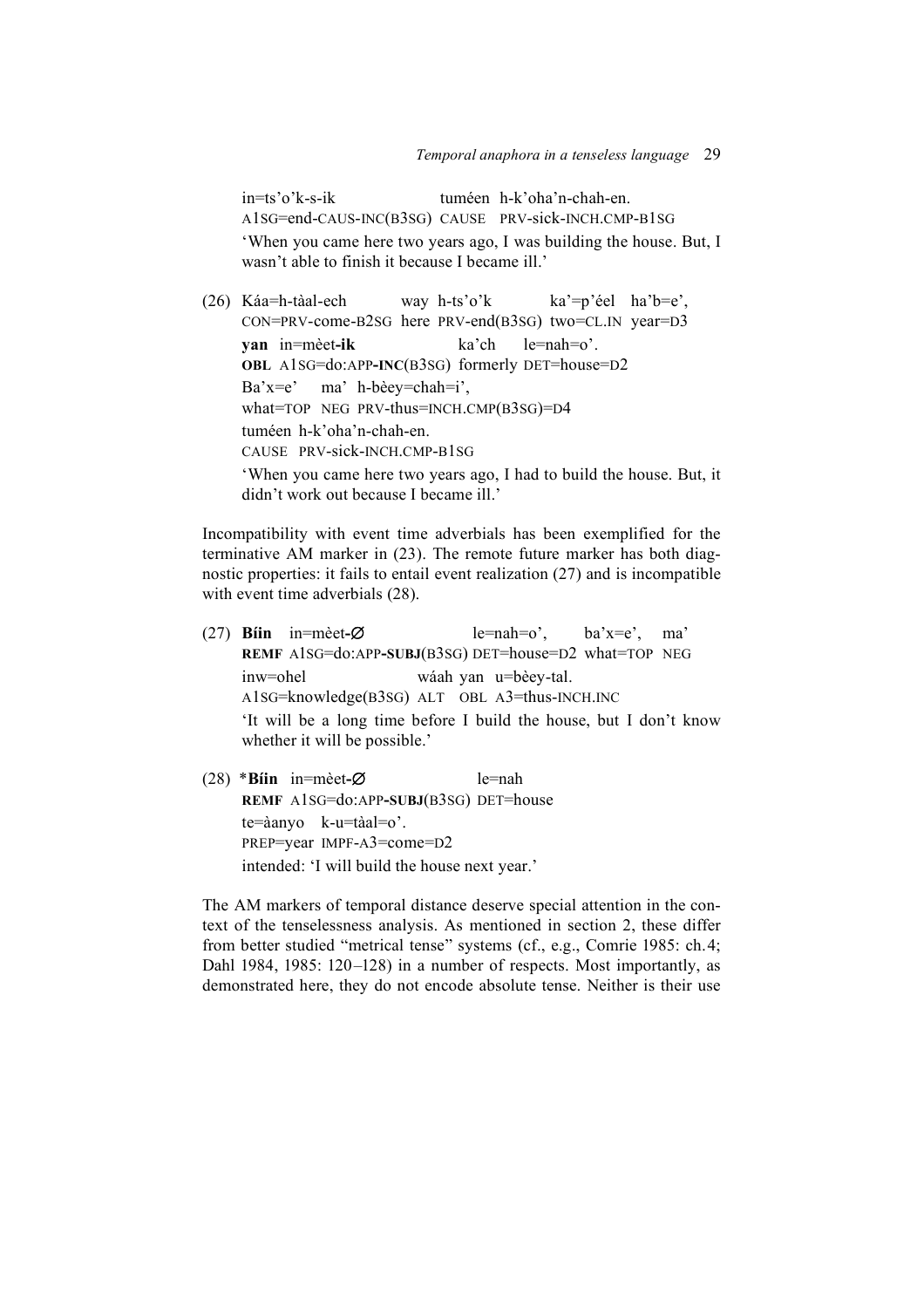obligatory for reference to an event at the specified distance from topic time – they are used to emphasize the degree of remoteness much the same way adverbials such as *recently* and *a long time ago* are in English. They could be analyzed as optional anaphoric/relative metrical tenses. However, as shown above, they are stative predicates that do not permit event time specifications. Instead of specifying the distance between topic time and coding time, as absolute metrical tenses would, or the distance between topic time and some reference point, as relative metrical tenses would, they specify the distance between topic time and the time of the event described by the verbal core. They are thus not tenses in the sense of the definition given in the beginning of this section: they do not constrain the topic time of the utterance vis-à-vis coding time or some other reference point. Instead, their semantics concerns the relation between topic time and event time, much like that of the aspectual and modal AM markers.

Subordinate clauses and verbal cores can be divided into three classes: (a) embedded verbal cores which occur as complements of matrix predicates or adpositions – these are interpreted with respect to the topic time of the matrix; (b) subordinate clauses which show the same aspect-mood marking system as independent clauses – these are thus subject to the same argumentation advanced above for independent clauses; and (c) subordinate clauses that show the reduced AM-marking systems briefly discussed in section 2.3. As mentioned, these reduced systems are all governed by a realis-irrealis mood contrast. In this case, the fact that the same irrealis form used for (absolute and relative) future time reference is also used for habitual and generic reference makes a tense analysis implausible from the start.

Yucatec does, of course, have means of explicitly constraining the topic time of an utterance. Adverbials and subordinate clauses as illustrated in most of the examples in this section will do the job just fine. This includes two adverbs whose semantics is similar if not identical to that of present and past tenses, respectively: the "topic time shifters" *be'òora* …*=a'* 'now', which restricts topic time to overlap with coding time, and *ka'ch(il)* 'formerly', which situates topic time in the past of utterance time. The latter is illustrated in the second line of (26) above. These are not considered tenses here because they are clearly not required by the morphosyntactic form of the sentence – they are just adverbs that optionally occur in the same positions as a host of other adverbs. As a result, their pragmatics is also quite different from that of tense marking in Indo-European languages. However, it seems quite possible that *optional* tense markers in languages that have them function similarly to the Yucatec topic time shifters. *Be'òora* …*=a'* 'now' is predominantly used to implicate that a state asserted to hold at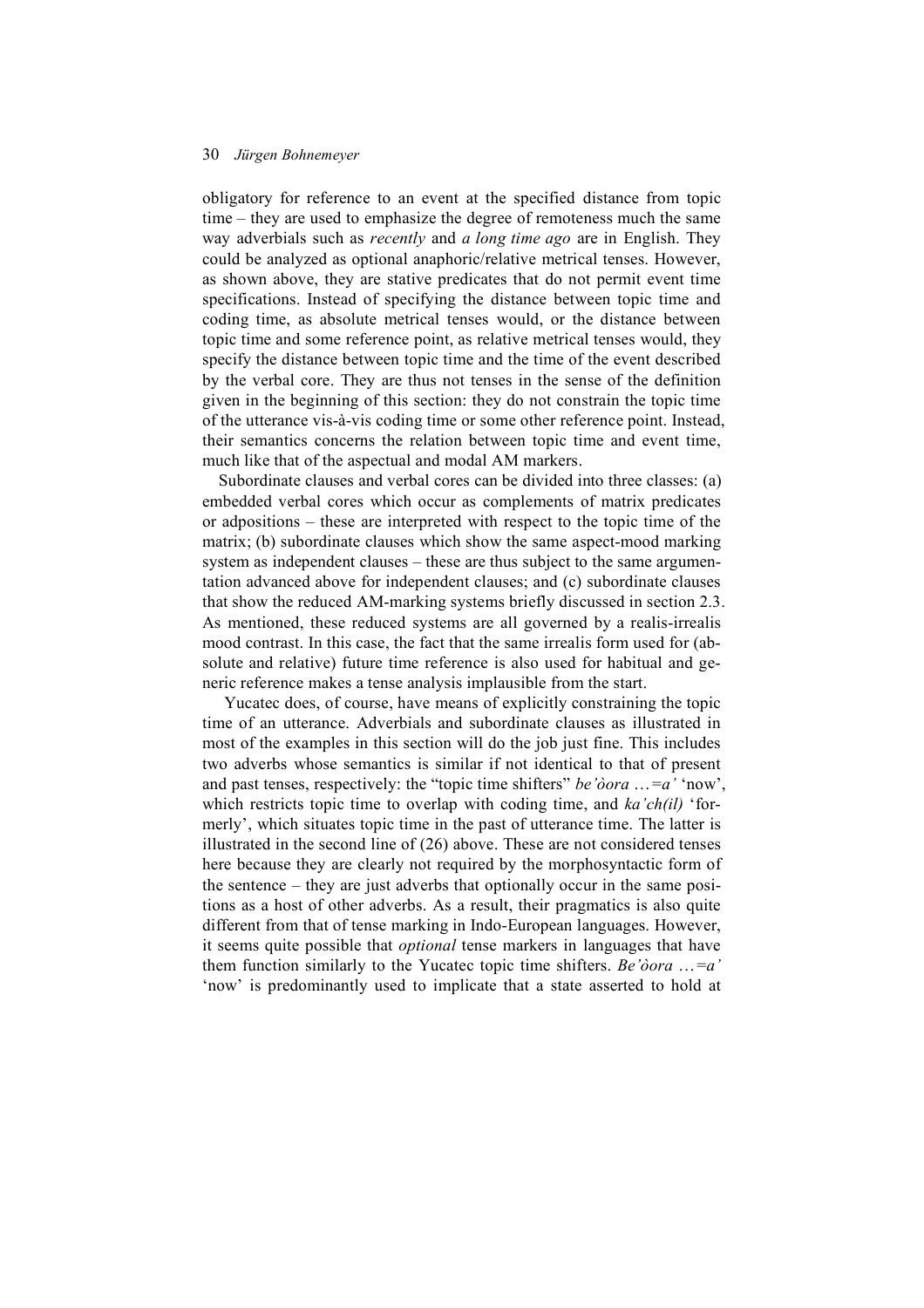topic time did not hold at some relevant earlier time, and *ka'ch(il)* triggers the inverse implicature that the state asserted to hold at topic time does not hold any longer at coding time. For example, in (26), *ka'ch(il)* is used to indicate that the state of "obligation" to build the house no longer holds at utterance time. Of course, tense marking in English carries the same implicatures; the difference is that the Yucatec topic time shifters are used *only* when this implicature is intended to be conveyed.

# **4. Temporal anaphora in Yucatec**

Section 3 has summarized the evidence suggesting that Yucatec is a tenseless language. Tenses serve to constrain the topic time of an utterance to the present, past, or future of coding time (in the case of absolute tense) or some reference point (in the case of relative tense). It is safe to assume that it is as important for Yucatec speakers as it is for English speakers to be able to distinguish narrative accounts of past events from predictions of future events or declarations of intentions about future events and, for example, descriptions of habits and statements of general rules. The question in the present section is not whether Yucatec speakers are able to infer that the topic time of any given utterance lies in the present, past, or future of coding time or some reference point; the question is how exactly they do this.

A standard claim made in discussions of tenselessness is that adverbials can be used to compensate for the lack of tense markers. While certainly not false, this is misleading to the extent that it suggests that adverbials are more frequent or play a more important role in discourses of tenseless languages than in those of tensed ones. At least as far as Yucatec is concerned, this is not the case. The events narrated in Yucatec folk tales are not anymore anchored to a calendrical time scale than those of *Hansel and Gretel* (see below for an illustration), and if a Yucatec speaker wishes to convey that the bus I have been waiting for has already left or that a house is on fire in another part of the village or that they are planning to get married, they are perfectly able and in fact likely to do so without using any temporal adverbials.

The argument to be advanced in this section is that to determine the order between the topic time of an utterance and its coding time, Yucatec speakers rely on the same "mechanism" speakers of English and other better studied languages rely on to determine topic times in context. It so happens that this mechanism is not needed to determine the relation between topic times and coding times in tensed languages such as English because these relations are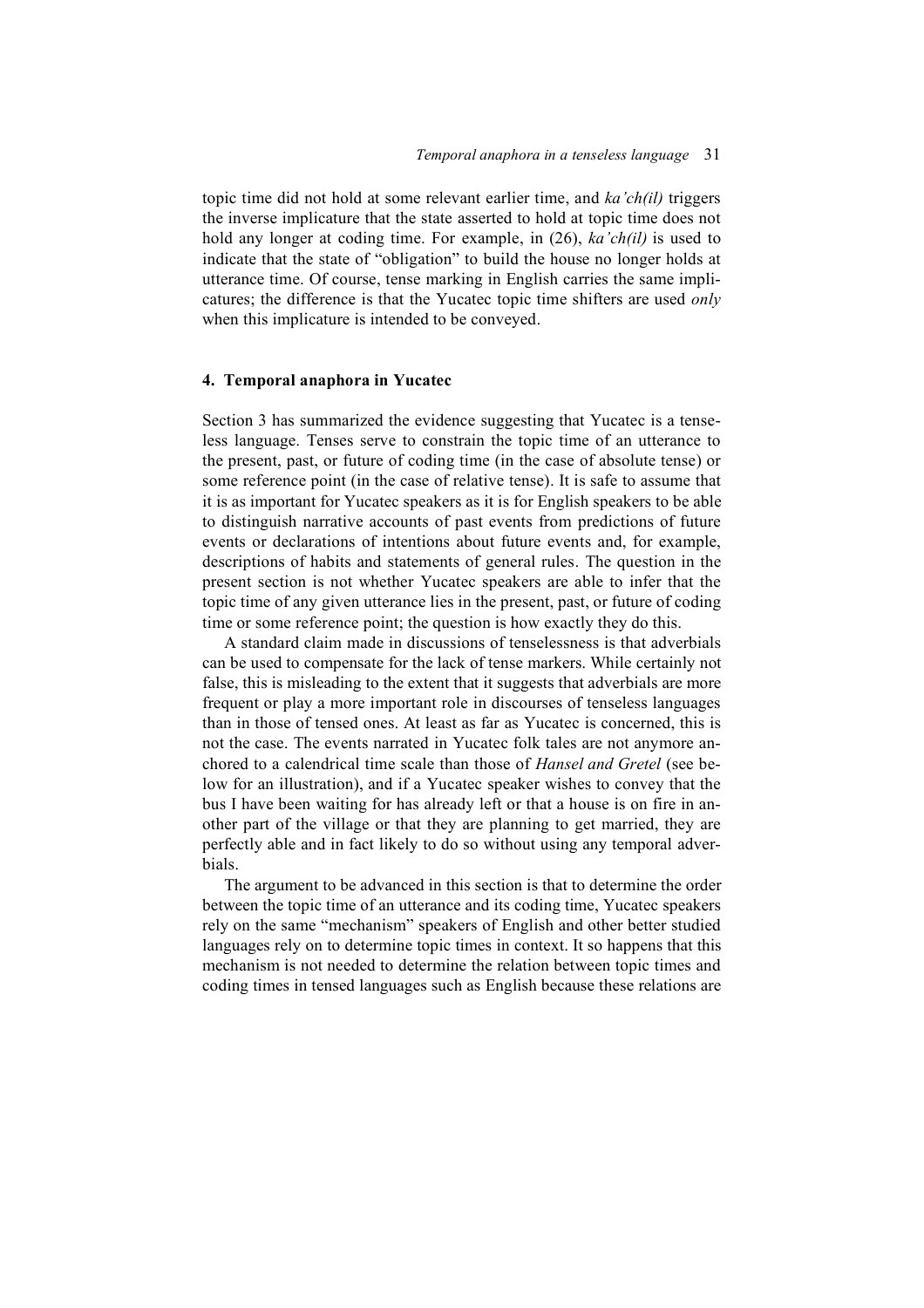expressed by tense markers. However, the mechanism plays a key role in determining temporal relations between clauses in connected speech in tensed and tenseless languages alike. The mechanism in question is, of course, that of **temporal anaphora**. Examples of temporal anaphora have been presented throughout the previous sections. Two excerpts from larger texts may help getting a flavor for the matter. Example (29) is a passage from a demon story (discussed in detail in Bohnemeyer 2003).

(29) Le=òotsil máak=o', káa=h-bin te'l ich DET=poor person=D2 CON=PRV-go(B3SG) there in 'The poor man, he went (out) there to' le=kòol=o'. Ti', bin, yàan te=ka'nal=o', DET=clear\ATP=D2 there HS EXIST(B3SG) PREP:DET=high=D2 'the *milpa* (swidden, lit. 'clearance'). There he was, they say, up high  $(i.e., in a tree),'$ chéen káa=t-y=il-ah only káa=PRV-A3=see-CMP(B3SG) '(and) he saw' u=tíip'-il, bin, le=ba'l=o'; túun tàal A3=appear-INC HS DET=thing=D2 PROG:A3 come 'the thing (i.e., the demon) appear, they say; it was coming'

The first clause describes an event of a man going to work in his *milpa* or swidden. The next clause is stative and describes the man's location up in a tree. The topic time of this state description is inferred to follow that of the first clause (a point to be commented on below). The tree is understood to be either on the *milpa* or on the way there (we do not actually learn whether the man ever reached his goal, and the first clause does not entail this, contrary to its gloss). The third clause, like the first, is an event description in the perfective aspect, introduced by the connective *káa* briefly discussed in section 2, which is characteristic of narrative discourse. It introduces the man's perception of the approaching demon. The topic time of this clause is understood to be the same as that of the preceding state description: the man is up in the tree and sees the demon from there. The fourth and final clause features the progressive aspect marker. It refers to the demon's approach. Its topic time is understood to be the same as that of the preceding two clauses. The aspect markers stipulate that the perception event is included in this topic time, whereas the times of the man's being up in the tree and the demon's approach contain the topic time.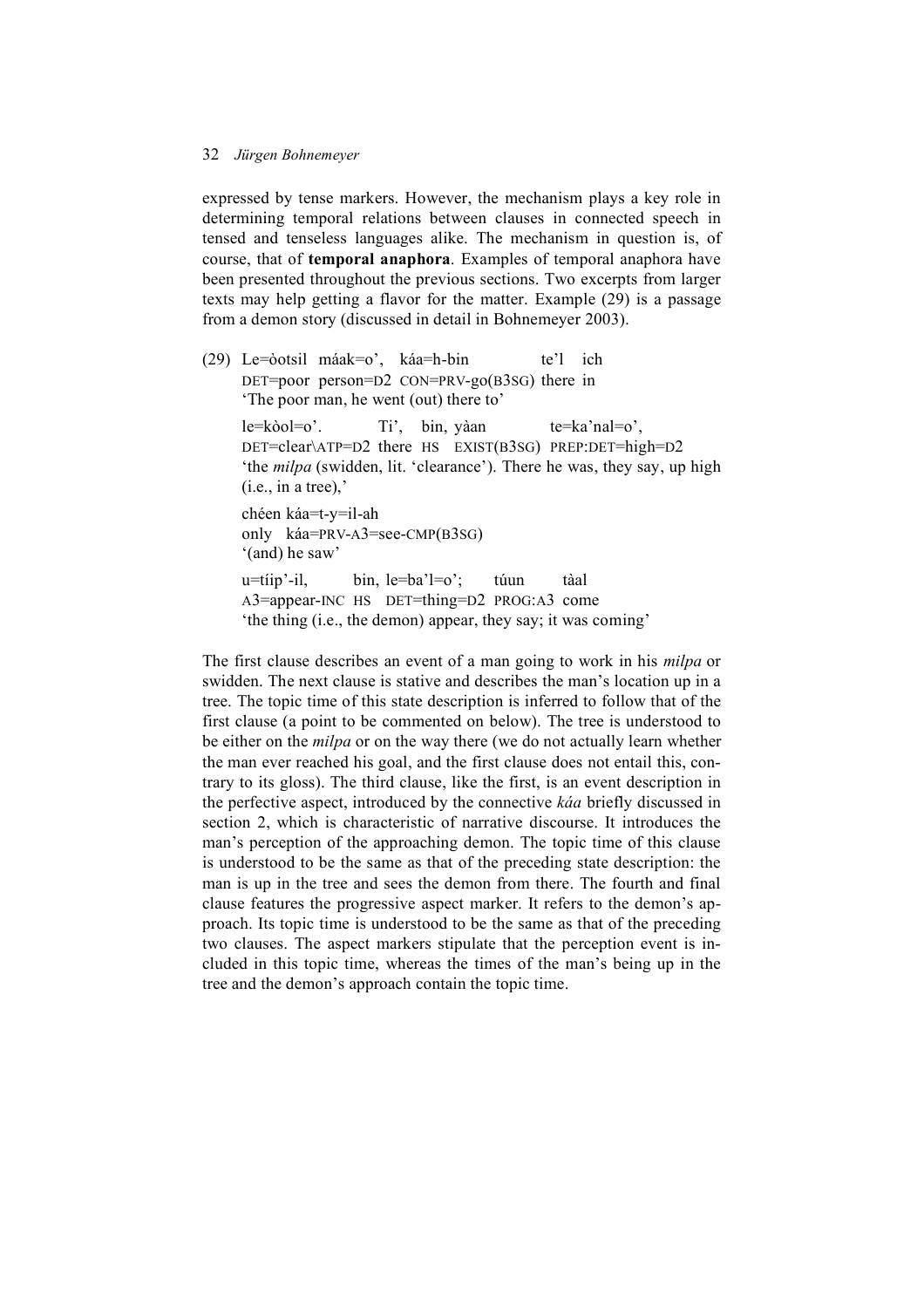In the second excerpt, the speaker talks about the hurricane Roxana which hit his village in 1996 about a week before the recording.

| (30) | Káa=h-k'uch-o'n túun way te=kàah-il<br>CON=PRV-arrive-B1PL so then here PREP:DET=live-REL<br>'So then (when) we arrived here in the village'  |
|------|-----------------------------------------------------------------------------------------------------------------------------------------------|
|      | $x-Yaxley-il=e'$ , $k=il-ike=e'$<br>tuláakal<br>F-Yaxley-REL=TOP IMPF:A1PL=see-INC(B3SG)=TOP all<br>'of Yaxley, we saw (that) all'            |
|      | máak=e', táan $uy=a'l-ik-o'b=e'$<br>person=TOP PROG A3=say-INC(B3SG)-3PL=TOP<br>'people (i.e., everybody), they were saying'                  |
|      | ti' ràadyo=e'<br>hach ts'-uy-u'b-ik-o'b<br>really TERM-A3=perceive-INC(B3SG)-3PL PREP radio=TOP<br>(that) they had really heard on the radio' |
|      | túun tàal le=siklòon=o'<br>PROG:A3 come DET=cyclone=D2<br>'(that) the hurricane was coming'                                                   |

The first clause is marked for perfective aspect and introduces the event of the speaker's arrival in the village. As a "topic clause" (see section 2.3, 2.5), it sets the topic time for the following main clause, which in fact is the topic time for the entire passage. The main clause contains the perception verb *il* 'see' marked for imperfective aspect. This combination is an idiom frequently used in first-person narratives to describe the narrator's realization of previously unknown facts. Semantically, this idiom is interpreted perfectively. In (30), the realization is understood to take place at or after the speaker's arrival. The object of the speaker's realization is described by a sequence of three clauses. Semantically, each of these is coindexed with the "theme" argument of the previous; but syntactically, they are not embedded as complements, but rather linked anaphorically in a kind of topic chain. The first of these is marked for progressive aspect and talks about what the villagers were saying at topic time, which is still the time of the speaker's arrival. Because of the progressive, topic time is understood to fall into the time of the villagers saying this, so their talk is described as having started before the speaker's arrival. The final two clauses describe what the villagers were saying: they had heard on the radio that the hurricane was indeed going to hit their area. The clause referring to the villagers hearing the news on the radio carries the terminative AM marker, which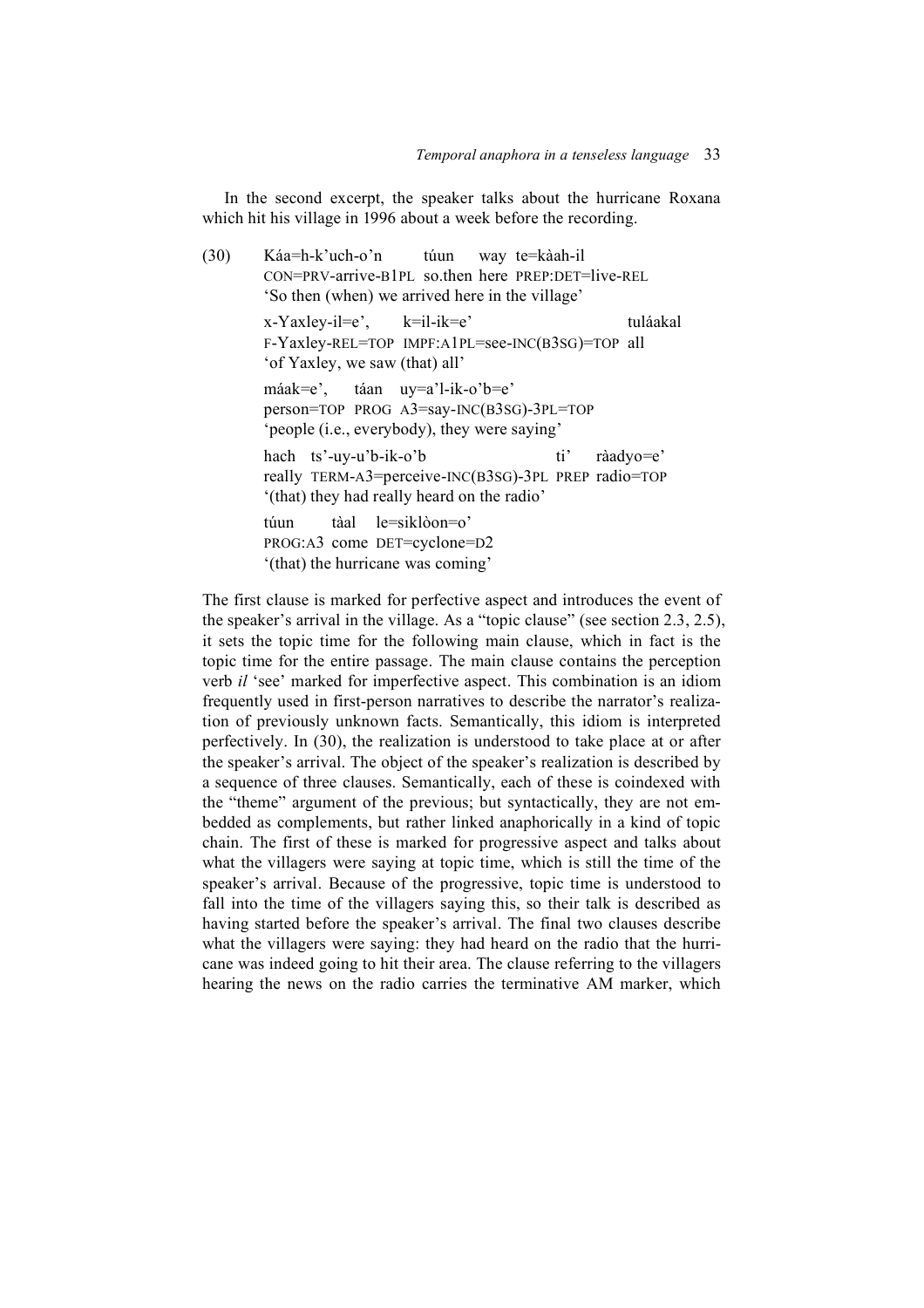functions much like a (tenseless) perfect: topic time is presented as falling into the post-state of the villagers hearing the news on the radio. In other words, they are said to have heard it before the speaker's arrival. The final clause refers to the approach of the hurricane. It is marked for progressive aspect, so the approach is presented as ongoing at topic time. It will be inferred that it was in fact already ongoing at the time this was announced on the radio, but this is not strictly entailed in (30).

The similarity to the English examples discussed in the introduction is intuitively obvious: some clauses introduce a new temporal perspective – in the present framework, the topic time – perhaps advancing the previous one, whereas others are interpreted with respect to this topic time. And the difference seems to depend, among other factors, on the aspectual properties of the clauses.

The existence of temporal anaphora in a tenseless language such as Yucatec is of course not surprising (although Bohnemeyer 1998b for Yucatec and Bittner (2008) for Kalaallisut are in fact the first descriptions of temporal anaphora in tenseless languages). Nevertheless, it is worth pointing out that in Partee 1973 and in the DRT literature adopting the concept, temporal anaphora is treated as part of the interpretation of tense markers in terms of a variable they introduce whose value is determined in context. The evidence from Yucatec and Kalaallisut makes it clear that utterances are interpreted with respect to topic times whether or not they are marked for tense, and that the determination of these topic times follows similar principles in tensed and tenseless languages.

In order to sketch an informal account of the interaction between temporal anaphora and aspect-mood marking, I would like to introduce the notion of the "Natural temporal reference point":

# (31) **Natural temporal reference point** (**NTRP**)

A time interval *t* is an NTRP in a given discourse iff *t* is identified in that discourse as either (a) the coding time of some utterance or (b) a calendrical time interval or (c) an event time (the "run time" of an event described in the discourse).

This principle says that the times suitable as temporal reference points in discourse are the times identified on some calendar or clock-time scale and the times of events – including events described in the discourse and, in the case of deictic reference, the event of the production and/or comprehension of the utterance. What does *not* qualify a time interval as a suitable reference point or NTRP is the fact that some event is in progress at this time or that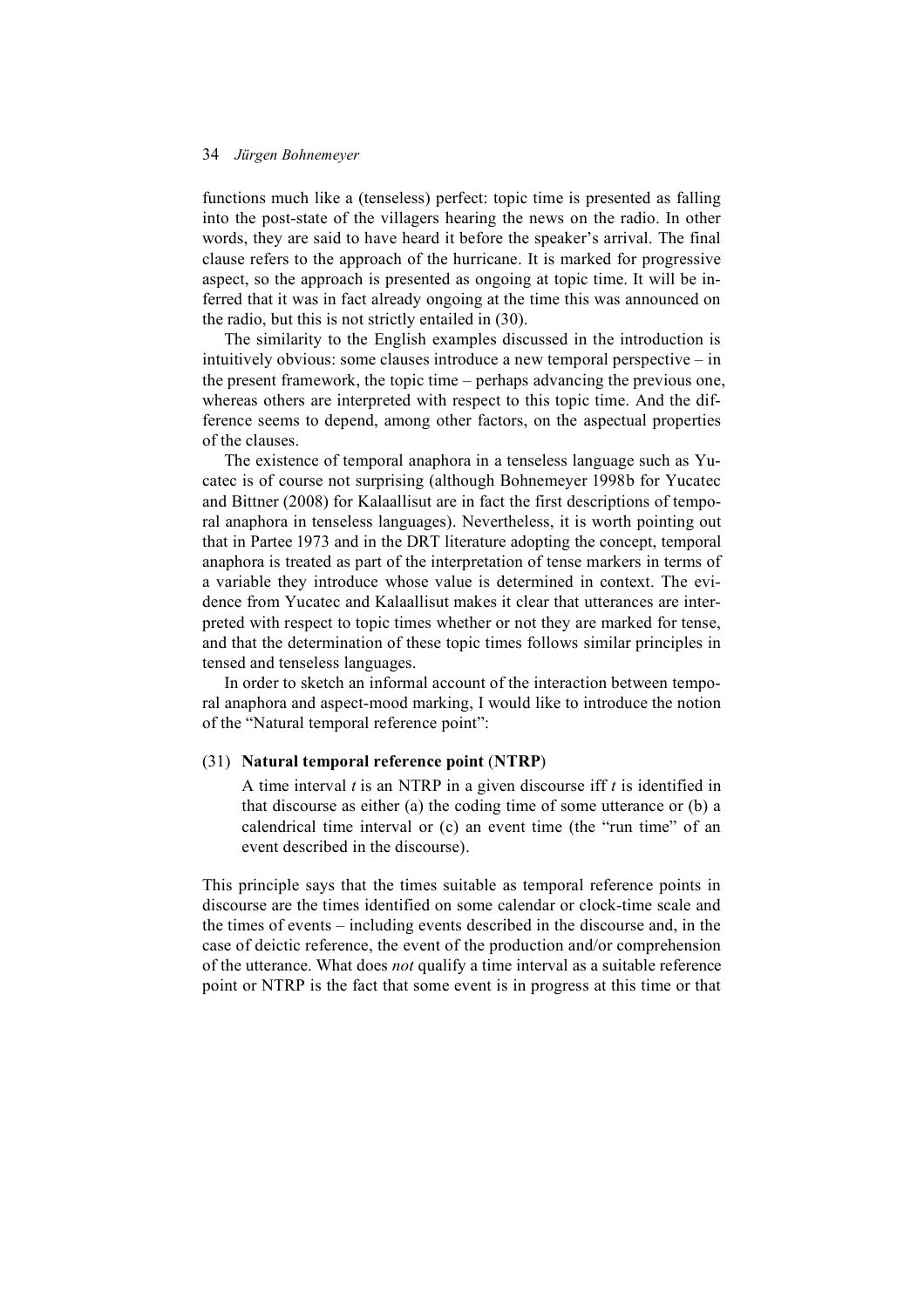some state holds during it – for example a causal pre- or result state of some event, a state characterizing the realization of an event in some possible worlds, or a state characterizing the distance of the event from topic time. It follows that only perfective clauses, but not non-perfective clauses, introduce NTRPs.<sup>19</sup> Non-perfective clauses do not provide such reference points, but on the contrary require them for their interpretation. This is not to say that non-perfective clauses cannot be used to introduce topic time variables. In fact, this happens whenever a non-perfective clause is used to provide background information for a narrative sequence. An example is the stative topic clause in the second line of (29). Stative clauses are strongly preferred to be interpreted imperfectively. This means that the topic time introduced by the stative clause in (29) is not the entire time the man spent up in the tree, but rather some subinterval. If a perfective clause follows, that subinterval is understood to be a suitable time frame that contains the time of the event described by the perfective clause. The stative clause introduces the topic time variable for the perfective clause, but it is the inclusion of the event time of the perfective clause in this topic time that determines its value sufficiently to make it an NTRP. Suppose now instead of the perfective clause describing the perception of the demon's approach, the text would continue with the final progressive clause of (29), which describes the demon's approach as being in progress at topic time, as suggested in (32):

(32) Ti', bin, yàan te=ka'nal=o', there HS EXIST(B3SG) PREP:DET=high=D2 'There he was, they say, up high (i.e., in a tree),' le=ba'l=o'; túun tàal DET=thing=D2 PROG:A3 come 'the thing (i.e., the demon), it was coming'

The discourse in (32) might serve as background for a third clause using the perfective to place some event into the topic time of which we so far know that it falls into both the time of the man's being in the tree and the time of the demon's approach being in progress. But as a self-contained episode description, (32) not only makes a poor narrative ("nothing ever

 $19$  In non-narrative discourses, clauses formed with the imperfective AM marker and irrealis topic clauses may be used to introduce new reference points. Examples of the latter option are (10) and (19) above. It seems that in these cases, event realization and thus the introduction of NTRPs is treated inside the scope of modal or habitual/generic operators.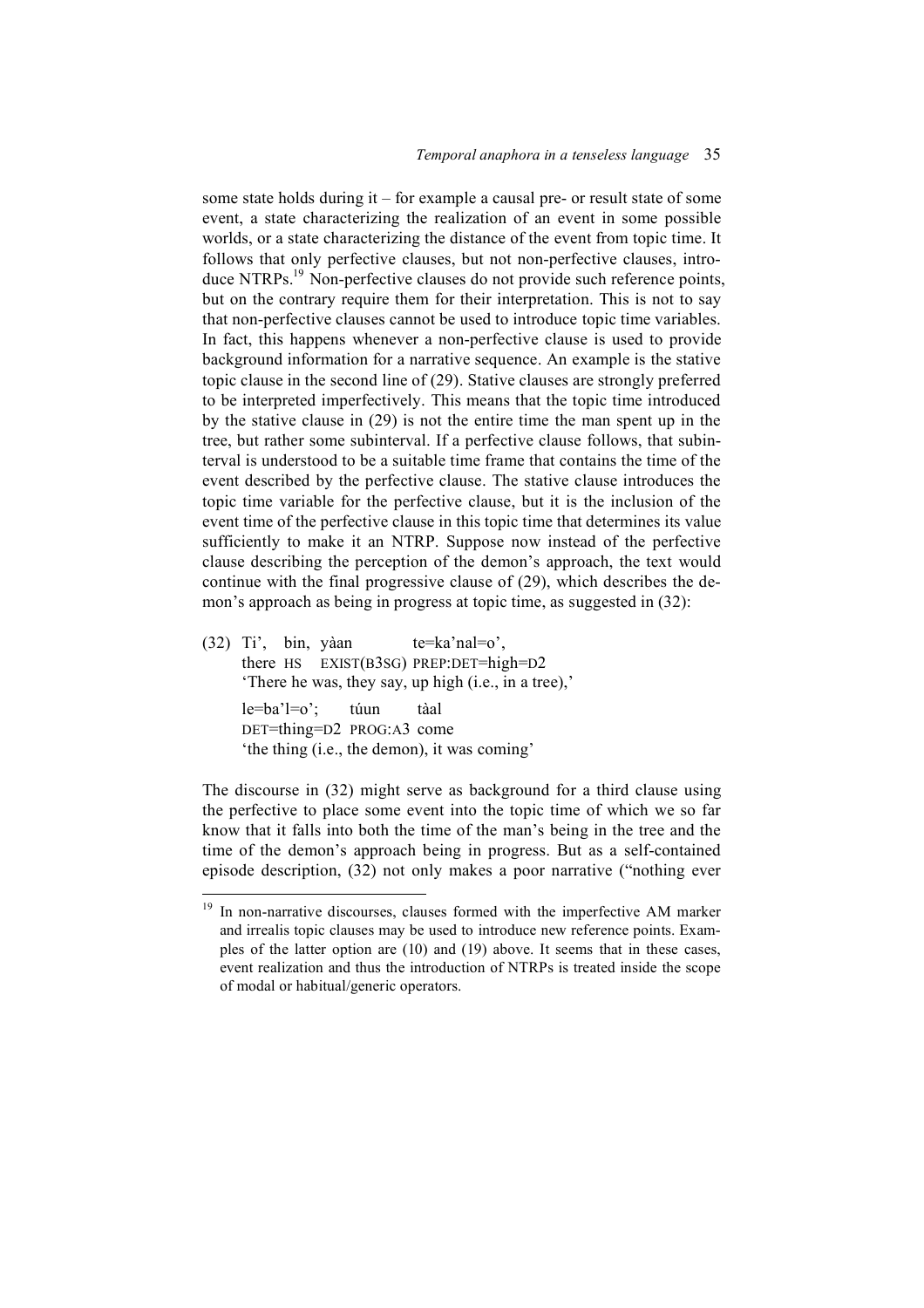happens!"); it is also difficult to interpret. In (32), the imperfectively interpreted stative clause is combined with a progressive clause, which is semantically likewise imperfective. The progressive clause requires selection of a suitable topic time interval that falls into the time of the demon's approach. Even assuming the two topic times are identical, neither clause provides a suitable reference point for its resolution. Are the two states of affairs coextensive? Was the run time of one included in that of the other? Or did the two overlap partially? Principle (33) formulates the role of NTRPs in the selection of topic times:

# (33) **Preferred topic time selection**

The topic times selected in a given discourse context are preferred to be identical to or include NTRPs identified in the same discourse context.

The possibility of inclusion of the NTRP in the topic time is mentioned in (33) because the topic times of perfective clauses are assumed in the present framework to contain the run times of the events described by the clauses (see Figure 1 in section 2.3). Principle (33) can be understood as a constraint on coherent discourses. Speakers craft their discourses so as to satisfy this constraint. The means at their disposal to manipulate topic time selection vary somewhat from language to language. In Yucatec, these are mainly viewpoint aspect and modal operators and adverbials; in English and other Indo-European languages, they also include tenses and temporal connective constructions.

Principles (31) and (33) together account for two key differences in the discourse behavior of perfective and non-perfective clauses. Non-perfective clauses trigger what may be called **binding implicatures** to the effect that their topic times are identical to some salient NTRP accessible in context. This can be coding time, giving rise to deictic interpretations, the time specified by some calendrical adverbial, or the event time of a perfective clause in surrounding discourse. Perfective clauses trigger no such implicatures because their topic times already include NTRPs – the run times of the events they describe. Perfective clauses can be used to introduce reference points "binding" the topic times of non-perfective clauses, and in the context of other perfective clauses, they may trigger the well-known **referential shift** interpretations. Consider (34):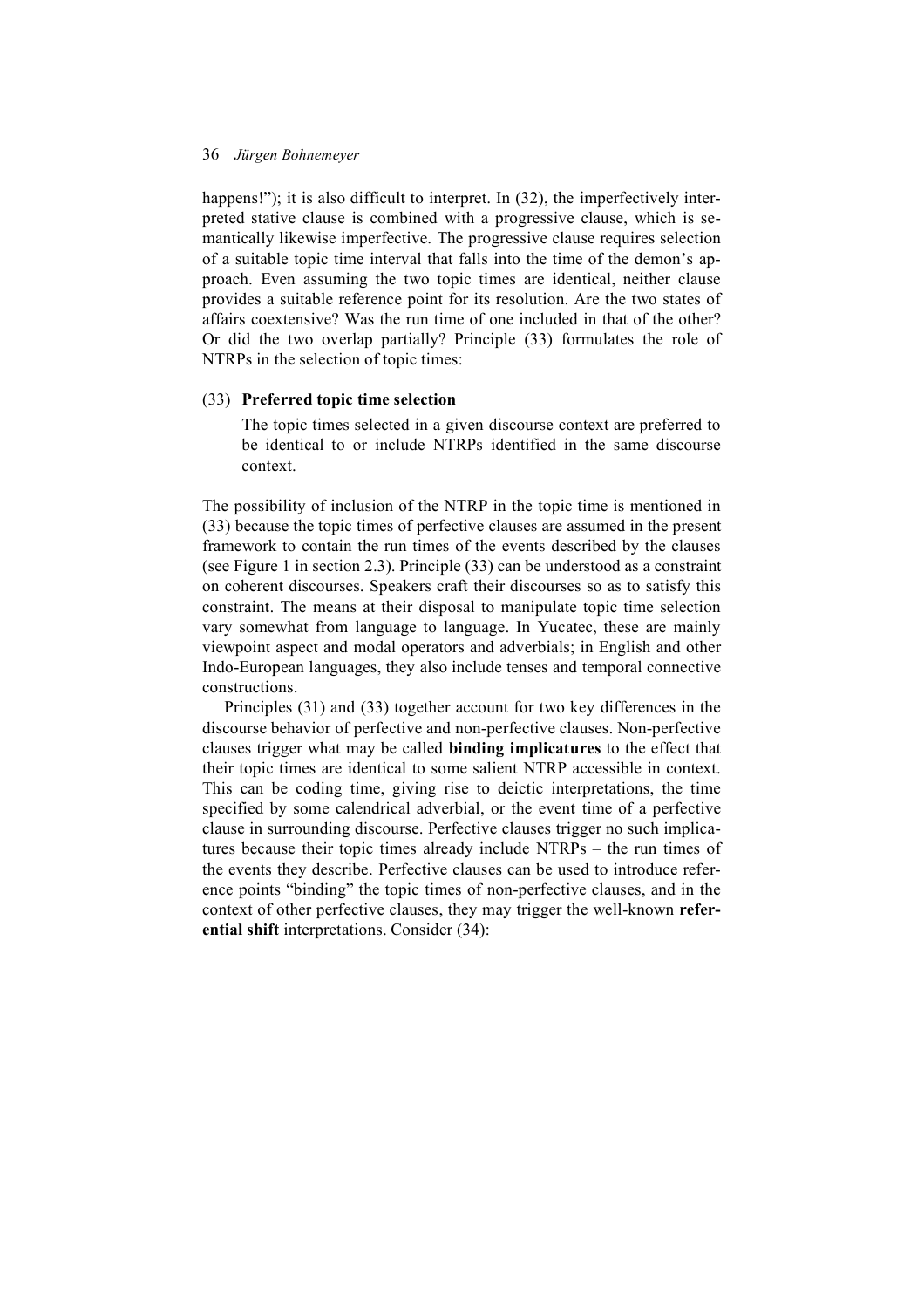- (34) Káa=h-tàal-ech way h-ts'o'k ka'-p'éel ha'b=e',... CON=PRV-come-B2SG here PRV-end(B3SG) two-CL.IN year=TOP '(When) you came here two years ago,…'
	- a. …káa=t-in=mèet-ah le=nah=o' CON=PRV-A1SG=do:APP-CMP(B3SG) DET=house=D2 '…I built the house'
	- b. …táan in=mèet-ik le=nah=o' PROG A1SG=do:APP-INC(B3SG) DET=house=D2 '…I was building the house'
	- c. …ts'o'k in=mèet-ik le=nah=o' TERM A1SG=do:APP-INC(B3SG) DET=house=D2 '…I had built the house'
	- d. …mukah in=mèet le=nah=o' PROSP A1SG=do:APP(SUBJ)(B3SG) DET=house=D2 '…I was going to build the house'

The clauses in (34a–d) follow the same perfective topic clause in the first line of (34). The perfective clause in (34a) is interpreted with respect to a new, "shifted" topic time not identical to the event time of the topic clause. Pragmatic inferences to be discussed below will locate the former just after the latter, giving rise to the interpretation that the speaker started building the house upon the addressee's arrival. In contrast, the continuations using progressive, terminative, and prospective aspect markers in (34b–d) are understood with respect to the event time of the topic clause as their topic time, giving rise to the interpretations that the construction was in progress (b), completed (c), or being planned (d) at the time of the addressee's arrival.

Binding implicatures are stereotype implicatures of the kind discussed by Atlas & Levinson 1981, generated by Grice's second Quantity maxim ("Do not make your contribution more informative than is required").<sup>20</sup> Ref-

<sup>&</sup>lt;sup>20</sup> If perfective clauses triggered binding implicatures, too, this would make narrative progression by referential shift impossible. Narratives would then require every perfective clause to be equipped with some device – an adverbial or some other expression – that explicitly signals "updating" of the topic time variable. As a matter of fact, this is precisely the function of the connective *káa* in the examples above, as discussed in section 2.5. The reason the perfective AM marker of Yucatec is accompanied by this connective in narrative discourse is that it is semantically vague between proper perfective (event time included in topic time) and perfect-like result-state interpretations (topic time included in the time of the result state).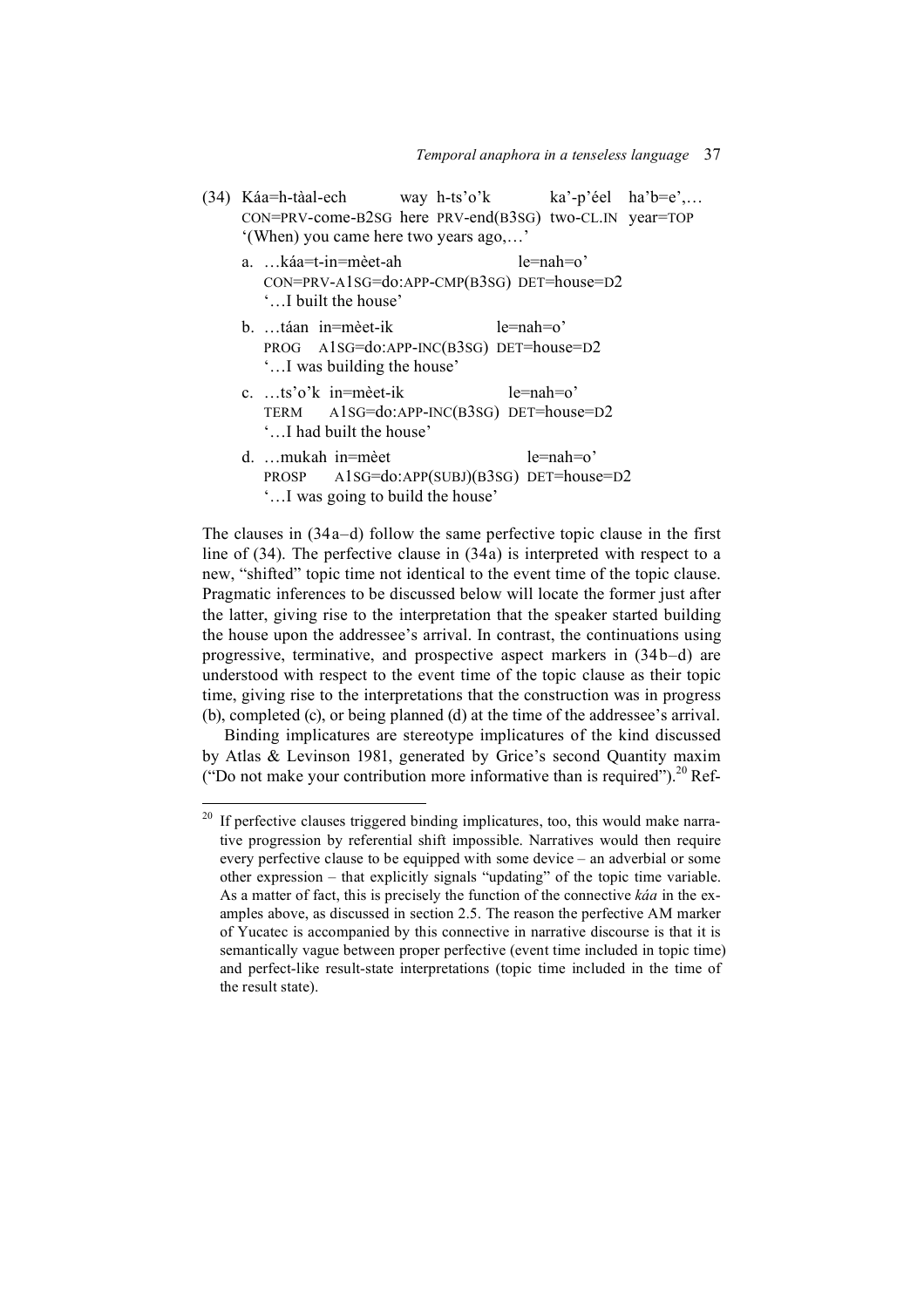erential shift, on the other hand, is the product of a combination of the failure to trigger binding implicatures and another stereotype implicature, this time to iconicity, i.e., to the effect that the order of clauses iconically reflects the order of events. With non-perfective clauses, this **iconicity implicature**  is overridden by the binding implicature, since the latter is more specific – it yields "binding" of the topic time by a specific contextually accessible NTRP, whereas the iconicity implicature is satisfied by any time interval following the topic time of the preceding clause.

As generalized conversational implicatures, the binding and iconicity implicatures are defeasible default interpretations (Levinson 2000) triggered by the use of viewpoint-aspectual and modal operators in suitable contexts. The stative clause in (29) in fact illustrates blocking of the binding implicature: its topic time is interpreted to be shifted vis-à-vis that of the initial perfective clause because encyclopedic knowledge suggests that the man cannot have been sitting in a tree at the time he left for his *milpa*. A similar effect is illustrated in (35): the binding implicature is blocked because a balloon cannot be continued to be inflated once it has burst.

(35) Táan u=p'uru's-t-ik=e', káa=h-xíik-ih PROG A3=inflate-APP-INC(B3SG)=D3 CON=PRV-burst-CMP(B3SG) 'She was inflating (the balloon), (when) it burst'

Defeasibility of the iconicity implicature can be illustrated by  $(12)$ – $(13)$  in section 2.5, repeated here for convenience:

- (36) Pedro=e' káa**=**t-u=ts'íib-t-ah hun-p'éel Pedro=TOP CON**=**PRV-A3=write-APP-CMP(B3SG) one-CL.IN kàarta=e', káa**=**t-u=ts'u'uts'-ah hun-p'éel chamal letter=TOP CON**=**PRV-A3=suck-CMP(B3SG) one-CL.IN cigarette 'Pedro, (when) he wrote a letter, he smoked a cigarette' (preferred interpretation sequential)
- (37) Káa**=**t-u=ts'íib-t-ah hun-p'éel kàarta CON**=**PRV-A3=write-APP-CMP(B3SG) one-CL.IN letter Pedro=e', Juán=e', káa**=**t-u=ts'u'uts'-ah Pedro=TOP Juán=TOP CON**=**PRV-A3 suck-CMP(B3SG) hun-p'éel chamal one-CL.IN cigarette '(When) Pedro wrote a letter, Juán smoked a cigarette' (preferred interpretation for most consultants simultaneous)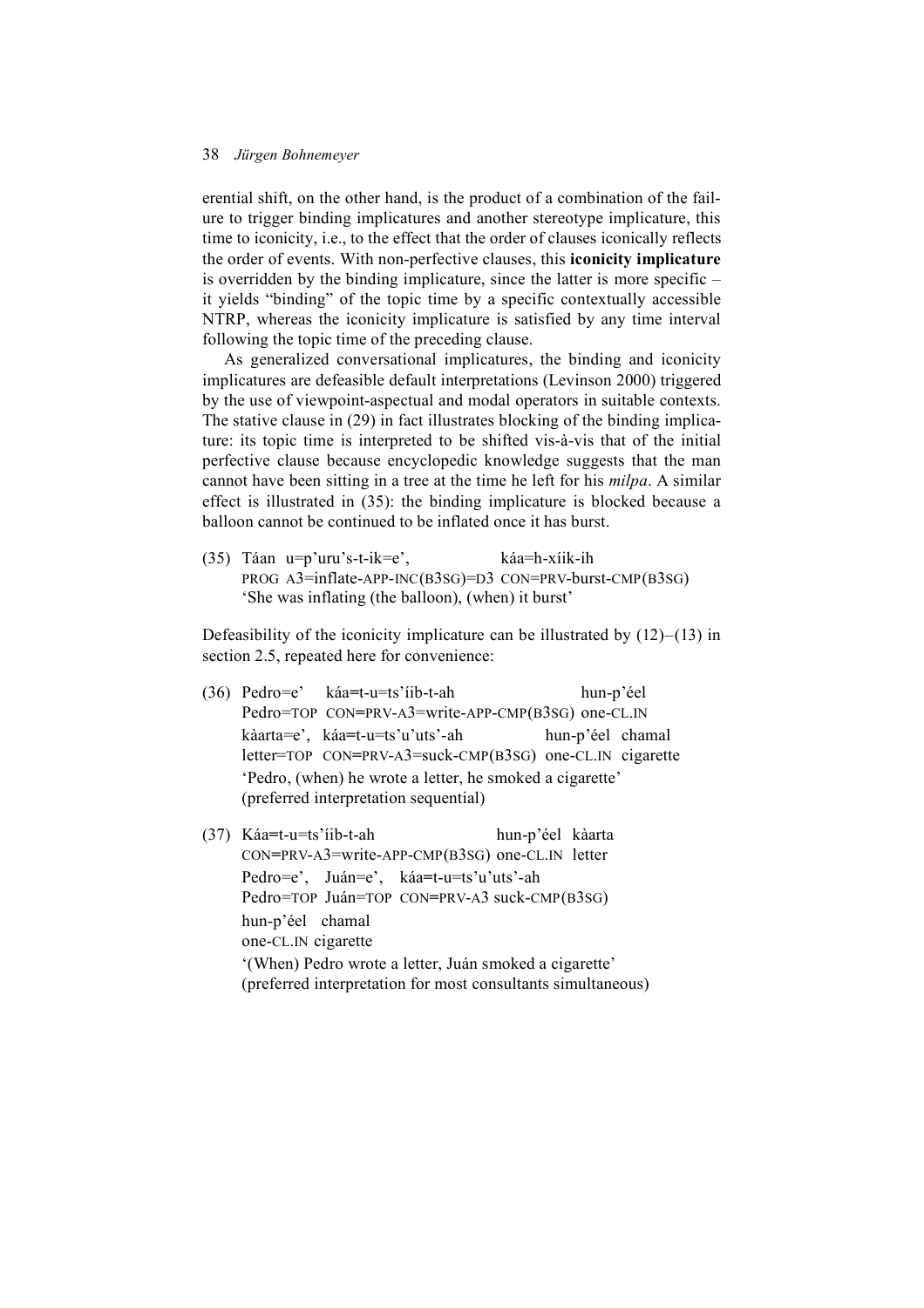The sequence of two perfective clauses in (36) triggers the familiar shift interpretation, while the one in (37) fails to do so because the two actions described have different agents. The discourse in (37) is certainly compatible with a sequential interpretation; it's just that out of context, most speakers consider the interpretation according to which the two actions occurred at the same time more salient. Bittner (2008), in her analysis of temporal anaphora in Kalaallisut within her "online update" framework, claims that temporal anaphora is in fact monotonic in "aspectually fully explicit" languages such as Kalaallisut. The examples presented above suggest that this analysis does not apply to Yucatec, even though Yucatec may well be considered "aspectually fully explicit", at least as far as the grammar of event descriptions, as opposed to state descriptions, is concerned.

The Gricean analysis of the inferences involved in aspect-based temporal anaphora resolution has the advantage over the standard DRT account that it offers an explanation for why these inferences and no others are triggered by aspectual operators and that it predicts the conditions under which these inferences are cancelled or blocked. The standard DRT approach accommodates the defeasibility of aspect-based temporal anaphora resolution as vagueness, based on the "event structure" model of Kamp 1979: the temporal reference of utterances is interpreted with respect to "instants", which in turn are constituted by sets of pairwise overlapping events. Thus, for example, while (34a) is said to introduce a new reference point at an instant that follows the reference point of the first clause, whereas (34b) is interpreted with respect to the reference point of the first clause, the two events may in both cases either overlap or follow one another. What this approach fails to explain is the default character of the inferences: sequential ordering in (34a) and simultaneity in (34b) will be inferred *unless* these interpretations are blocked or cancelled in context, as in (37) and (35). This default character follows from aspect-based temporal anaphora being rooted in generalized conversational implicatures, i.e., utterance-type meanings.

The account of temporal anaphora sketched above straightforwardly generalizes to the deictic uses of the aspect-mood markers. The binding implicatures triggered by non-perfective clauses are satisfied by calendrical adverbials or salient reference points available in context; where these are absent coding time takes over as the NTRP in accordance with (31) and (33). This gives rise to the deictic interpretations discussed in section 3: topic time is (or includes) coding time and is itself included in the run time of the event under description (with the progressive AM marker), a result state (with the terminative AM marker), a pre-state (with the prospective AM marker), some state that characterizes the realization of the described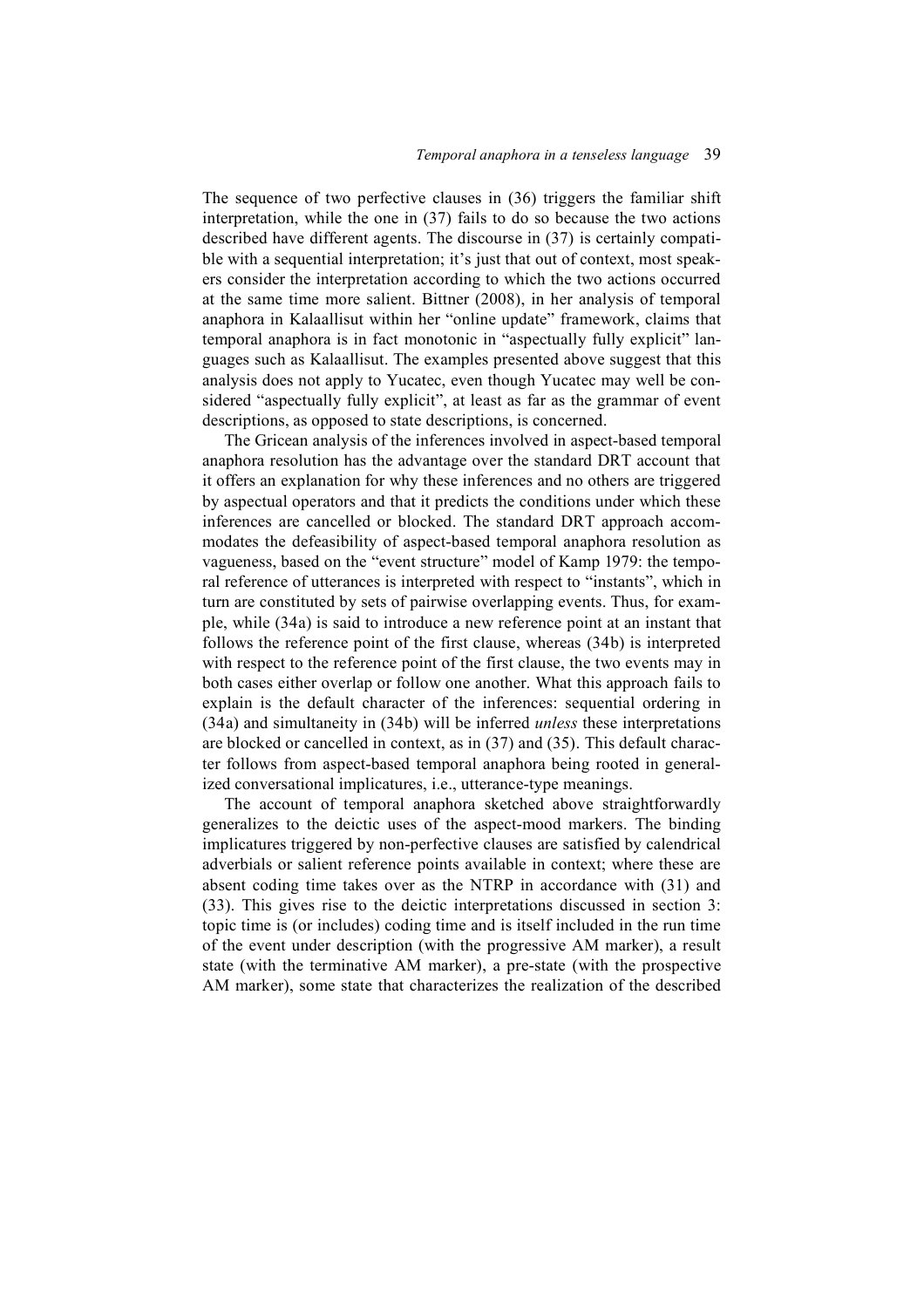event in possible worlds (with the modal AM markers), or some state that characterizes the distance of the described event from topic time (with the "metrical" AM markers). Smith, Perkins, & Fernald 2007 note the same affinity of non-perfective clauses for deictic interpretations in Navajo, but propose a special "Deictic Principle" to account for it. In the present treatment, this affinity follows from the fact that coding time is a natural temporal reference point in combination with the semantics of non-perfective aspect-mood markers and the generalized conversational implicatures that govern temporal anaphora.

Clauses formed with the perfective AM marker are likewise used with topic time set to coding time, under result-state interpretations. Under perfective interpretations, they are excluded from deictic uses except for the marginal "blow-by-blow" online narrative context. This follows from the fact that the topic times of semantically perfective clauses include the run times of the events described by these clauses; these cannot be included in coding time except in the "blow-by-blow" scenario where coding time and topic time are continuously updated. In other words, all of deictic future and past time reference in Yucatec in fact involves present topic times (similarly Bittner 2005 for Kalaallisut).

# **5. Concluding remarks**

Why do some languages have tense marking whereas others lack it? In my opinion, for essentially the same reason some languages (including English, Ewe, German, and Yucatec) mark their noun phrases for definiteness while the speakers of others (Estonian, Latin, Mandarin, Russian, Korean, and many more) seem to get by just fine without this device. Similarly, in some languages, noun phrases are marked for noun class or gender or trigger noun class or gender agreement (e.g., German, Kinyarwanda, Latin, and Russian) whereas gender and noun class play no role in the functional category system of other languages (e.g., in English, Estonian, Ewe, and Yucatec). In many languages, event descriptions are obligatorily marked for their viewpoint aspect (e.g., English, Ewe, Russian, Yucatec); but in some, they are not (e.g., Estonian and German). In languages such as Quechua and Turkish, clauses are obligatorily marked for the source of information the speaker purports to rely on, whereas in all other languages mentioned above, this is merely optionally indicated by lexical means. The reason for this kind of crosslinguistic variation in the functional category system seems to be that the expression of functional categories such as tense, viewpoint aspect,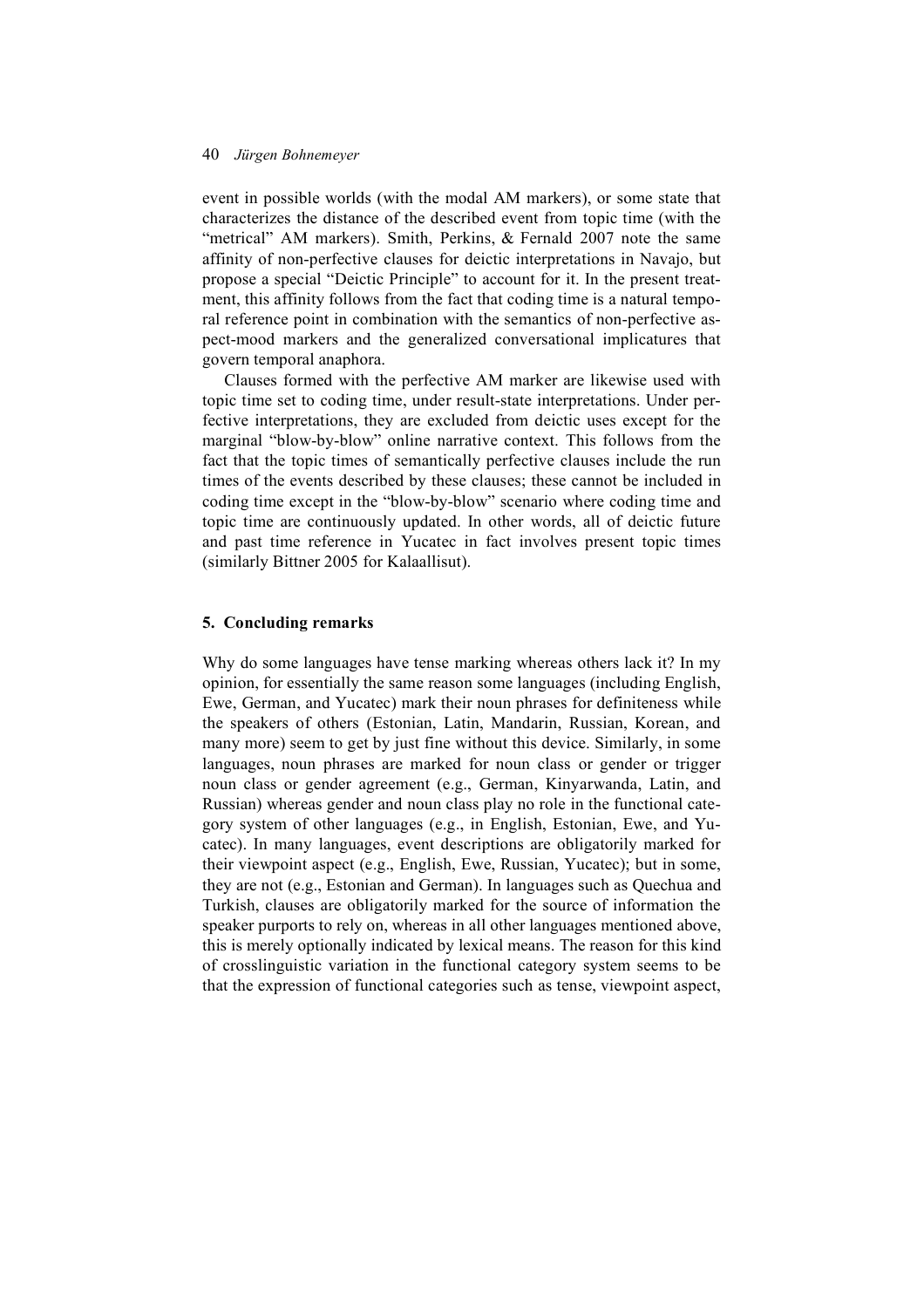definiteness, gender, noun class, and evidentiality is not necessary for conveying the intended communicative content of linguistic utterances. The relevant conceptual distinctions are made whether or not they are expressed linguistically and speakers can rely on pragmatic means to communicate them where needed. Where functional categories *are* expressed, they serve to disambiguate and to facilitate reference resolution. One can thus surmise that there is a certain division of labor between pragmatics and the functional category system and a tradeoff between expressed and unexpressed categories. The expression of a rich system of aspectual and modal distinctions and simultaneous absence of tense marking in Yucatec exemplifies this tradeoff.

# **Acknowledgements**

I am indebted to my Maya teachers and consultants, above all to Sebastián Baas May, Vicente Ek Catzin, Fulgencio Ek Ek, Amalia Ek Falcón, Máximo Ek Pat, Ernesto May Balam, Ramón May Cupul, Antonio May Ek, Saturnino May Ek, Norma May Pool, and Justina Pat May.

# **References**

Ayres, Glenn and Barbara Pfeiler

1997 *Los Verbos Mayas: La Conjugación en el Maya Yucateco Moderno*  [Mayan Verbs: Conjugation in Modern Yucatec Maya]. Mérida, Yucatan: Ediciones de la Universidad Autónoma de Yucatán.

### Abusch, Dorit

- 1985 *On verbs and times*. Doctoral dissertation, University of Massachusetts, Amherst.
- Bertinetto, Pier Marco and Mario Squartini
	- 1995 An attempt at defining the class of 'gradual completion verbs'. In *Temporal reference. Vol. 1: Semantic and syntactic perspectives*, P. M. Bertinetto, V. Bianchi, J. Higginbotham, and M. Squartini (eds.), 11–26. Torino: Rosenberg & Sellier.

# Bittner, Maria

- 2005 Future discourse in a tenseless language. *Journal of Semantics* 22: 339–387.
- **2007 ???**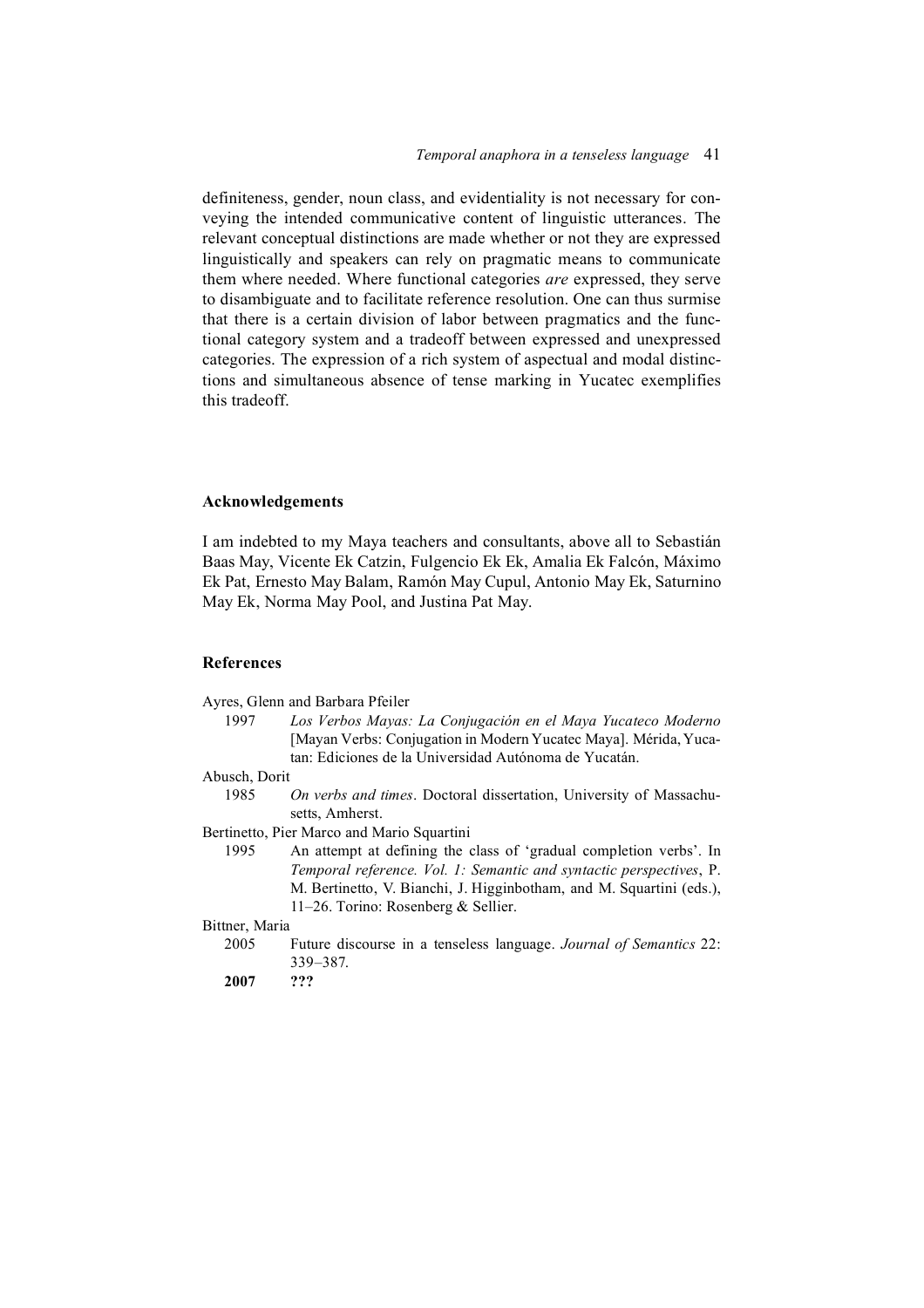- 42 *Jürgen Bohnemeyer*
	- 2008 Aspectual universals of temporal anaphora. In *Theoretical and Crosslinguistic Approaches to the Semantics of Aspect*, S. Rothstein (ed.). Amsterdam: John Benjamins.
- Blair, Robert W. and Refugio Vermont Salas
	- 1965–67 *Spoken (Yucatec) Maya*. Chicago: University of Chicago, Department of Anthropology.
- Bohnemeyer, Jürgen
	- 1998a Temporal reference from a Radical Pragmatics perspective: Why Yukatek does not need to express 'after' and 'before'. *Cognitive Linguistics* 9(3): 239–282.
	- 1998b Time relations in discourse: Evidence from Yukatek Maya. Doctoral dissertation, Tilburg University.
	- 1998c Die Stellung sententialer Topics im Yukatekischen (The position of sentential topics in Yucatec). In *Deskriptive Grammatik und allgemeiner Sprachvergleich* [Descriptive grammar and general language comparison], D. Zaefferer (ed.), 55–85. Tübingen: Niemeyer.
	- 2000a Event order in language and cognition. In *Linguistics in the Netherlands* 17, H. de Hoop and T. van der Wouden (eds.), 1–16. Amsterdam: John Benjamins.
	- 2000b Where do pragmatic meanings come from? The source of temporal inferences in discourse coherence. In *Samenhang in diversiteit. Opstellen voor Leo Noordman* [Unity in diversity. Papers presented to Leo Noordman], W. Spooren, T. Sanders, and C. van Wijk (eds.), 137–153. Tilburg: Tilburg University.
	- 2001 Argument and Event Structure in Yukatek Verb Classes. In *The Proceedings of SULA: The Semantics of Under-Represented Languages in the Americas*, J.-Y. Kim and A. Weerle (eds.), 8–19. Amherst, MA: GLSA (University of Massachusetts Occasional Papers in Linguistics 25).
	- 2002 *The grammar of time reference in Yukatek Maya*. Munich: Lincom Europa.
	- 2003 Invisible time lines in the fabric of events: Temporal coherence in Yucatec narratives. *Journal of Linguistic Anthropology* 13(2): 139– 162.
	- 2004 Split intransitivity, linking, and lexical representation: the case of Yukatek Maya. *Linguistics* 42(1): 67–107.
	- 2007 Morpholexical Transparency and the argument structure of verbs of cutting and breaking. *Cognitive Linguistics* 18(2): 153–177.
	- in press Linking without grammatical relations in Yucatec: Alignment, extraction, and control. In *Issues in functional-typological linguistics and language theory*, Y. Nishina, Y. M. Shin, S. Skopeteas, E. Verhoeven, and J. Helmbrecht (eds.). Berlin /New York: Mouton de Gruyter.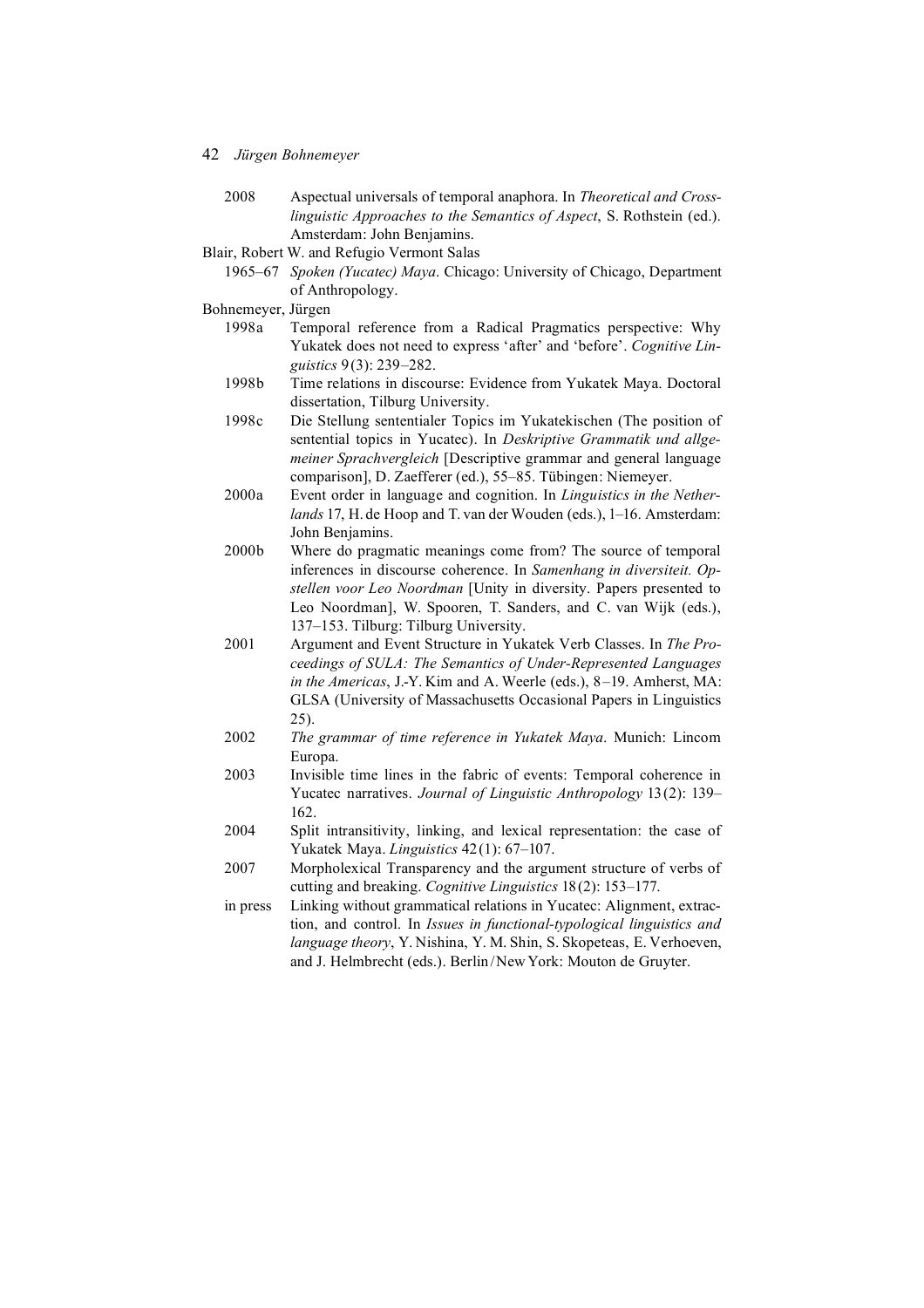Bohnemeyer, Jürgen and Penelope Brown

2007 Standing divided: Dispositionals and locative predications in two Mayan languages. *Linguistics* 45(5–6): 1105–1151.

Bohnemeyer, Jürgen and Mary D. Swift

- 2004 Event realization and default aspect. *Linguistics and Philosophy* 27 (3): 263–296.
- 2006 Force dynamics and the progressive. Annual Meeting of the Linguistic Society of America; Albuquerque, NM.

### Bricker, Victoria R.

1979 Wh-questions, relativization, and clefting in Yucatec Maya. In *Papers in Mayan linguistics 3*, L. Martin (ed.), 107–136. Columbia, MO: Lucas Brothers.

#### Comrie, Bernard

- 1976 *Aspect*. Cambridge: Cambridge University Press.
- 1985 *Tense*. Cambridge: Cambridge University Press.

# Dahl, Östen

- 1984 Temporal distance: Remoteness distinctions in tense-aspect systems. In *Explanations for language universals*, B. Butterworth, B. Comrie, and Ö. Dahl (eds.), 105–122. Berlin /New York: Mouton de Gruyter.
- 1985 *Tense and aspect systems*. Oxford: Blackwell.

# Dowty, David R.

1979 *Word meaning and Montague Grammar*. Dordrecht: Reidel.

# **Ethnologue**

# **2005**

- Freed, A.
	- 1979 *The semantics of English aspectual complementation*. Dordrecht: Reidel.

#### Gutiérrez Bravo, Rodrigo

- 2006 Foco de agente y cláusulas relativas en maya yucateco [Agent focus and relative clauses in Yucatec Maya]. Manuscript, CIESAS-DF.
- Hay, Jennifer, Christopher Kennedy, and Beth Levin

1999 Scalar structure underlies telicity in 'degree achievements'. In *SALT IX*, T. Mathews & D. Strolovitch (eds.), 127–144. Ithaca: CLC Publications.

#### Hinrichs, Erhard

- 1981 *Temporale Anaphora im Englischen*. M.A. dissertation, University of Tübingen.
- 1986 Temporal anaphora in discourses of English. *Linguistics and Philosophy* 9: 63–82.

# Horn, Laurence R.

1972 *On the semantic properties of logical operators in English*. Mimeo. Bloomington, IN: Indiana University Linguistics Club.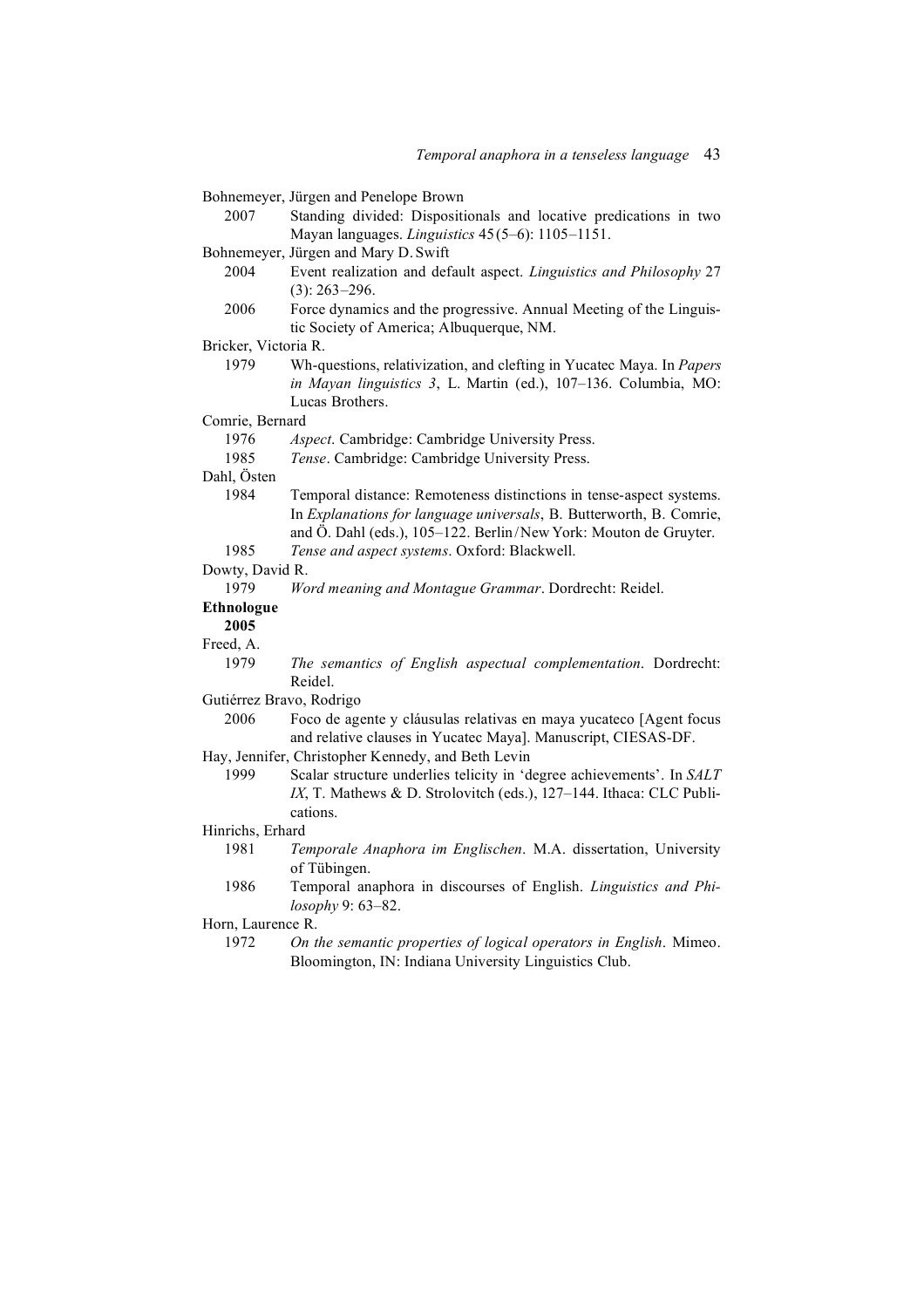| Jackendoff, Ray S. |  |
|--------------------|--|
|                    |  |

1983 *Semantics and cognition*. Cambridge, MA: MIT Press.

Kamp, Hans

- 1979 Events, instants, and temporal reference. In *Semantics from different points of view*, R. Bäuerle, U. Egli, and A. von Stechow (eds.), 376– 418. Berlin: Springer.
- Kamp, Hans and Uwe Reyle
	- 1993 *From discourse to logic: Introduction to modeltheoretic semantics of natural language, formal logic and Discourse Representation Theory*. Dordrecht: Kluwer.

Kamp, Hans and Christian Rohrer

1983 Tense in Texts. In *Meaning, use, and interpretation of language*, R. Bäuerle, C. Schwartze, and A. von Stechow (eds.), 250–269. Berlin / New York: Mouton de Gruyter.

#### Klein, Wolfgang

1994 *Time in language*. London: Routledge.

2006

- Kratzer, Angelika
	- 1977 What 'must' and 'can' must and can mean. *Linguistics and Philosophy* 1: 337–355.
	- 1981
	- 1991

#### Krifka, Manfred

1992 Thematic relations as links between nominal reference and temporal constitution. In *Lexical matters*, I. A. Sag and A. Szabolcsi (eds.), 29– 54. Menlo Park, CA: CSLI/SRI International.

### Landman, Fred

1992 The progressive. *Natural Language Semantics* 1: 1–32.

# Levin, Beth

1993 *English verb classes and alternations*. Chicago, IL: University of Chicago Press.

### Levin, Beth and Malka Rappaport Hovav

1995 *Unaccusativity*. Cambridge, MA: MIT Press.

#### Levinson, Stephen C.

2000 *Presumptive meanings*. Cambridge, MA: MIT Press.

#### Li, Charles N. and Sandra A. Thompson

1981 *Mandarin Chinese: A functional reference grammar*. Berkeley, CA: University of California Press.

# Lucy, John A.

1994 The role of semantic value in lexical comparison. *Linguistics* 32: 623–656.